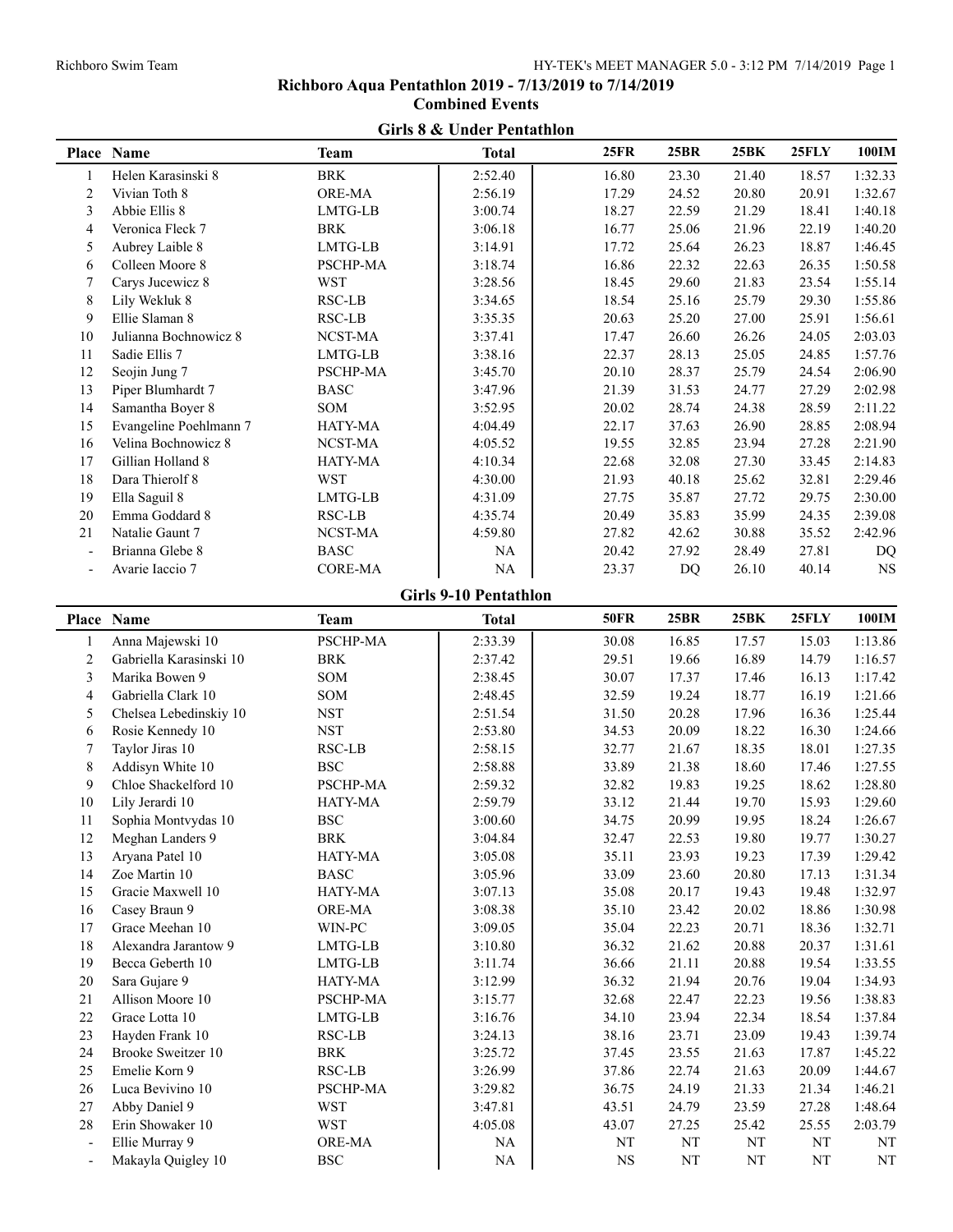# **Girls 11-12 Pentathlon Place Name Team Total 50FR 50BR 50BK 50FLY 100IM** 1 Emily Cicco 12 BRK 1 3:12.01 26.60 35.42 30.89 30.99 1:08.11 2 Kennedi Dobson 12 PENN 3:12.14 26.86 36.00 31.87 30.75 1:06.66 3 Madeline Majewski 12 PSCHP-MA 3:14.74 27.87 37.69 30.81 29.76 1:08.61 4 Sara Bing 12 NST 1:09.17 1 3:16.86 28.15 37.10 32.02 30.42 1:09.17 5 Clara Ciamaichelo 12 BSC 3:20.06 28.13 35.63 32.90 32.03 1:11.37 6 Kaitlyn Landers 12 BRK 3:20.54 27.34 37.73 34.17 30.42 1:10.88 7 Abigail Stevenson 12 BRK 3:21.90 27.67 37.05 33.62 31.49 1:12.07 8 Emma Thoennes 11 PENN 13:24.65 29.83 35.23 34.42 32.69 1:12.48 9 Grace Toland 11 0RE-MA 1 3:26.33 28.41 40.09 31.38 32.94 1:13.51 10 Madison Shackelford 12 PSCHP-MA 3:27.83 28.06 40.77 34.07 32.44 1:12.49 11 Zoe Truitt 12 SOM 5 3:30.21 29.51 38.43 34.59 32.48 1:15.20 12 Amelia Sutherland 12 PENN 3:34.86 30.16 38.15 36.33 34.41 1:15.81 13 Macayla McIntyre 12 SOM 3:35.49 29.71 40.90 36.97 33.23 1:14.68 14 Whitney Fields 11 **HATY-MA** 13:36.74 30.32 37.50 38.15 35.36 1:15.41 15 Emily Kennedy 12 **PENN** 3:37.56 30.33 41.10 36.64 33.75 1:15.74 16 Ellie Beck 12 PSCHP-MA 3:39.14 29.45 39.82 35.04 36.36 1:18.47 17 Katie Martin 12 BASC 3:43.00 29.24 43.91 39.70 31.30 1:18.85 18 Emily White 12 BSC 85 3:44.20 3:44.20 31.67 41.33 36.85 36.68 1:17.67 19 Chloe Jung 11 PSCHP-MA 3:47.07 30.54 42.73 34.10 39.53 1:20.17 20 Cheyenne Donahoe 11 BSC 3:47.51 30.51 40.47 38.89 35.14 1:22.50 21 Megan Luddecke 11 HATY-MA 3:48.56 1 32.41 42.64 37.43 36.61 1:19.47 22 Ella Messmer 11 NST 1:20.70 NST 13:49.15 29.93 46.92 36.83 34.77 1:20.70 23 Ally Truitt 11 SOM 5 3:51.31 32.74 40.43 37.64 39.21 1:21.29 24 Lila Fiander 12 WST 1:22.39 WST 13:51.70 30.02 44.56 38.80 35.93 1:22.39 25 Sara Savkur 11 LMTG-LB 13:52.88 31.54 45.73 39.31 36.52 1:19.78 26 Kayla Shaffer 12 LMTG-LB 3:53.08 31.63 44.39 37.68 38.68 1:20.70 27 Allison Buczko 11 HATY-MA 3:53.77 32.67 43.77 37.70 38.75 1:20.88 28 Genevieve Holland 12 HATY-MA 4:02.37 and 4:02.37 32.62 46.83 38.05 40.02 1:24.85 29 Michelle McNeely 12 SOM 4:02.69 32.84 48.10 36.35 39.34 1:26.06 30 Elizabeth Maltby 11 LMTG-LB 4:03.13 32.10 42.27 40.75 42.08 1:25.93 31 Gina Paczewski 11 SOM 4:04.60 32.55 45.60 42.30 40.06 1:24.09 32 Mary McCool 11 LMTG-LB 4:25.56 35.43 49.85 43.38 43.63 1:33.27 33 Lillian Yeomans 11 BRK 4:25.91 34.66 47.52 44.71 45.38 1:33.64 34 Amber Leonard 11 PENN 4:31.01 35.96 52.60 41.55 43.85 1:37.05 35 Jacqueline Finlaw 11 WST 4:36.77 1 37.61 52.75 45.63 44.51 1:36.27 36 Riley Cassidy 11 WST 4:44.87 38.80 49.70 46.50 49.29 1:40.58 37 Samantha Flynn 12 BAC19 4:47.08 37.70 51.58 45.10 50.80 1:41.90 Abby Kuvik 12 WIN-PC NA NT NT NT NT NT NT - Brianna Kolodij 11 SOM NA 32.01 41.51 DQ 36.33 1:18.00 - Ella Mortensen 11 NCST-MA NA NA 31.94 DQ 38.28 35.16 1:26.36 Samantha Horsnall 12 SOM NA NA NS NS NS NS NS NS Aydalin Jaquez 11 SOM NA NA NS NS NS NS NS NS **Girls 13-14 Pentathlon**

|    | <b>Place Name</b>        | Team            | Total   | <b>50FR</b> | <b>50BR</b> | <b>50BK</b> | <b>50FLY</b> | 100IM   |
|----|--------------------------|-----------------|---------|-------------|-------------|-------------|--------------|---------|
|    | Ilene Stark 14           | <b>WST</b>      | 3:03.12 | 26.42       | 32.93       | 31.03       | 28.79        | 1:03.95 |
|    | Sue Bin (Esther) Park 13 | <b>PSCHP-MA</b> | 3:06.65 | 27.08       | 32.08       | 33.34       | 29.29        | 1:04.86 |
|    | Mackenzie Cicco 13       | <b>BRK</b>      | 3:07.27 | 25.87       | 36.28       | 29.92       | 29.04        | 1:06.16 |
| 4  | Amelia Stevenson 14      | BRK             | 3:07.43 | 26.26       | 37.46       | 30.11       | 27.82        | 1:05.78 |
|    | Ashley Martillotti 14    | LMTG-LB         | 3:10.41 | 26.88       | 34.23       | 31.21       | 30.45        | 1:07.64 |
| 6. | Heather Stark 14         | <b>WST</b>      | 3:12.64 | 27.09       | 35.46       | 32.44       | 30.00        | 1:07.65 |
|    | Emma Sabalaske 14        | <b>BRK</b>      | 3:13.16 | 27.66       | 34.04       | 32.56       | 30.82        | 1:08.08 |
| 8  | Maggie Sweitzer 14       | BRK             | 3:13.59 | 26.52       | 38.28       | 31.09       | 29.60        | 1:08.10 |
| 9  | Riley Reteneller 14      | WST             | 3:13.72 | 27.26       | 36.59       | 31.92       | 30.28        | 1:07.67 |
| 10 | Gianna Bevivino 13       | <b>PSCHP-MA</b> | 3:14.54 | 27.29       | 34.42       | 33.22       | 30.35        | 1:09.26 |
|    | Alexis Muller 14         | <b>BRK</b>      | 3:14.81 | 27.35       | 35.44       | 32.49       | 30.67        | 1:08.86 |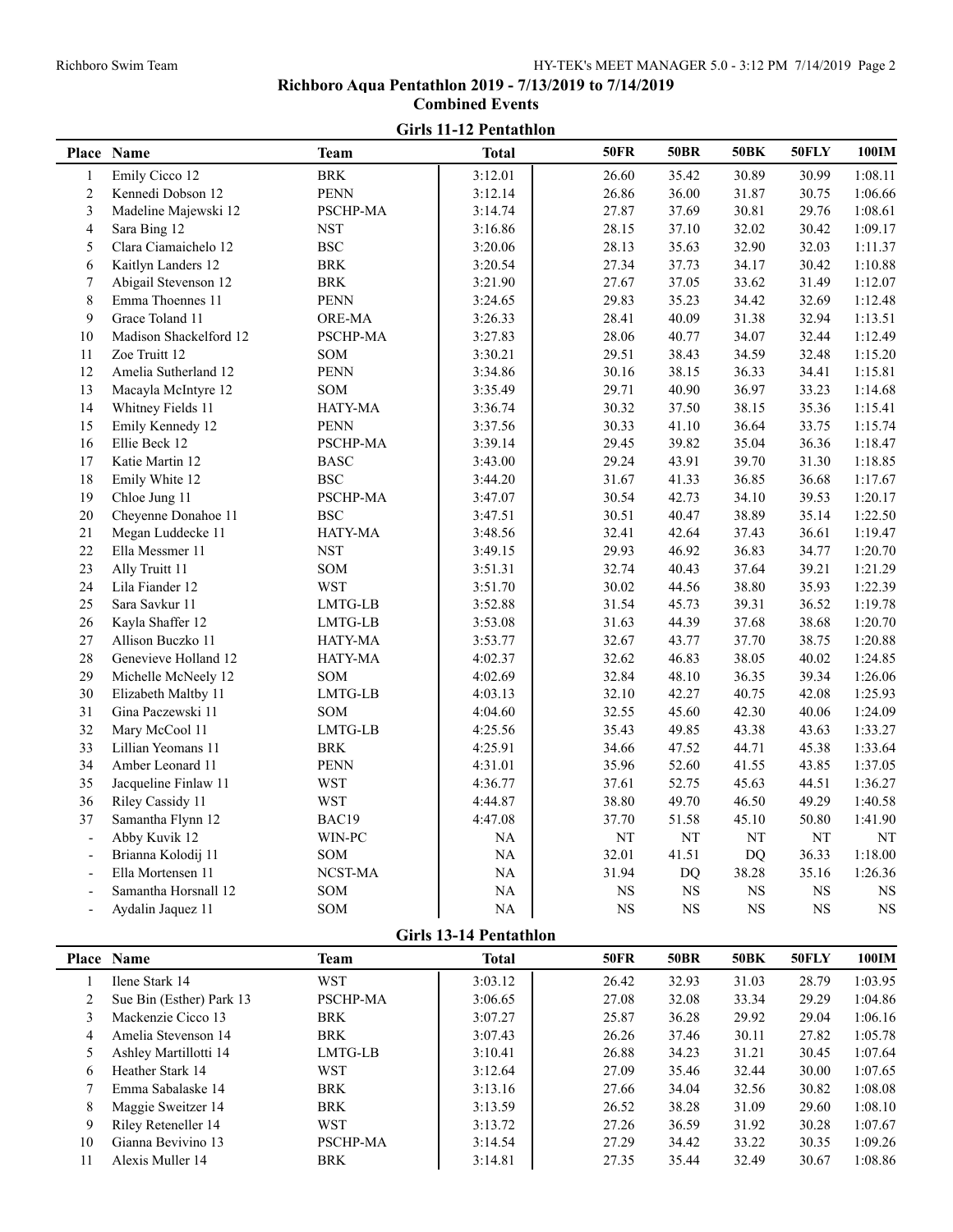# **Girls 13-14 Pentathlon Place Name Team Total 50FR 50BR 50BK 50FLY 100IM** Elana Rhoge 13 RSC-LB 3:15.71 26.74 35.81 33.61 31.27 1:08.28 Abigail DiGregorio 14 WST 3:16.77 27.05 37.01 32.47 31.28 1:08.96 Melanie Hwan 14 HATY-MA 3:18.56 27.57 36.58 34.48 31.08 1:08.85 Callie Haggerty 14 NST 3:19.18 28.04 34.51 33.47 32.33 1:10.83 Keira Walsh 13 LMTG-LB 3:19.79 27.56 38.04 31.82 31.91 1:10.46 Izzy Lerner 14 RSC-LB 3:22.37 27.37 37.18 33.56 30.95 1:13.31 Nicole Henriquez 14 SOM 3:23.11 27.05 38.72 34.10 31.82 1:11.42 Ella Rossi 13 RSC-LB 3:23.13 28.36 34.45 36.01 32.89 1:11.42 20 Zoe Steinmetz 13 SOM 3:23.83 28.70 36.09 34.05 33.98 1:11.01 Abigail Steinbrook 13 ORE-MA 3:24.82 28.05 39.46 33.87 29.83 1:13.61 22 Morgan Pennisi 13 SOM 3:25.28 28.54 36.94 34.65 31.89 1:13.26 Maya Londo 13 SOM 3:25.81 28.56 39.66 32.49 33.48 1:11.62 Samantha Yuen 14 PSCHP-MA 3:26.19 28.52 38.16 34.83 32.16 1:12.52 Abbie Wasserstrom 13 SOM 3:27.01 29.18 37.97 35.51 31.74 1:12.61 Makayla Varlaro 13 PSCHP-MA 3:27.94 28.13 40.95 32.01 33.18 1:13.67 Olivia Montvydas 14 BSC 3:28.69 29.74 39.20 34.58 31.00 1:14.17 Hanna Tran 14 HATY-MA 3:31.83 29.20 40.35 34.78 32.66 1:14.84 Megan Garrabrant 13 BRK 3:34.67 29.36 41.84 35.66 31.98 1:15.83 30 Mia Peng 13 BASC 3:37.32 30.27 39.21 36.53 35.49 1:15.82 Julia Daley 14 CORE-MA 3:37.68 29.44 45.06 33.72 32.55 1:16.91 Cara Neu 13 BSC 3:40.54 31.11 40.48 34.39 36.70 1:17.86 Sarah Wittmer 13 BRK 3:40.72 29.78 41.92 35.60 36.45 1:16.97 Brooke Schluchterer 13 BRK 3:48.54 31.21 38.54 40.54 37.56 1:20.69 Teagan Kowalik 13 ORE-MA 3:55.41 34.22 44.45 38.56 36.73 1:21.45 Michelle Peahotta 14 BAC19 3:58.44 32.56 45.78 39.30 36.55 1:24.25 Courtney Rudden 13 HATY-MA NA NT NT NT NT NT NT **Girls 15-18 Pentathlon Place Name Team Total 100FR 50BR 50BK 50FLY 100IM** 1 Allison Henry 17 **BAC19** 1 3:18.57 52.41 30.35 29.45 26.91 59.45 Sabina Hartman 16 RSC-LB 3:28.89 55.09 30.20 30.78 29.74 1:03.08 Kellsey Robinson 16 RSC-LB 3:31.71 55.50 35.29 28.43 28.67 1:03.82 4 Avery Stimmel 16 BRK 1 3:34.74 55.51 32.68 32.55 28.90 1:05.10 Mary Kate Leonard 15 RSC-LB 3:35.26 55.95 34.20 30.86 30.17 1:04.08 Madeline Doucette 18 LMTG-LB 3:37.18 58.80 31.89 30.65 29.91 1:05.93 7 Miranda Olhasso 15 PENN 13:39.55 59.08 34.48 30.44 28.42 1:07.13

| 1  | Allison Henry 17      | BAC <sub>19</sub> | 3:18.57                              | 52.41     | 30.35     | 29.45 | 26.91     | 59.45     |
|----|-----------------------|-------------------|--------------------------------------|-----------|-----------|-------|-----------|-----------|
| 2  | Sabina Hartman 16     | RSC-LB            | 3:28.89                              | 55.09     | 30.20     | 30.78 | 29.74     | 1:03.08   |
| 3  | Kellsey Robinson 16   | RSC-LB            | 3:31.71                              | 55.50     | 35.29     | 28.43 | 28.67     | 1:03.82   |
| 4  | Avery Stimmel 16      | <b>BRK</b>        | 3:34.74                              | 55.51     | 32.68     | 32.55 | 28.90     | 1:05.10   |
| 5  | Mary Kate Leonard 15  | RSC-LB            | 3:35.26                              | 55.95     | 34.20     | 30.86 | 30.17     | 1:04.08   |
| 6  | Madeline Doucette 18  | LMTG-LB           | 3:37.18                              | 58.80     | 31.89     | 30.65 | 29.91     | 1:05.93   |
|    | Miranda Olhasso 15    | <b>PENN</b>       | 3:39.55                              | 59.08     | 34.48     | 30.44 | 28.42     | 1:07.13   |
| 8  | Megan Iannacone 16    | <b>BRK</b>        | 3:42.32                              | 58.37     | 35.82     | 30.36 | 29.42     | 1:08.35   |
| 9  | Hannah Storm 15       | <b>BSC</b>        | 3:44.18                              | 59.11     | 34.57     | 32.39 | 30.37     | 1:07.74   |
| 10 | Isabella Mosco 17     | <b>CORE-MA</b>    | 3:44.63                              | 59.04     | 36.04     | 30.63 | 30.77     | 1:08.15   |
| 11 | Hailey Goodyear 18    | <b>RSC-LB</b>     | 3:45.20                              | 58.06     | 37.79     | 31.33 | 29.32     | 1:08.70   |
| 12 | Valerie Lawton 15     | LMTG-LB           | 3:46.12                              | 59.13     | 36.17     | 32.42 | 30.85     | 1:07.55   |
| 13 | Emily Nelson 16       | NCST-MA           | 3:47.91                              | 59.56     | 34.09     | 33.78 | 30.12     | 1:10.36   |
| 14 | Arianna Petrovia 17   | BAC19             | 3:55.72                              | 1:02.22   | 39.35     | 33.10 | 31.13     | 1:09.92   |
| 15 | Emily Albert 15       | <b>SOM</b>        | 3:57.34                              | 1:02.37   | 38.60     | 32.23 | 31.42     | 1:12.72   |
| 16 | Grace Dudek 16        | <b>HATY-MA</b>    | 4:01.50                              | 1:03.57   | 39.86     | 32.37 | 32.61     | 1:13.09   |
| 17 | Paige Schluchterer 17 | <b>BRK</b>        | 4:01.75                              | 1:01.99   | 37.14     | 36.84 | 31.72     | 1:14.06   |
| 18 | Abby Hwan 17          | HATY-MA           | 4:02.21                              | 1:03.74   | 37.37     | 36.06 | 32.68     | 1:12.36   |
| 19 | Grace Yaegel 15       | <b>RSC-LB</b>     | 4:02.33                              | 1:03.60   | 36.46     | 35.54 | 33.87     | 1:12.86   |
| 20 | Quincey Kilbride 15   | SOM               | 4:02.90                              | 1:02.84   | 40.93     | 33.99 | 32.10     | 1:13.04   |
| 21 | Gianna Short 15       | <b>SOM</b>        | 4:04.72                              | 1:04.13   | 37.05     | 35.53 | 33.06     | 1:14.95   |
| 22 | Emily Duckworth 16    | NCST-MA           | 4:11.41                              | 1:02.28   | 43.23     | 36.25 | 33.49     | 1:16.16   |
| 23 | Alexis Kelerchian 15  | RSC-LB            | 4:16.90                              | 1:05.31   | 42.09     | 33.51 | 35.58     | 1:20.41   |
| 24 | Lauren Belardo 17     | NCST-MA           | 4:38.68                              | 1:14.82   | 45.67     | 36.72 | 37.70     | 1:23.77   |
|    | Rachel Wozniak 16     | NCST-MA           | NA                                   | <b>NS</b> | <b>NS</b> | NS    | <b>NS</b> | <b>NS</b> |
|    |                       |                   | <b>Boys 8 &amp; Under Pentathlon</b> |           |           |       |           |           |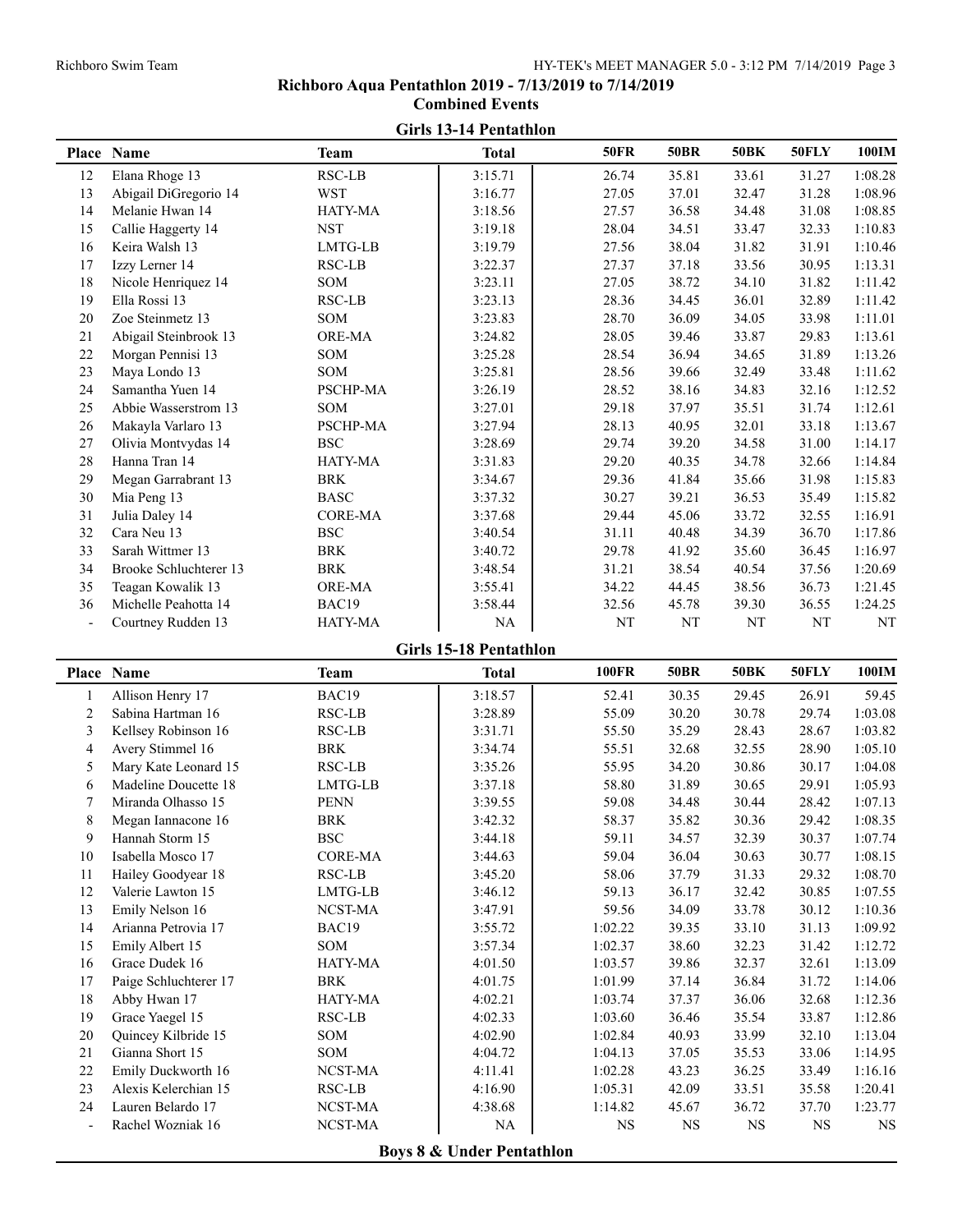# **Richboro Aqua Pentathlon 2019 - 7/13/2019 to 7/14/2019 Combined Events**

|                | <b>Boys 8 &amp; Under Pentathion</b> |             |                             |             |             |             |       |         |
|----------------|--------------------------------------|-------------|-----------------------------|-------------|-------------|-------------|-------|---------|
|                | Place Name                           | <b>Team</b> | <b>Total</b>                | <b>25FR</b> | <b>25BR</b> | <b>25BK</b> | 25FLY | 100IM   |
| 1              | Feliks Filimonov 7                   | <b>NST</b>  | 2:30.51                     | 14.75       | 19.67       | 17.75       | 16.75 | 1:21.59 |
| $\overline{c}$ | Lesnid Bowen 7                       | SOM         | 2:38.62                     | 15.65       | 19.98       | 19.91       | 18.69 | 1:24.39 |
| 3              | Max Gitman 8                         | <b>NST</b>  | 2:52.54                     | 15.64       | 23.05       | 20.68       | 18.99 | 1:34.18 |
| $\overline{4}$ | August Lukomski-Pizzo 8              | NCST-MA     | 2:53.55                     | 15.73       | 23.05       | 19.40       | 21.08 | 1:34.29 |
| 5              | Arthur Albinsky 7                    | <b>NST</b>  | 3:01.40                     | 17.93       | 25.26       | 20.31       | 20.72 | 1:37.18 |
| 6              | Kyle Fleming 8                       | <b>BSC</b>  | 3:03.97                     | 16.79       | 23.32       | 19.61       | 20.78 | 1:43.47 |
| 7              | JD Maxwell 8                         | HATY-MA     | 3:09.81                     | 17.03       | 25.65       | 21.53       | 22.40 | 1:43.20 |
| 7              | Alex Maltby 8                        | LMTG-LB     | 3:09.81                     | 19.40       | 25.26       | 21.36       | 20.02 | 1:43.77 |
| 9              | Justin Dobson 8                      | <b>PENN</b> | 3:15.04                     | 17.74       | 27.19       | 22.03       | 20.51 | 1:47.57 |
| 10             | Miguel Henriquez 8                   | SOM         | 3:15.32                     | 16.37       | 24.49       | 21.75       | 22.70 | 1:50.01 |
| 11             | Brandon Stavchanskiy 7               | <b>WST</b>  | 3:26.16                     | 18.74       | 24.46       | 24.45       | 26.06 | 1:52.45 |
| 12             | Ethan Wang 8                         | RSC-LB      | 3:26.37                     | 18.70       | 29.22       | 23.61       | 20.96 | 1:53.88 |
| 13             | Jake Steinmetz 8                     | SOM         | 3:31.51                     | 19.66       | 24.92       | 27.93       | 24.69 | 1:54.31 |
| 14             | Jared Luddecke 7                     | HATY-MA     | 3:37.64                     | 22.12       | 26.14       | 23.25       | 27.57 | 1:58.56 |
| 15             | Enoch Jang 7                         | PSCHP-MA    | 3:39.27                     | 18.42       | 28.93       | 26.51       | 25.55 | 1:59.86 |
| 16             | Joseph Montvydas 8                   | <b>BSC</b>  | 3:45.02                     | 21.08       | 29.17       | 27.51       | 25.47 | 2:01.79 |
| 17             | Tiago Kawaguchi 7                    | SOM         | 3:51.60                     | 18.35       | 34.17       | 25.20       | 22.78 | 2:11.10 |
| 18             | Michael Mueller 8                    | BAC19       | 3:57.66                     | 22.58       | 28.37       | 26.62       | 32.49 | 2:07.60 |
| 19             | <b>Everett Cooper 8</b>              | <b>BASC</b> | 4:03.00                     | 27.07       | 27.91       | 30.68       | 27.13 | 2:10.21 |
| $20\,$         | Henry Sokolis 8                      | PSCHP-MA    | 4:07.63                     | 19.01       | 27.41       | 29.41       | 34.99 | 2:16.81 |
| 21             | Riley Johnson 6                      | <b>PENN</b> | 4:48.31                     | 25.67       | 33.91       | 27.42       | 38.77 | 2:42.54 |
| $\overline{a}$ | Adler Wang 7                         | RSC-LB      | NA                          | 24.99       | 41.60       | 32.95       | DQ    | DQ      |
|                | Camillo Durfee 8                     | PSCHP-MA    | NA                          | 22.73       | 26.59       | 29.26       | 31.02 | DQ      |
|                | Ryder Ensig 6                        | LMTG-LB     | <b>NA</b>                   | 19.50       | 29.72       | 27.11       | DQ    | 1:56.18 |
|                | Avi Patel 8                          | HATY-MA     | NA                          | 23.48       | DQ          | 32.61       | 29.51 | 2:19.92 |
|                |                                      |             |                             |             |             |             |       |         |
|                |                                      |             | <b>Boys 9-10 Pentathlon</b> |             |             |             |       |         |
|                | Place Name                           | <b>Team</b> | <b>Total</b>                | <b>50FR</b> | <b>25BR</b> | 25BK        | 25FLY | 100IM   |
| 1              | Thatcher Brown 10                    | SOM         | 2:27.55                     | 28.37       | 16.82       | 16.07       | 14.86 | 1:11.43 |
| $\overline{c}$ | Andrew Kovtounenko 9                 | <b>NST</b>  | 2:36.82                     | 28.76       | 18.24       | 17.10       | 15.56 | 1:17.16 |
| 3              | Nate Gonzalez 10                     | <b>PENN</b> | 2:41.27                     | 31.25       | 19.83       | 16.97       | 15.72 | 1:17.50 |
| 4              | Dylan Nier 10                        | <b>BRK</b>  | 2:42.96                     | 30.36       | 19.72       | 17.25       | 16.01 | 1:19.62 |
| 5              | Colin Underwood 10                   | <b>NST</b>  | 2:44.59                     | 29.81       | 21.04       | 17.50       | 15.50 | 1:20.74 |
| 6              | Reece Holt 10                        | <b>NST</b>  | 2:46.67                     | 31.72       | 19.35       | 18.26       | 15.14 | 1:22.20 |
| 7              | Chase Fleming 9                      | <b>BSC</b>  | 2:50.27                     | 32.35       | 20.14       | 17.63       | 16.68 | 1:23.47 |
| 8              | D'One Thomas 10                      | <b>PENN</b> | 2:54.41                     | 31.71       | 19.97       | 18.53       | 17.92 | 1:26.28 |
| 9              | Nathan Jang 10                       | PSCHP-MA    | 2:56.10                     | 33.59       | 18.88       | 19.30       | 18.44 | 1:25.89 |
| 10             | Lucas Kawaguchi 10                   | SOM         | 2:57.83                     | 32.73       | 18.76       | 20.84       | 18.50 | 1:27.00 |
| 11             | Teddy Linden 10                      | <b>BRK</b>  | 2:58.68                     | 33.43       | 19.71       | 19.82       | 19.72 | 1:26.00 |
| 12             | Dylan Johnson 10                     | PENN        | 2:58.74                     | 32.84       | 23.40       | 17.17       | 17.13 | 1:28.20 |
| 13             | Ethan Stavchanskiy 9                 | <b>WST</b>  | 2:59.57                     | 33.76       | 20.40       | 20.95       | 18.13 | 1:26.33 |
| 14             | Jude Slowik 9                        | ORE-MA      | 3:00.03                     | 32.35       | 22.42       | 19.60       | 18.30 | 1:27.36 |
| 15             | Brady Johnson 10                     | LMTG-LB     | 3:01.29                     | 32.64       | 20.50       | 21.16       | 17.12 | 1:29.87 |
| 16             | Luke McCool 9                        | LMTG-LB     | 3:04.70                     | 33.46       | 20.55       | 19.39       | 19.70 | 1:31.60 |

# **Boys 8 & Under Pentathlon**

23 Liam Boyd 10 PSCHP-MA 3:22.02 34.86 21.43 22.96 23.55 1:39.22 24 William Michalski 10 HATY-MA 3:23.51 38.96 23.80 21.08 21.22 1:38.45 Daniel Ivanov 9 NST 3:28.14 36.30 24.02 21.81 22.46 1:43.55 26 Kyle Baker 10 BRK 8:43.03 39.78 20.17 22.01 29.48 1:51.59 27 Evan Kane 10 **PENN** 13:43.63 41.67 23.37 24.19 22.70 1:51.70 - Bradley Horsnall 10 SOM NA NS NS NS NS NS NS

17 Alex Gonzalez 10 LMTG-LB 3:08.03 35.43 24.71 19.02 18.31 1:30.56 18 Silas Hargis 10 **HATY-MA** 3:11.15 35.74 24.36 18.84 19.89 1:32.32 19 Tyler Kemezis 10 **PSCHP-MA** 3:13.73 33.89 23.91 22.78 18.11 1:35.04 20 Michael Varlaro 9 PSCHP-MA 3:14.08 36.35 23.18 21.25 19.72 1:33.58 Cooper Williams 10 BRK 3:14.18 34.46 25.02 19.56 19.67 1:35.47 22 Thomas Mueller 10 BAC19 3:18.53 35.43 22.63 22.94 19.69 1:37.84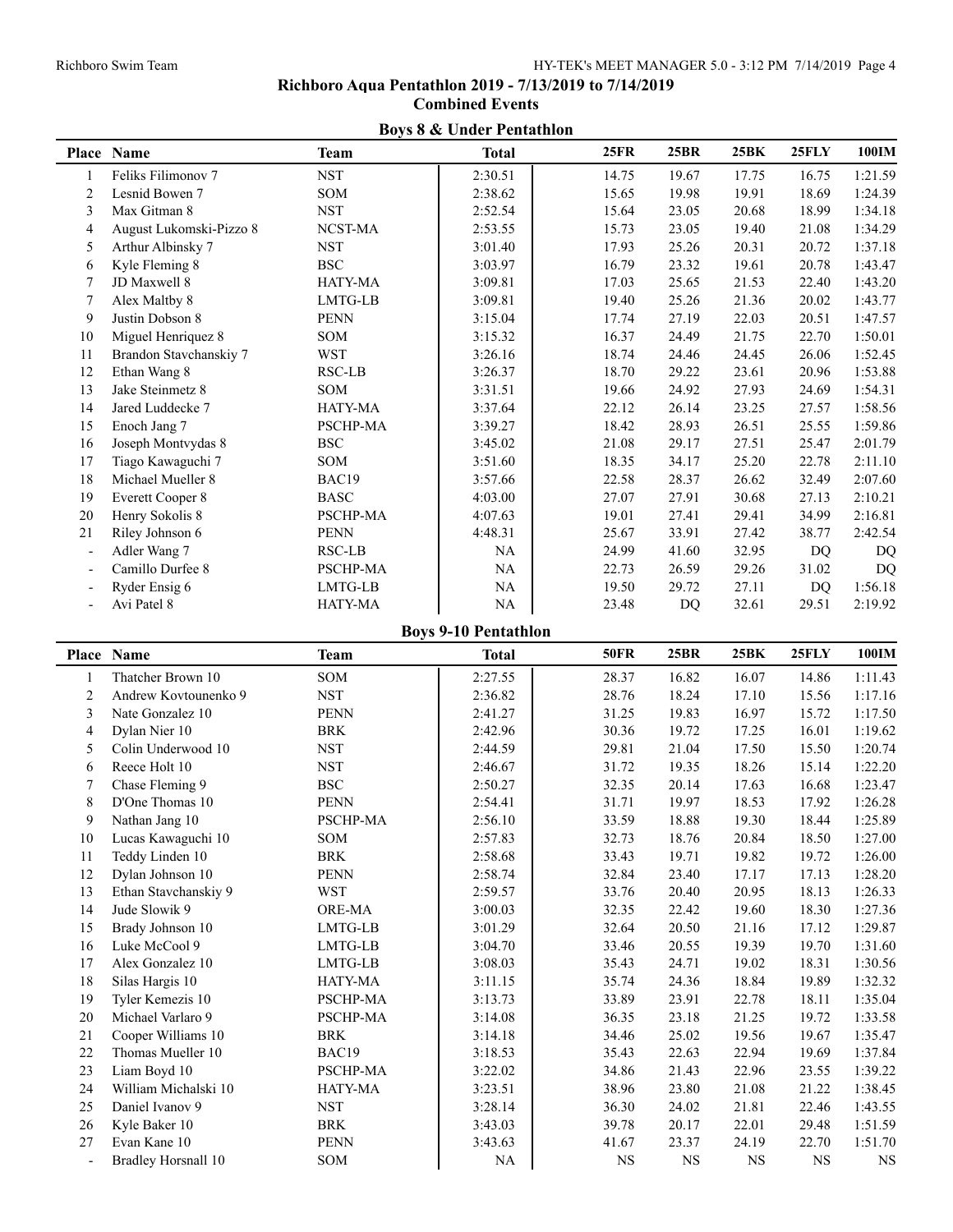# **Boys 9-10 Pentathlon Place Name Team Total 50FR 25BR 25BK 25FLY 100IM** - Andrew Brush 9 NCST-MA  $\vert$  NA  $\vert$  48.95 DQ 25.70 32.90 2:17.46 - Dennis Moore 10 PSCHP-MA NA 39.13 24.46 24.17 19.33 NS **Boys 11-12 Pentathlon Place Name Team Total 50FR 50BR 50BK 50FLY 100IM** 1 Marcus Papanikolaou 12 NST 3:00.88 24.91 34.51 30.29 27.30 1:03.87 2 Tommy Muller 12 BRK 1:03.73 BRK 1:03.73 25.17 32.14 32.03 28.38 1:03.73 3 Brandon Fleck 12 BRK 3:01.52 25.30 34.33 29.62 28.62 1:03.65 4 Ryan Lee 12 BSC 1:05.64 26.52 33.58 31.18 28.61 1:05.75 5 Josh Ferker 12 NST 3:09.30 26.90 31.96 32.88 31.75 1:05.81 6 Nikita Jenza 11 NST 3:17.98 28.22 36.82 31.90 30.79 1:10.25 7 Jake Birnbaum 12 BRK 3:28.92 28.88 39.87 35.10 32.45 1:12.62 8 Joey DeFinis 12 BRK 13:30.65 29.19 40.45 35.08 33.59 1:12.34 9 Gavin Lake 12 ORE-MA 3:32.30 28.40 37.90 37.23 33.09 1:15.68 10 Connor Williams 12 BRK 3:33.09 28.00 39.66 35.58 34.39 1:15.46 11 Andrew Thau 12 BRK 3:33.17 28.64 37.16 37.92 34.68 1:14.77 12 Macek Vandermolen 12 PSCHP-MA 3:33.73 27.86 41.45 33.13 35.11 1:16.18 13 Gavin Egan 11 BSC 13:35.30 29.90 38.70 37.73 33.43 1:15.54 14 Jimin Chung 11 PSCHP-MA 3:37.32 29.46 42.37 36.59 33.71 1:15.19 15 Sean Brush 12 NCST-MA 3:38.03 28.85 43.20 35.08 34.11 1:16.79 16 Luke Linden 12 BRK 8:41.03 31.12 38.25 39.34 35.35 1:16.97 17 Ethan Steinmetz 11 SOM 3:46.88 30.76 39.85 39.65 37.86 1:18.76 18 Daveed Zamkov 12 NST NST 3:47.58 1 32.12 41.15 36.65 38.23 1:19.43 19 Colby Yeomans 12 BRK 8 3:47.93 30.74 41.41 39.84 34.13 1:21.81 20 Anthony Ciamaichelo 11 BSC 3:52.18 31.20 40.44 37.03 42.62 1:20.89 21 Charlie Laible 12 LMTG-LB 3:56.69 32.04 43.62 39.40 37.98 1:23.65 22 Gavin Blumhardt 11 BASC 1:00.76 31.45 39.50 40.54 44.28 1:24.99 23 Brandon Escobar 12 SOM 4:01.37 31.15 44.88 37.14 40.75 1:27.45 24 Edward Roytman 11 LMTG-LB 1:02.48 33.01 42.59 41.94 39.63 1:25.31 25 Griffin Henshaw 11 HATY-MA 4:48.41 35.41 55.84 44.82 49.80 1:42.54 Jacob Stinson 11 **PENN** NA 37.68 DO 45.30 53.08 1:40.90 Sebastian Vradinskiy 11 NST NA NT NT NT NT NT NT - Ryan Brabazon 11 CORE-MA NA 41.08 47.49 52.08 DQ 1:46.81 - Jack Wescott 12 BASC NA NA NT NT NT NT NT **Boys 13-14 Pentathlon Place Name Team Total 50FR 50BR 50BK 50FLY 100IM** 1 Jude Blumhardt 13 BASC 1 2:47.65 24.04 29.81 28.25 26.20 59.35 2 Eric Frank 14 NST 2:51.71 24.02 31.13 28.70 26.28 1:01.58 3 Chris Wittmer 14 BRK 2:53.20 23.99 31.22 28.59 27.44 1:01.96 4 Lukas Nier 13 BRK 2:56.34 24.58 33.41 28.44 27.44 1:02.47 5 Drew Henry 14 BAC19 2:56.57 25.75 31.59 29.63 28.35 1:01.25 6 Matthew Robinson 14 RSC-LB 2:57.27 25.37 33.72 28.81 26.69 1:02.68 7 Andrew Kaupp 14 SOM 2:57.52 25.60 29.94 30.94 28.88 1:02.16 8 Pat Schaffling 13 BAC19 13:04.46 26.20 34.53 30.21 29.06 1:04.46 9 Richard Scholer 13 WST 1:05.39 3:05.61 26.42 33.07 31.21 29.52 1:05.39 10 David Albinsky 14 NST NST 3:05.69 26.87 32.76 32.25 29.02 1:04.79 11 ben Brown 14 LMTG-LB 3:06.09 25.31 34.09 31.14 29.86 1:05.69 12 Sam Shtrambrand 14 NST 3:07.14 26.72 35.70 30.16 27.93 1:06.63 13 Liam Wekluk 13 RSC-LB 3:08.87 26.07 36.97 30.40 29.65 1:05.78 14 Connor McClurkin 14 CORE-MA 3:12.73 26.81 33.97 32.85 30.52 1:08.58 15 Jake Teplov 14 NCST-MA 3:13.42 26.72 36.81 31.68 29.99 1:08.22 16 Alexander Lebedinskiy 13 NST 1:09.34 3:15.86 27.88 34.53 33.33 30.78 1:09.34 17 Jack Shea 13 NCST-MA 3:16.87 27.24 35.15 31.79 32.76 1:09.93 18 Nigel Lukomski-Pizzo 13 NCST-MA 3:19.09 27.46 36.93 33.81 31.11 1:09.78 19 Walker McElrath 14 WST 3:20.78 28.18 37.62 31.72 30.31 1:12.95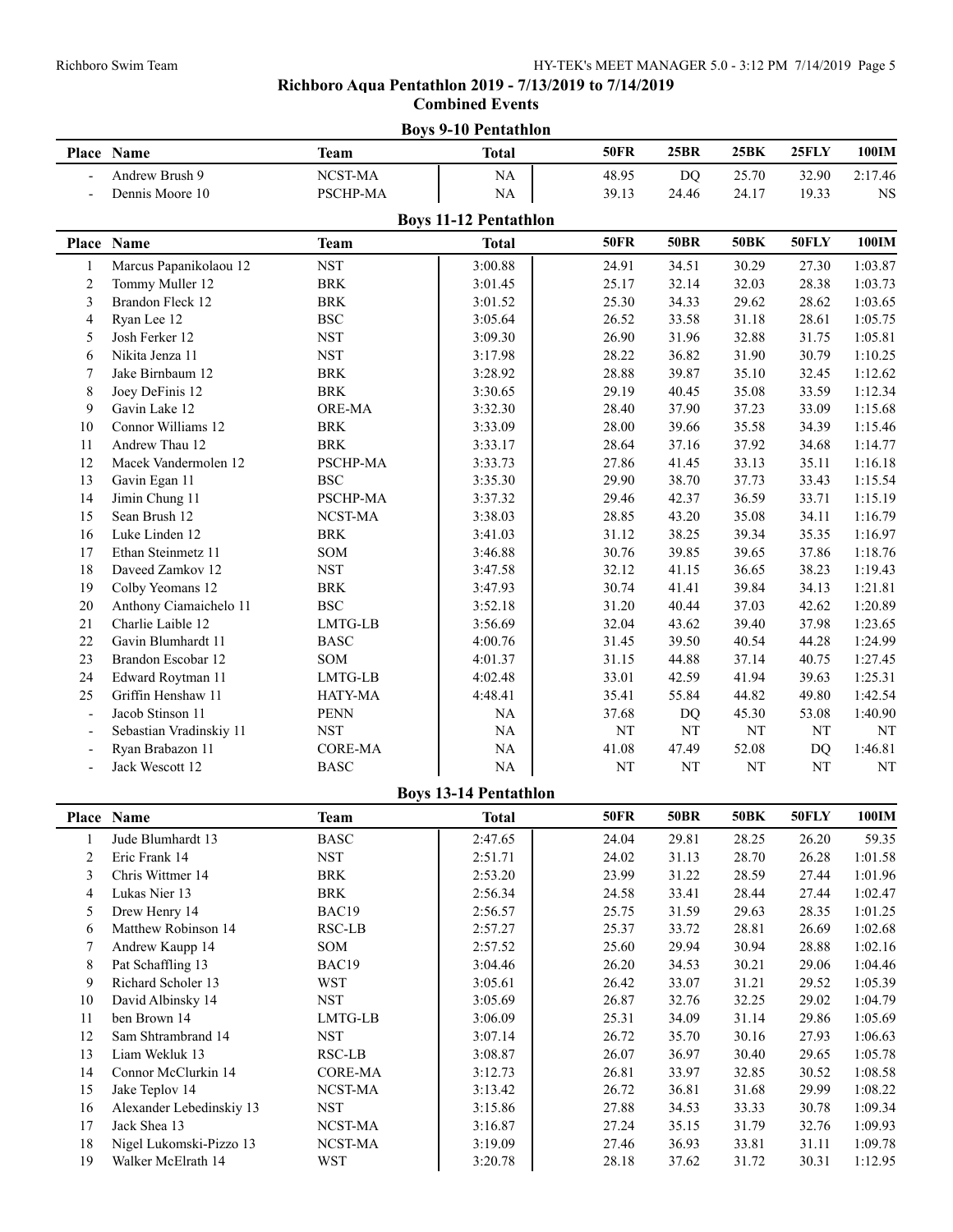# **Boys 13-14 Pentathlon Place Name Team Total 50FR 50BR 50BK 50FLY 100IM** 20 Ryan Sabalaske 13 BRK 3:21.26 28.23 37.09 32.59 32.12 1:11.23 21 Aryan Patel 14 HATY-MA 3:26.71 26.20 39.78 33.28 31.75 1:15.70 22 Will Slaman 14 RSC-LB 3:27.52 27.32 36.75 36.49 34.56 1:12.40 23 Umid Akmalov 13 CORE-MA 3:30.44 28.35 38.52 37.16 32.51 1:13.90 24 Brayden Kemezis 13 PSCHP-MA 3:32.39 29.24 39.26 35.52 33.14 1:15.23 25 Steven Belder 13 LMTG-LB 13:34.24 29.16 38.40 35.55 35.21 1:15.92 26 Sean Martinez 13 HATY-MA 3:36.94 28.10 44.17 35.15 33.60 1:15.92 27 Carter Vandermolen 13 PSCHP-MA 3:39.54 28.34 39.69 36.22 36.76 1:18.53 28 Sean Kelly 13 HATY-MA 3:41.05 29.01 44.54 34.56 36.55 1:16.39 29 Gus Platt 13 CRE-MA 1 3:44.22 29.92 39.65 40.89 35.95 1:17.81 30 Owen McDonnell 13 HATY-MA 3:48.72 29.89 43.60 39.10 36.09 1:20.04 31 Brandon Beatrice 13 BAC19 4:08.82 31.71 45.36 42.26 41.32 1:28.17 - Ilyas Frolov 14 LMTG-LB NA NT NT NT NT NT Dennis O'Donnell 13 LMTB-LB NA NT NT NT NT NT NT **Boys 15-18 Pentathlon Place Name Team Total 100FR 50BR 50BK 50FLY 100IM** 1 David Curtiss 16 LMTG-LB 2:51.50 45.48 26.34 23.58 23.21 52.89 2 Connor Goodyear 16 RSC-LB 3:05.55 48.36 29.53 26.97 24.79 55.90 3 Tyler Juskalian 15 SOM 1 3:07.27 50.08 29.98 25.62 25.00 56.59 4 Dominic Edwards 16 LMTG-LB 3:07.36 49.62 29.07 26.90 25.15 56.62 5 Luke Ramalho 16 SOM 3:07.94 50.27 29.41 27.08 24.46 56.72 6 Alexander McClurkin 17 CORE-MA <br>3:12.67 53.15 28.73 27.49 25.57 57.73 7 Caleb Chryst 16 LMTG-LB 13:14.56 51.29 30.34 28.58 25.82 58.53 8 Andrew Iannacone 18 BRK 8:15.68 52.96 27.69 29.08 26.46 59.49 9 Zach Birkbeck 18 NCST-MA 3:16.34 50.96 33.30 26.72 26.12 59.24 10 Jacob Roytman 18 LMTG-LB 13:18.75 52.74 32.48 27.03 25.87 1:00.63 11 Matt Steele 18 LMTB-LB 19.33 52.98 31.15 27.69 25.97 1:01.54 12 Mark Disbrow 18 RSC-LB 8:20.18 54.15 30.47 27.82 26.19 1:01.55 13 Trevor Johnson 17 NCST-MA 3:20.79 52.11 32.69 28.37 27.20 1:00.42 14 Damian Szlaga 17 LMTG-LB 13:20.98 1 53.64 30.34 29.56 26.41 1:01.03 15 Mark Rhoge 15 RSC-LB 13:21.09 53.51 31.35 27.92 26.31 1:02.00 16 Bumyeol (Ryan) Park 15 PSCHP-MA  $\begin{array}{|l}\n 3:21.66\n \end{array}$  52.11 31.65 29.76 27.09 1:01.05 17 SriDhanvi Shivadevuni 16 PENN 13:23.72 1 53.69 30.82 30.18 27.16 1:01.87 18 Joshua Cicco 16 BRK 3:24.85 54.67 31.28 28.06 28.37 1:02.47 19 Jaden Sanner 16 **PENN** 13:56.84 1:02.73 35.58 35.61 30.93 1:11.99 Lachlan Stay 15 CORE-MA NA NA 53.59 NS 29.05 26.71 1:01.19 Bryan Steele 16 LMTB-LB NA NT NT NT NT NT NT Noah Ferker 15 NST NT NA NT NT NT NT NT NT NT - Jesse Wells 18 PENN NA NA NT NT NT NT NT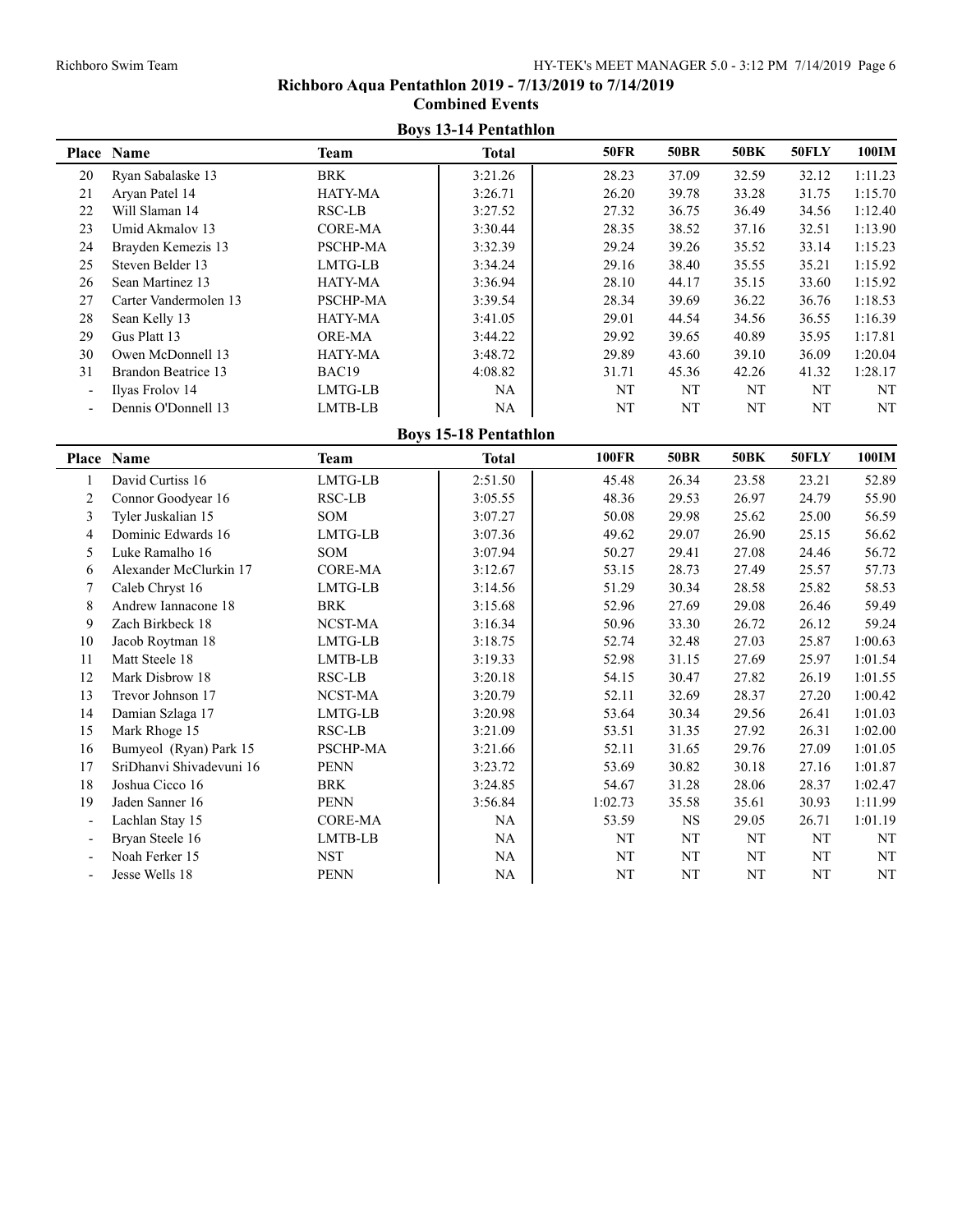**Richboro Aqua Pentathlon 2019 - 7/13/2019 to 7/14/2019**

**Results**

| Event 1 Girls 13-14 50 Yard Freestyle |                                      |    |                   |                    |  |  |  |
|---------------------------------------|--------------------------------------|----|-------------------|--------------------|--|--|--|
|                                       | Name                                 |    | <b>AgeTeam</b>    | <b>Finals Time</b> |  |  |  |
| $\mathbf{1}$                          | Mackenzie Cicco                      |    | 13 BRK            | 25.87              |  |  |  |
|                                       | 2 Amelia Stevenson                   |    | 14 BRK            | 26.26              |  |  |  |
|                                       | 3 Ilene Stark                        |    | 14 WST            | 26.42              |  |  |  |
|                                       | 4 Maggie Sweitzer                    |    | 14 BRK            | 26.52              |  |  |  |
|                                       | 5 Elana Rhoge                        |    | 13 RSC-LB         | 26.74              |  |  |  |
|                                       | 6 Ashley Martillotti                 |    | 14 LMTG-LB        | 26.88              |  |  |  |
|                                       | *7 Nicole Henriquez                  |    | 14 SOM            | 27.05              |  |  |  |
|                                       | *7 Abigail DiGregorio                |    | 14 WST            | 27.05              |  |  |  |
|                                       | 9 Sue Bin (Esther) Park              |    | 13 PSCHP-MA       | 27.08              |  |  |  |
|                                       | 10 Heather Stark                     |    | 14 WST            | 27.09              |  |  |  |
| 11                                    | Riley Reteneller                     |    | 14 WST            | 27.26              |  |  |  |
|                                       | 12 Gianna Bevivino                   |    | 13 PSCHP-MA       | 27.29              |  |  |  |
|                                       | 13 Alexis Muller                     |    | 14 BRK            | 27.35              |  |  |  |
|                                       | 14 Izzy Lerner                       |    | 14 RSC-LB         | 27.37              |  |  |  |
|                                       | 15 Keira Walsh                       |    | 13 LMTG-LB        | 27.56              |  |  |  |
|                                       | 16 Melanie Hwan                      |    | 14 HATY-MA        | 27.57              |  |  |  |
|                                       | 17 Emma Sabalaske                    |    | 14 BRK            | 27.66              |  |  |  |
|                                       | 18 Callie Haggerty                   |    | 14 NST            | 28.04              |  |  |  |
| 19                                    | Abigail Steinbrook                   |    | 13 ORE-MA         | 28.05              |  |  |  |
|                                       | 20 Makayla Varlaro                   |    | 13 PSCHP-MA       | 28.13              |  |  |  |
| 21                                    | Ella Rossi                           |    | 13 RSC-LB         | 28.36              |  |  |  |
|                                       | 22 Samantha Yuen                     |    | 14 PSCHP-MA       | 28.52              |  |  |  |
| 23                                    | Morgan Pennisi                       |    | 13 SOM            | 28.54              |  |  |  |
|                                       | 24 Maya Londo                        |    | 13 SOM            | 28.56              |  |  |  |
|                                       | 25 Zoe Steinmetz                     |    | 13 SOM            | 28.70              |  |  |  |
|                                       | 26 Abbie Wasserstrom                 |    | 13 SOM            | 29.18              |  |  |  |
|                                       | 27 Hanna Tran                        |    | 14 HATY-MA        | 29.20              |  |  |  |
|                                       | 28 Megan Garrabrant                  |    | 13 BRK            | 29.36              |  |  |  |
| 29                                    | Julia Daley                          |    | 14 CORE-MA        | 29.44              |  |  |  |
|                                       | 30 Olivia Montvydas                  |    | 14 BSC            | 29.74              |  |  |  |
| 31                                    | Sarah Wittmer                        |    | 13 BRK            | 29.78              |  |  |  |
|                                       | 32 Mia Peng                          |    | 13 BASC           | 30.27              |  |  |  |
|                                       | 33 Cara Neu                          |    | 13 BSC            | 31.11              |  |  |  |
|                                       | 34 Brooke Schluchterer               |    | 13 BRK            | 31.21              |  |  |  |
| 35                                    | Michelle Peahotta                    |    | 14 BAC19          | 32.56              |  |  |  |
| 36                                    | Teagan Kowalik                       | 13 | ORE-MA            | 34.22              |  |  |  |
|                                       | Event 2 Boys 13-14 50 Yard Freestyle |    |                   |                    |  |  |  |
|                                       | <b>Name</b>                          |    | <b>AgeTeam</b>    | <b>Finals Time</b> |  |  |  |
| 1                                     | Chris Wittmer                        |    | 14 BRK            | 23.99              |  |  |  |
|                                       | 2 Eric Frank                         |    | 14 NST            | 24.02              |  |  |  |
| 3                                     | Jude Blumhardt                       | 13 | <b>BASC</b>       | 24.04              |  |  |  |
|                                       | 4 Lukas Nier                         | 13 | <b>BRK</b>        | 24.58              |  |  |  |
|                                       | 5 ben Brown                          |    | 14 LMTG-LB        | 25.31              |  |  |  |
| 6                                     | <b>Matthew Robinson</b>              |    | 14 RSC-LB         | 25.37              |  |  |  |
| 7                                     | Andrew Kaupp                         |    | 14 SOM            | 25.60              |  |  |  |
| 8                                     | Drew Henry                           |    | 14 BAC19          | 25.75              |  |  |  |
| 9                                     | Liam Wekluk                          |    | 13 RSC-LB         | 26.07              |  |  |  |
| $*10$                                 | Pat Schaffling                       | 13 | BAC <sub>19</sub> | 26.20              |  |  |  |
| *10                                   | Aryan Patel                          |    | 14 HATY-MA        | 26.20              |  |  |  |
| 12                                    | Richard Scholer                      | 13 | <b>WST</b>        | 26.42              |  |  |  |
| $*13$                                 | Jake Teplov                          | 14 | NCST-MA           | 26.72              |  |  |  |
| *13                                   | Sam Shtrambrand                      |    | 14 NST            | 26.72              |  |  |  |
| 15                                    | Connor McClurkin                     | 14 | <b>CORE-MA</b>    | 26.81              |  |  |  |
| 16                                    | David Albinsky                       | 14 | <b>NST</b>        | 26.87              |  |  |  |

| s  |                         |    |                   |       |
|----|-------------------------|----|-------------------|-------|
| 17 | Jack Shea               |    | 13 NCST-MA        | 27.24 |
| 18 | Will Slaman             | 14 | RSC-LB            | 27.32 |
| 19 | Nigel Lukomski-Pizzo    |    | 13 NCST-MA        | 27.46 |
| 20 | Alexander Lebedinskiy   |    | 13 NST            | 27.88 |
| 21 | Sean Martinez           | 13 | HATY-MA           | 28.10 |
| 22 | Walker McElrath         |    | 14 WST            | 28.18 |
| 23 | Ryan Sabalaske          | 13 | <b>BRK</b>        | 28.23 |
| 24 | Carter Vandermolen      | 13 | PSCHP-MA          | 28.34 |
| 25 | Umid Akmalov            | 13 | CORE-MA           | 28.35 |
| 26 | Sean Kelly              | 13 | HATY-MA           | 29.01 |
|    | 27 Steven Belder        |    | 13 LMTG-LB        | 29.16 |
| 28 | Brayden Kemezis         | 13 | PSCHP-MA          | 29.24 |
| 29 | Owen McDonnell          | 13 | HATY-MA           | 29.89 |
| 30 | <b>Gus Platt</b>        | 13 | <b>ORE-MA</b>     | 29.92 |
| 31 | <b>Brandon Beatrice</b> | 13 | BAC <sub>19</sub> | 31.71 |

## **Event 3 Girls 15-18 100 Yard Freestyle**

|    | Name                   |    | <b>AgeTeam</b> | <b>Finals Time</b> |
|----|------------------------|----|----------------|--------------------|
| 1  | Allison Henry          | 17 | BAC19          | 52.41              |
| 2  | Sabina Hartman         | 16 | RSC-LB         | 55.09              |
| 3  | Kellsey Robinson       | 16 | <b>RSC-LB</b>  | 55.50              |
| 4  | Avery Stimmel          | 16 | <b>BRK</b>     | 55.51              |
| 5  | Mary Kate Leonard      | 15 | RSC-LB         | 55.95              |
| 6  | Hailey Goodyear        | 18 | RSC-LB         | 58.06              |
| 7  | Megan Iannacone        | 16 | <b>BRK</b>     | 58.37              |
| 8  | Madeline Doucette      | 18 | LMTG-LB        | 58.80              |
| 9  | Isabella Mosco         | 17 | <b>CORE-MA</b> | 59.04              |
| 10 | Miranda Olhasso        | 15 | <b>PENN</b>    | 59.08              |
| 11 | Hannah Storm           | 15 | <b>BSC</b>     | 59.11              |
| 12 | Valerie Lawton         | 15 | LMTG-LB        | 59.13              |
| 13 | <b>Emily Nelson</b>    | 16 | NCST-MA        | 59.56              |
| 14 | Paige Schluchterer     | 17 | <b>BRK</b>     | 1:01.99            |
| 15 | Arianna Petrovia       | 17 | BAC19          | 1:02.22            |
| 16 | <b>Emily Duckworth</b> | 16 | NCST-MA        | 1:02.28            |
| 17 | <b>Emily Albert</b>    | 15 | <b>SOM</b>     | 1:02.37            |
| 18 | Quincey Kilbride       | 15 | <b>SOM</b>     | 1:02.84            |
| 19 | <b>Grace Dudek</b>     | 16 | <b>HATY-MA</b> | 1:03.57            |
| 20 | Grace Yaegel           | 15 | <b>RSC-LB</b>  | 1:03.60            |
| 21 | Abby Hwan              | 17 | HATY-MA        | 1:03.74            |
| 22 | Gianna Short           | 15 | <b>SOM</b>     | 1:04.13            |
| 23 | Alexis Kelerchian      | 15 | RSC-LB         | 1:05.31            |
| 24 | Lauren Belardo         | 17 | NCST-MA        | 1:14.82            |

## **Event 4 Boys 15-18 100 Yard Freestyle**

| Name            |                     |    | <b>AgeTeam</b> | <b>Finals Time</b> |
|-----------------|---------------------|----|----------------|--------------------|
|                 | David Curtiss       |    | 16 LMTG-LB     | 45.48              |
|                 | 2 Connor Goodyear   |    | 16 RSC-LB      | 48.36              |
| 3               | Dominic Edwards     |    | 16 LMTG-LB     | 49.62              |
|                 | 4 Tyler Juskalian   |    | 15 SOM         | 50.08              |
|                 | 5 Luke Ramalho      |    | 16 SOM         | 50.27              |
| 6.              | Zach Birkbeck       |    | 18 NCST-MA     | 50.96              |
| 7               | Caleb Chryst        |    | 16 LMTG-LB     | 51.29              |
| *8              | Bumyeol (Ryan) Park |    | 15 PSCHP-MA    | 52.11              |
|                 | *8 Trevor Johnson   |    | 17 NCST-MA     | 52.11              |
| 10              | Jacob Roytman       | 18 | LMTG-LB        | 52.74              |
| 11              | Andrew Jannacone    | 18 | <b>BRK</b>     | 52.96              |
| 12 <sub>1</sub> | <b>Matt Steele</b>  | 18 | LMTB-LB        | 52.98              |
| 13.             | Alexander McClurkin | 17 | CORE-MA        | 53.15              |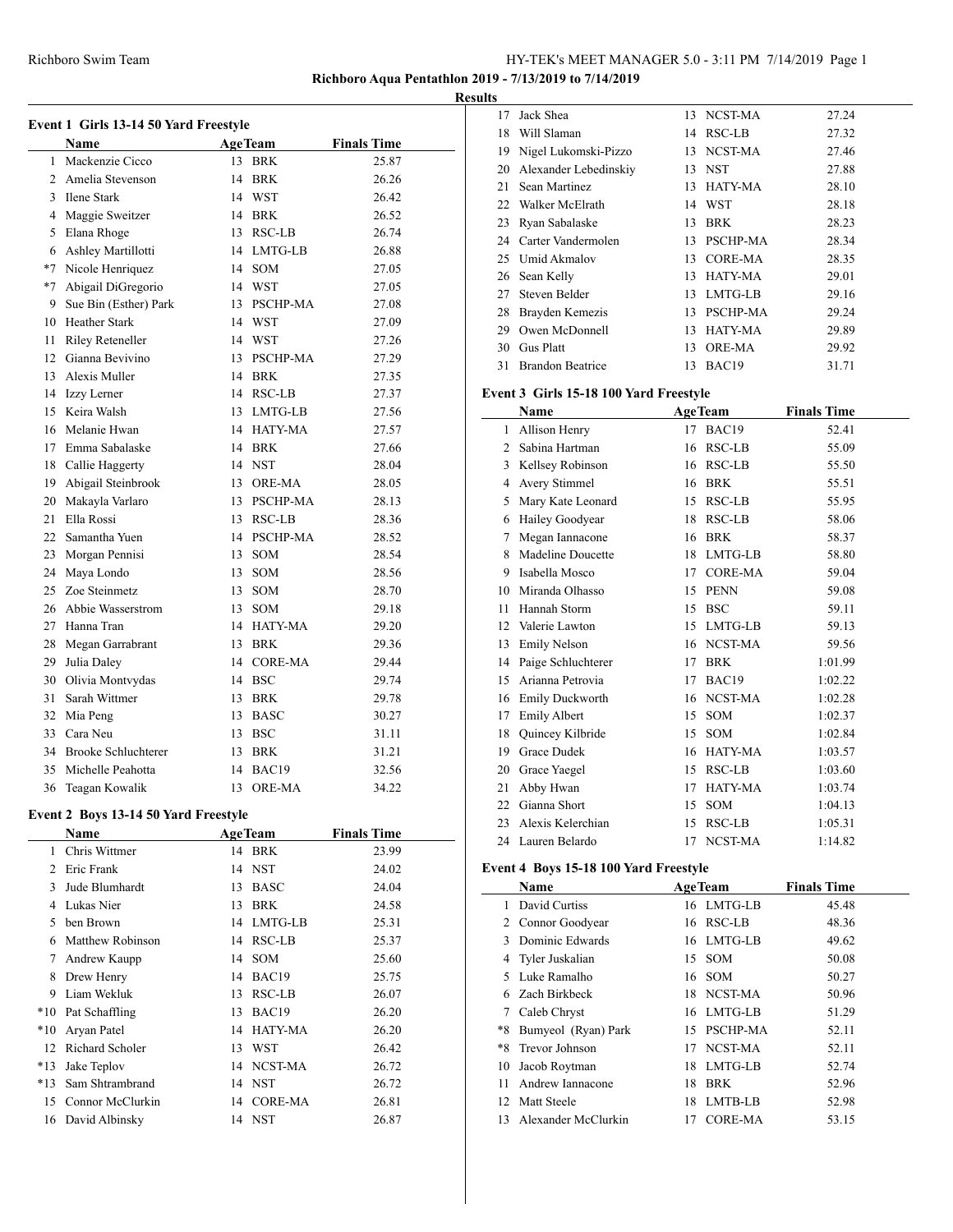## **Richboro Aqua Pentathlon 2019 - 7/13/2019 to 7/14/2019**

#### **Results**

 $\overline{\phantom{a}}$ 

|    | (Event 4 Boys 15-18 100 Yard Freestyle) |                |             |                    |
|----|-----------------------------------------|----------------|-------------|--------------------|
|    | <b>Name</b>                             | <b>AgeTeam</b> |             | <b>Finals Time</b> |
|    | 14 Mark Rhoge                           |                | 15 RSC-LB   | 53.51              |
|    | 15 Lachlan Stay                         |                | 15 CORE-MA  | 53.59              |
|    | 16 Damian Szlaga                        |                | 17 LMTG-LB  | 53.64              |
|    | 17 SriDhanvi Shivadevuni                |                | 16 PENN     | 53.69              |
|    | 18 Mark Disbrow                         | 18             | RSC-LB      | 54.15              |
| 19 | Joshua Cicco                            | 16             | BRK         | 54.67              |
| 20 | Jaden Sanner                            | 16             | <b>PENN</b> | 1:02.73            |

#### **Event 5 Girls 13-14 50 Yard Breaststroke**

|                | Name                                    | <b>AgeTeam</b>   | <b>Finals Time</b> |  |
|----------------|-----------------------------------------|------------------|--------------------|--|
| $\mathbf{1}$   | Sue Bin (Esther) Park                   | 13 PSCHP-MA      | 32.08              |  |
| $\overline{2}$ | Ilene Stark                             | 14 WST           | 32.93              |  |
| 3              | Emma Sabalaske                          | 14 BRK           | 34.04              |  |
| 4              | Ashley Martillotti                      | 14 LMTG-LB       | 34.23              |  |
| 5              | Gianna Bevivino                         | 13 PSCHP-MA      | 34.42              |  |
| 6              | Ella Rossi                              | 13 RSC-LB        | 34.45              |  |
| 7              | Callie Haggerty                         | 14 NST           | 34.51              |  |
| 8              | Alexis Muller                           | 14 BRK           | 35.44              |  |
| 9              | <b>Heather Stark</b>                    | 14 WST           | 35.46              |  |
| 10             | Elana Rhoge                             | 13 RSC-LB        | 35.81              |  |
| 11             | Zoe Steinmetz                           | 13 SOM           | 36.09              |  |
| 12             | Mackenzie Cicco                         | 13 BRK           | 36.28              |  |
| 13             | Melanie Hwan                            | 14 HATY-MA       | 36.58              |  |
| 14             | Riley Reteneller                        | 14 WST           | 36.59              |  |
| 15             | Morgan Pennisi                          | 13 SOM           | 36.94              |  |
| 16             | Abigail DiGregorio                      | 14 WST           | 37.01              |  |
| 17             | Izzy Lerner                             | 14 RSC-LB        | 37.18              |  |
| 18             | Amelia Stevenson                        | 14 BRK           | 37.46              |  |
| 19             | Abbie Wasserstrom                       | 13 SOM           | 37.97              |  |
| 20             | Keira Walsh                             | 13 LMTG-LB       | 38.04              |  |
| 21             | Samantha Yuen                           | 14 PSCHP-MA      | 38.16              |  |
|                | 22 Maggie Sweitzer                      | 14 BRK           | 38.28              |  |
| 23             | <b>Brooke Schluchterer</b>              | 13 BRK           | 38.54              |  |
|                | 24 Nicole Henriquez                     | 14 SOM           | 38.72              |  |
| 25             | Olivia Montvydas                        | 14 BSC           | 39.20              |  |
| 26             | Mia Peng                                | 13 BASC          | 39.21              |  |
| 27             | Abigail Steinbrook                      | 13 ORE-MA        | 39.46              |  |
| 28             | Maya Londo                              | 13 SOM           | 39.66              |  |
| 29             | Hanna Tran                              | 14 HATY-MA       | 40.35              |  |
| 30             | Cara Neu                                | 13 BSC           | 40.48              |  |
| 31             | Makayla Varlaro                         | 13 PSCHP-MA      | 40.95              |  |
| 32             | Megan Garrabrant                        | 13 BRK           | 41.84              |  |
| 33             | Sarah Wittmer                           | 13 BRK           | 41.92              |  |
| 34             | Teagan Kowalik                          | 13 ORE-MA        | 44.45              |  |
| 35             | Julia Daley                             | 14 CORE-MA       | 45.06              |  |
| 36             | Michelle Peahotta                       | 14 BAC19         | 45.78              |  |
|                | Event 6 Boys 13-14 50 Yard Breaststroke |                  |                    |  |
|                | Name                                    | <b>AgeTeam</b>   | <b>Finals Time</b> |  |
|                | $1 -$ Inde Dhumbordt                    | $12 \text{ BAC}$ | 20.01              |  |

|  | Jude Blumhardt    | 13 BASC  | 29.81 |
|--|-------------------|----------|-------|
|  | 2 Andrew Kaupp    | 14 SOM   | 29.94 |
|  | 3 Eric Frank      | 14 NST   | 31.13 |
|  | 4 Chris Wittmer   | 14 BRK   | 31.22 |
|  | 5 Drew Henry      | 14 BAC19 | 31.59 |
|  | 6 David Albinsky  | 14 NST   | 32.76 |
|  | 7 Richard Scholer | 13 WST   | 33.07 |
|  |                   |          |       |

| 8     | Lukas Nier              | 13 | <b>BRK</b>        | 33.41 |
|-------|-------------------------|----|-------------------|-------|
| 9     | Matthew Robinson        | 14 | RSC-LB            | 33.72 |
| 10    | Connor McClurkin        |    | 14 CORE-MA        | 33.97 |
| 11    | ben Brown               |    | 14 LMTG-LB        | 34.09 |
| $*12$ | Pat Schaffling          | 13 | BAC <sub>19</sub> | 34.53 |
| $*12$ | Alexander Lebedinskiy   | 13 | <b>NST</b>        | 34.53 |
| 14    | Jack Shea               |    | 13 NCST-MA        | 35.15 |
| 15    | Sam Shtrambrand         |    | 14 NST            | 35.70 |
| 16    | Will Slaman             |    | 14 RSC-LB         | 36.75 |
| 17    | Jake Teplov             |    | 14 NCST-MA        | 36.81 |
| 18    | Nigel Lukomski-Pizzo    |    | 13 NCST-MA        | 36.93 |
| 19    | Liam Wekluk             | 13 | RSC-LB            | 36.97 |
|       | 20 Ryan Sabalaske       | 13 | <b>BRK</b>        | 37.09 |
| 21    | Walker McElrath         |    | 14 WST            | 37.62 |
| 22    | Steven Belder           |    | 13 LMTG-LB        | 38.40 |
| 23    | Umid Akmalov            | 13 | CORE-MA           | 38.52 |
| 24    | Brayden Kemezis         | 13 | PSCHP-MA          | 39.26 |
| 25    | <b>Gus Platt</b>        | 13 | <b>ORE-MA</b>     | 39.65 |
| 26    | Carter Vandermolen      |    | 13 PSCHP-MA       | 39.69 |
| 27    | Aryan Patel             |    | 14 HATY-MA        | 39.78 |
| 28    | Owen McDonnell          |    | 13 HATY-MA        | 43.60 |
| 29    | Sean Martinez           | 13 | HATY-MA           | 44.17 |
| 30    | Sean Kelly              | 13 | HATY-MA           | 44.54 |
| 31    | <b>Brandon Beatrice</b> | 13 | BAC19             | 45.36 |

#### **Event 7 Girls 15-18 50 Yard Breaststroke**

| Name |                                         |    | <b>AgeTeam</b> | <b>Finals Time</b> |  |  |  |  |  |
|------|-----------------------------------------|----|----------------|--------------------|--|--|--|--|--|
| 1    | Sabina Hartman                          | 16 | RSC-LB         | 30.20              |  |  |  |  |  |
| 2    | Allison Henry                           | 17 | BAC19          | 30.35              |  |  |  |  |  |
| 3    | Madeline Doucette                       | 18 | LMTG-LB        | 31.89              |  |  |  |  |  |
| 4    | Avery Stimmel                           | 16 | <b>BRK</b>     | 32.68              |  |  |  |  |  |
| 5    | <b>Emily Nelson</b>                     |    | 16 NCST-MA     | 34.09              |  |  |  |  |  |
| 6    | Mary Kate Leonard                       | 15 | RSC-LB         | 34.20              |  |  |  |  |  |
| 7    | Miranda Olhasso                         | 15 | <b>PENN</b>    | 34.48              |  |  |  |  |  |
| 8    | Hannah Storm                            | 15 | <b>BSC</b>     | 34.57              |  |  |  |  |  |
| 9    | Kellsey Robinson                        | 16 | RSC-LB         | 35.29              |  |  |  |  |  |
| 10   | Megan Iannacone                         | 16 | <b>BRK</b>     | 35.82              |  |  |  |  |  |
| 11   | Isabella Mosco                          | 17 | <b>CORE-MA</b> | 36.04              |  |  |  |  |  |
| 12   | Valerie Lawton                          | 15 | LMTG-LB        | 36.17              |  |  |  |  |  |
| 13   | Grace Yaegel                            | 15 | RSC-LB         | 36.46              |  |  |  |  |  |
| 14   | Gianna Short                            | 15 | <b>SOM</b>     | 37.05              |  |  |  |  |  |
| 15   | Paige Schluchterer                      | 17 | <b>BRK</b>     | 37.14              |  |  |  |  |  |
| 16   | Abby Hwan                               | 17 | HATY-MA        | 37.37              |  |  |  |  |  |
| 17   | Hailey Goodyear                         | 18 | <b>RSC-LB</b>  | 37.79              |  |  |  |  |  |
| 18   | <b>Emily Albert</b>                     | 15 | <b>SOM</b>     | 38.60              |  |  |  |  |  |
| 19   | Arianna Petrovia                        | 17 | BAC19          | 39.35              |  |  |  |  |  |
| 20   | <b>Grace Dudek</b>                      | 16 | <b>HATY-MA</b> | 39.86              |  |  |  |  |  |
| 21   | Quincey Kilbride                        | 15 | <b>SOM</b>     | 40.93              |  |  |  |  |  |
| 22   | Alexis Kelerchian                       | 15 | RSC-LB         | 42.09              |  |  |  |  |  |
| 23   | <b>Emily Duckworth</b>                  | 16 | NCST-MA        | 43.23              |  |  |  |  |  |
| 24   | Lauren Belardo                          | 17 | NCST-MA        | 45.67              |  |  |  |  |  |
|      | Event 8 Boys 15-18 50 Yard Breaststroke |    |                |                    |  |  |  |  |  |

| Name                  | <b>AgeTeam</b> | <b>Finals Time</b> |  |
|-----------------------|----------------|--------------------|--|
| 1 David Curtiss       | 16 LMTG-LB     | 26.34              |  |
| 2 Andrew Iannacone    | 18 BRK         | 27.69              |  |
| 3 Alexander McClurkin | 17 CORE-MA     | 28.73              |  |
| 4 Dominic Edwards     | 16 LMTG-LB     | 29.07              |  |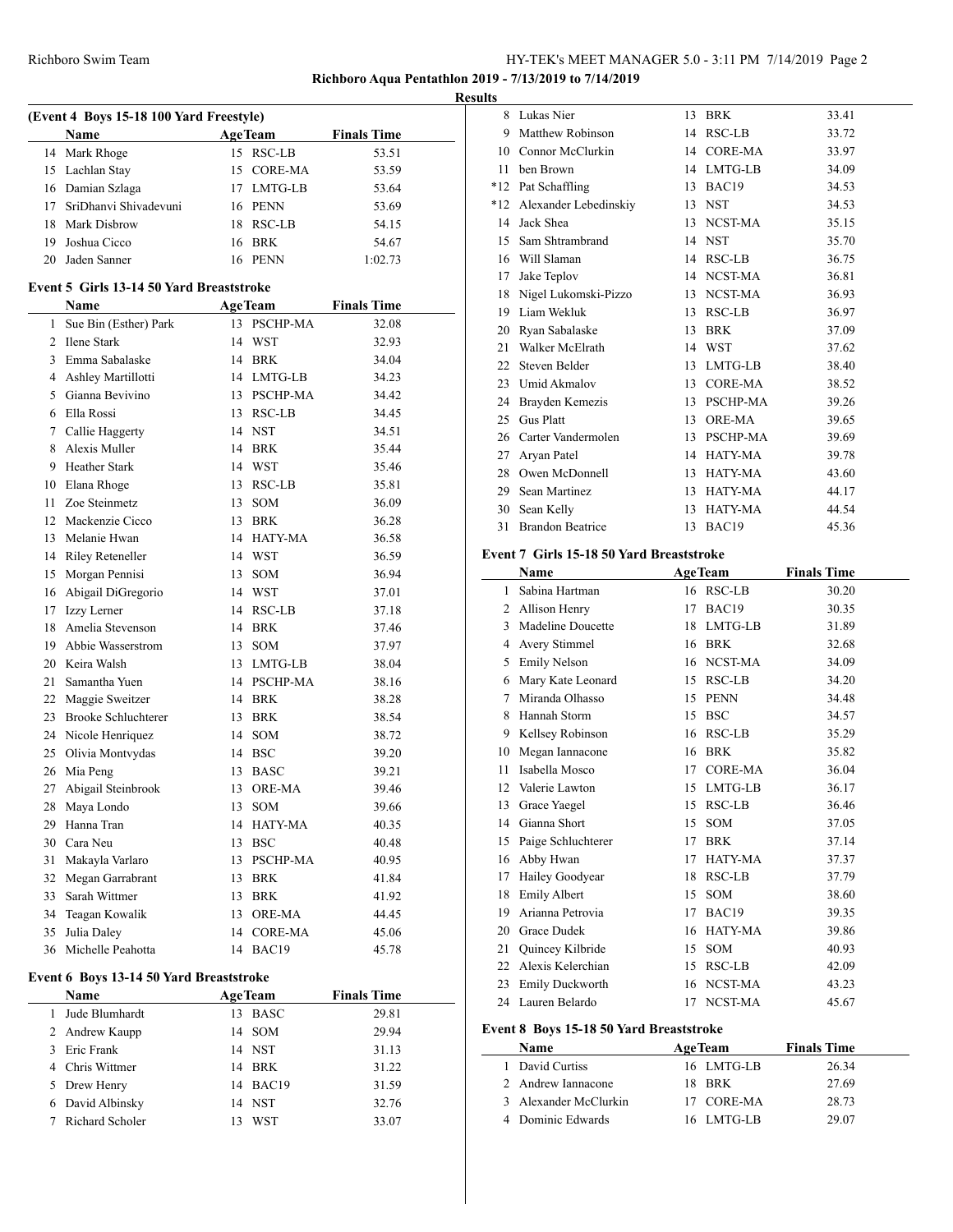**Richboro Aqua Pentathlon 2019 - 7/13/2019 to 7/14/2019 Results**

| (Event 8 Boys 15-18 50 Yard Breaststroke) |                       |    |                 |                    |  |  |
|-------------------------------------------|-----------------------|----|-----------------|--------------------|--|--|
|                                           | <b>Name</b>           |    | <b>AgeTeam</b>  | <b>Finals Time</b> |  |  |
| 5.                                        | Luke Ramalho          |    | 16 SOM          | 29.41              |  |  |
| 6                                         | Connor Goodyear       | 16 | RSC-LB          | 29.53              |  |  |
| 7                                         | Tyler Juskalian       | 15 | <b>SOM</b>      | 29.98              |  |  |
| *8                                        | Damian Szlaga         | 17 | LMTG-LB         | 30.34              |  |  |
| *8                                        | Caleb Chryst          | 16 | LMTG-LB         | 30.34              |  |  |
| 10                                        | Mark Disbrow          | 18 | RSC-LB          | 30.47              |  |  |
| 11                                        | SriDhanvi Shivadevuni | 16 | <b>PENN</b>     | 30.82              |  |  |
| 12                                        | Matt Steele           | 18 | LMTB-LB         | 31.15              |  |  |
| 13                                        | Joshua Cicco          | 16 | <b>BRK</b>      | 31.28              |  |  |
| 14                                        | Mark Rhoge            | 15 | RSC-LB          | 31.35              |  |  |
| 15                                        | Bumyeol (Ryan) Park   | 15 | <b>PSCHP-MA</b> | 31.65              |  |  |
| 16                                        | Jacob Roytman         | 18 | LMTG-LB         | 32.48              |  |  |
| 17                                        | <b>Trevor Johnson</b> | 17 | NCST-MA         | 32.69              |  |  |
| 18                                        | Zach Birkbeck         | 18 | NCST-MA         | 33.30              |  |  |
| 19                                        | Jaden Sanner          | 16 | <b>PENN</b>     | 35.58              |  |  |

#### **Event 9 Girls 13-14 50 Yard Backstroke**

|              | <b>Name</b>              | <b>AgeTeam</b> | <b>Finals Time</b> |
|--------------|--------------------------|----------------|--------------------|
| $\mathbf{1}$ | Mackenzie Cicco          | 13 BRK         | 29.92              |
|              | 2 Amelia Stevenson       | 14 BRK         | 30.11              |
| 3            | Ilene Stark              | 14 WST         | 31.03              |
|              | 4 Maggie Sweitzer        | 14 BRK         | 31.09              |
|              | 5 Ashley Martillotti     | 14 LMTG-LB     | 31.21              |
|              | 6 Keira Walsh            | 13 LMTG-LB     | 31.82              |
|              | 7 Riley Reteneller       | 14 WST         | 31.92              |
|              | 8 Makayla Varlaro        | 13 PSCHP-MA    | 32.01              |
| 9.           | <b>Heather Stark</b>     | 14 WST         | 32.44              |
|              | 10 Abigail DiGregorio    | 14 WST         | 32.47              |
| *11          | Maya Londo               | 13 SOM         | 32.49              |
| *11          | Alexis Muller            | 14 BRK         | 32.49              |
| 13           | Emma Sabalaske           | 14 BRK         | 32.56              |
|              | 14 Gianna Bevivino       | 13 PSCHP-MA    | 33.22              |
|              | 15 Sue Bin (Esther) Park | 13 PSCHP-MA    | 33.34              |
|              | 16 Callie Haggerty       | 14 NST         | 33.47              |
|              | 17 Izzy Lerner           | 14 RSC-LB      | 33.56              |
| 18           | Elana Rhoge              | 13 RSC-LB      | 33.61              |
| 19           | Julia Daley              | 14 CORE-MA     | 33.72              |
| 20           | Abigail Steinbrook       | 13 ORE-MA      | 33.87              |
| 21           | Zoe Steinmetz            | 13 SOM         | 34.05              |
|              | 22 Nicole Henriquez      | 14 SOM         | 34.10              |
|              | 23 Cara Neu              | 13 BSC         | 34.39              |
|              | 24 Melanie Hwan          | 14 HATY-MA     | 34.48              |
|              | 25 Olivia Montvydas      | 14 BSC         | 34.58              |
|              | 26 Morgan Pennisi        | 13 SOM         | 34.65              |
|              | 27 Hanna Tran            | 14 HATY-MA     | 34.78              |
| 28           | Samantha Yuen            | 14 PSCHP-MA    | 34.83              |
|              | 29 Abbie Wasserstrom     | 13 SOM         | 35.51              |
|              | 30 Sarah Wittmer         | 13 BRK         | 35.60              |
| 31           | Megan Garrabrant         | 13 BRK         | 35.66              |
| 32           | Ella Rossi               | 13 RSC-LB      | 36.01              |
| 33           | Mia Peng                 | 13 BASC        | 36.53              |
| 34           | Teagan Kowalik           | 13 ORE-MA      | 38.56              |
| 35           | Michelle Peahotta        | 14 BAC19       | 39.30              |
|              | 36 Brooke Schluchterer   | 13 BRK         | 40.54              |
|              |                          |                |                    |

| Event 10 Boys 13-14 50 Yard Backstroke |                          |    |                |                    |  |  |
|----------------------------------------|--------------------------|----|----------------|--------------------|--|--|
|                                        | Name                     |    | <b>AgeTeam</b> | <b>Finals Time</b> |  |  |
| 1                                      | Jude Blumhardt           |    | 13 BASC        | 28.25              |  |  |
| $\mathfrak{D}$                         | Lukas Nier               |    | 13 BRK         | 28.44              |  |  |
|                                        | 3 Chris Wittmer          |    | 14 BRK         | 28.59              |  |  |
|                                        | 4 Eric Frank             |    | 14 NST         | 28.70              |  |  |
| 5.                                     | Matthew Robinson         |    | 14 RSC-LB      | 28.81              |  |  |
|                                        | 6 Drew Henry             |    | 14 BAC19       | 29.63              |  |  |
|                                        | 7 Sam Shtrambrand        |    | 14 NST         | 30.16              |  |  |
|                                        | 8 Pat Schaffling         |    | 13 BAC19       | 30.21              |  |  |
| 9                                      | Liam Wekluk              |    | 13 RSC-LB      | 30.40              |  |  |
|                                        | 10 Andrew Kaupp          |    | 14 SOM         | 30.94              |  |  |
| 11                                     | ben Brown                |    | 14 LMTG-LB     | 31.14              |  |  |
|                                        | 12 Richard Scholer       |    | 13 WST         | 31.21              |  |  |
|                                        | 13 Jake Teplov           |    | 14 NCST-MA     | 31.68              |  |  |
|                                        | 14 Walker McElrath       |    | 14 WST         | 31.72              |  |  |
|                                        | 15 Jack Shea             |    | 13 NCST-MA     | 31.79              |  |  |
|                                        | 16 David Albinsky        |    | 14 NST         | 32.25              |  |  |
|                                        | 17 Ryan Sabalaske        |    | 13 BRK         | 32.59              |  |  |
|                                        | 18 Connor McClurkin      |    | 14 CORE-MA     | 32.85              |  |  |
| 19                                     | Aryan Patel              |    | 14 HATY-MA     | 33.28              |  |  |
|                                        | 20 Alexander Lebedinskiy |    | 13 NST         | 33.33              |  |  |
| 21                                     | Nigel Lukomski-Pizzo     |    | 13 NCST-MA     | 33.81              |  |  |
| 22                                     | Sean Kelly               |    | 13 HATY-MA     | 34.56              |  |  |
| 23                                     | Sean Martinez            |    | 13 HATY-MA     | 35.15              |  |  |
|                                        | 24 Brayden Kemezis       |    | 13 PSCHP-MA    | 35.52              |  |  |
|                                        | 25 Steven Belder         |    | 13 LMTG-LB     | 35.55              |  |  |
|                                        | 26 Carter Vandermolen    |    | 13 PSCHP-MA    | 36.22              |  |  |
| 27                                     | Will Slaman              | 14 | <b>RSC-LB</b>  | 36.49              |  |  |
|                                        | 28 Umid Akmalov          |    | 13 CORE-MA     | 37.16              |  |  |
|                                        | 29 Owen McDonnell        |    | 13 HATY-MA     | 39.10              |  |  |
|                                        | 30 Gus Platt             | 13 | <b>ORE-MA</b>  | 40.89              |  |  |
| 31                                     | <b>Brandon Beatrice</b>  |    | 13 BAC19       | 42.26              |  |  |

## **Event 11 Girls 15-18 50 Yard Backstroke**

|    | Name                |    | <b>AgeTeam</b> | <b>Finals Time</b> |
|----|---------------------|----|----------------|--------------------|
| 1  | Kellsey Robinson    | 16 | RSC-LB         | 28.43              |
| 2  | Allison Henry       | 17 | BAC19          | 29.45              |
| 3  | Megan Iannacone     | 16 | <b>BRK</b>     | 30.36              |
| 4  | Miranda Olhasso     | 15 | <b>PENN</b>    | 30.44              |
| 5. | Isabella Mosco      | 17 | <b>CORE-MA</b> | 30.63              |
| 6  | Madeline Doucette   | 18 | LMTG-LB        | 30.65              |
| 7  | Sabina Hartman      | 16 | RSC-LB         | 30.78              |
| 8  | Mary Kate Leonard   | 15 | RSC-LB         | 30.86              |
| 9  | Hailey Goodyear     | 18 | RSC-LB         | 31.33              |
| 10 | <b>Emily Albert</b> | 15 | <b>SOM</b>     | 32.23              |
| 11 | Grace Dudek         | 16 | HATY-MA        | 32.37              |
| 12 | Hannah Storm        | 15 | <b>BSC</b>     | 32.39              |
| 13 | Valerie Lawton      | 15 | LMTG-LB        | 32.42              |
| 14 | Avery Stimmel       | 16 | <b>BRK</b>     | 32.55              |
| 15 | Arianna Petrovia    | 17 | BAC19          | 33.10              |
| 16 | Alexis Kelerchian   | 15 | RSC-LB         | 33.51              |
| 17 | <b>Emily Nelson</b> | 16 | NCST-MA        | 33.78              |
| 18 | Quincey Kilbride    | 15 | <b>SOM</b>     | 33.99              |
| 19 | Gianna Short        | 15 | <b>SOM</b>     | 35.53              |
| 20 | Grace Yaegel        | 15 | RSC-LB         | 35.54              |
| 21 | Abby Hwan           | 17 | <b>HATY-MA</b> | 36.06              |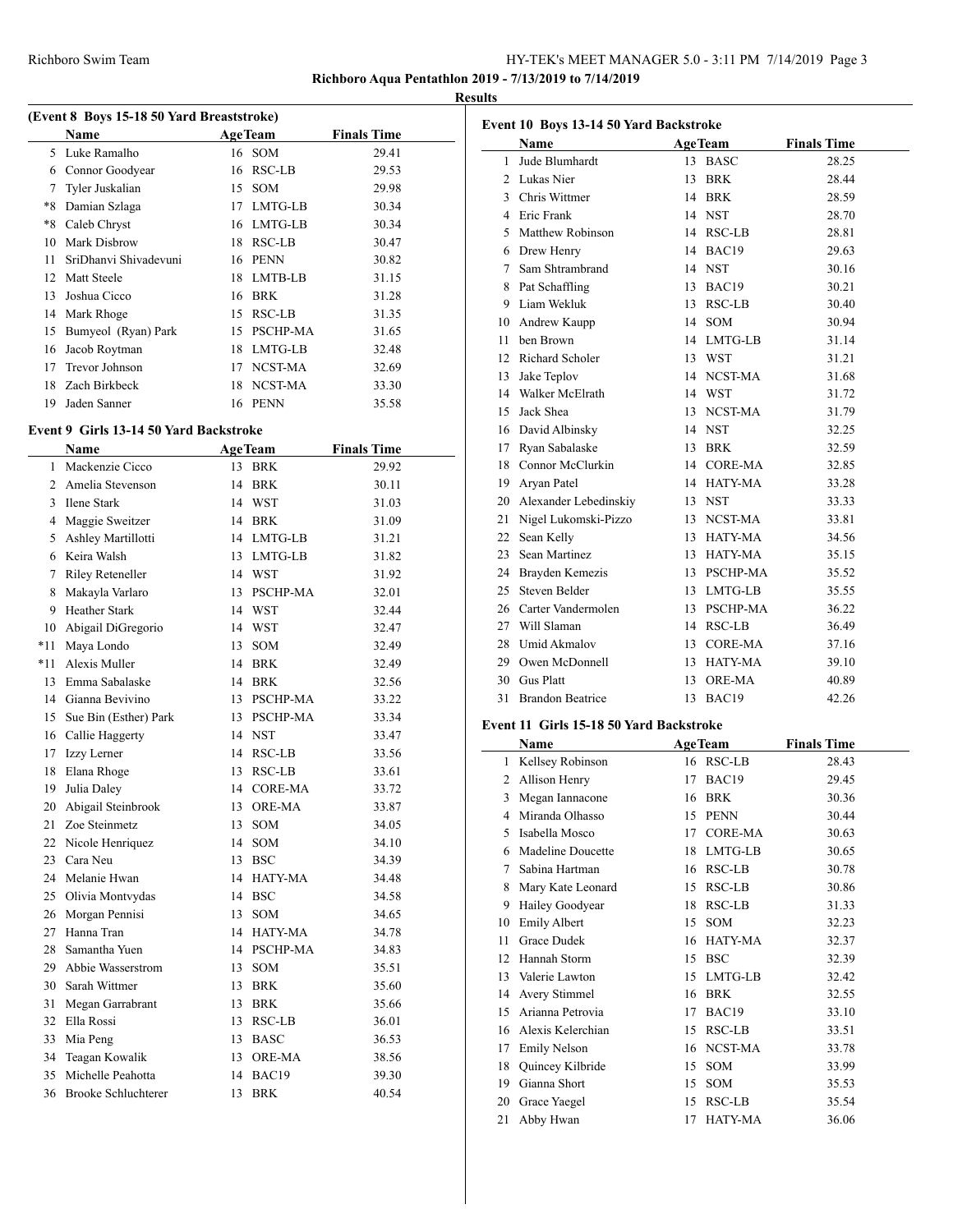## Richboro Swim Team HY-TEK's MEET MANAGER 5.0 - 3:11 PM 7/14/2019 Page 4

**Richboro Aqua Pentathlon 2019 - 7/13/2019 to 7/14/2019**

#### **Results**

|                | (Event 11 Girls 15-18 50 Yard Backstroke) |    |                 |                    |
|----------------|-------------------------------------------|----|-----------------|--------------------|
|                | Name                                      |    | <b>AgeTeam</b>  | <b>Finals Time</b> |
|                | 22 Emily Duckworth                        |    | 16 NCST-MA      | 36.25              |
|                | 23 Lauren Belardo                         |    | 17 NCST-MA      | 36.72              |
|                | 24 Paige Schluchterer                     |    | 17 BRK          | 36.84              |
|                | Event 12 Boys 15-18 50 Yard Backstroke    |    |                 |                    |
|                | Name                                      |    | <b>AgeTeam</b>  | <b>Finals Time</b> |
| $\mathbf{1}$   | David Curtiss                             |    | 16 LMTG-LB      | 23.58              |
| $\overline{2}$ | Tyler Juskalian                           | 15 | <b>SOM</b>      | 25.62              |
|                | 3 Zach Birkbeck                           |    | 18 NCST-MA      | 26.72              |
|                | 4 Dominic Edwards                         |    | 16 LMTG-LB      | 26.90              |
|                | 5 Connor Goodyear                         |    | 16 RSC-LB       | 26.97              |
|                | 6 Jacob Roytman                           |    | 18 LMTG-LB      | 27.03              |
|                | 7 Luke Ramalho                            |    | 16 SOM          | 27.08              |
| 8              | Alexander McClurkin                       |    | 17 CORE-MA      | 27.49              |
|                | 9 Matt Steele                             |    | 18 LMTB-LB      | 27.69              |
|                | 10 Mark Disbrow                           |    | 18 RSC-LB       | 27.82              |
|                | 11 Mark Rhoge                             | 15 | RSC-LB          | 27.92              |
|                | 12 Joshua Cicco                           | 16 | <b>BRK</b>      | 28.06              |
| 13             | <b>Trevor Johnson</b>                     |    | 17 NCST-MA      | 28.37              |
|                | 14 Caleb Chryst                           |    | 16 LMTG-LB      | 28.58              |
|                | 15 Lachlan Stay                           |    | 15 CORE-MA      | 29.05              |
|                | 16 Andrew Iannacone                       |    | 18 BRK          | 29.08              |
|                | 17 Damian Szlaga                          |    | 17 LMTG-LB      | 29.56              |
|                | 18 Bumyeol (Ryan) Park                    |    | 15 PSCHP-MA     | 29.76              |
| 19             | SriDhanvi Shivadevuni                     |    | 16 PENN         | 30.18              |
| 20             | Jaden Sanner                              | 16 | <b>PENN</b>     | 35.61              |
|                | Event 13 Girls 13-14 50 Yard Butterfly    |    |                 |                    |
|                | Name                                      |    | <b>AgeTeam</b>  | <b>Finals Time</b> |
|                | 1 Amelia Stevenson                        |    | 14 BRK          | 27.82              |
|                | 2 Ilene Stark                             |    | 14 WST          | 28.79              |
| 3              | Mackenzie Cicco                           |    | 13 BRK          | 29.04              |
| $\overline{4}$ | Sue Bin (Esther) Park                     | 13 | <b>PSCHP-MA</b> | 29.29              |
| 5              | Maggie Sweitzer                           |    | 14 BRK          | 29.60              |
|                | 6 Abigail Steinbrook                      | 13 | <b>ORE-MA</b>   | 29.83              |
|                | 7 Heather Stark                           |    | 14 WST          | 30.00              |
| 8              | Riley Reteneller                          | 14 | <b>WST</b>      | 30.28              |
| 9              | Gianna Bevivino                           | 13 | PSCHP-MA        | 30.35              |

|    | $\mathcal{O}(\mathfrak{u}\mathfrak{v})$ Diff (ESHIVI) I din |    | 1 OCTIL -1917A  | ムフ・ムフ | 23             |
|----|-------------------------------------------------------------|----|-----------------|-------|----------------|
| 5  | Maggie Sweitzer                                             | 14 | <b>BRK</b>      | 29.60 | 24             |
| 6  | Abigail Steinbrook                                          | 13 | ORE-MA          | 29.83 | 25             |
| 7  | <b>Heather Stark</b>                                        | 14 | <b>WST</b>      | 30.00 | 26             |
| 8  | <b>Riley Reteneller</b>                                     | 14 | <b>WST</b>      | 30.28 | 27             |
| 9  | Gianna Bevivino                                             | 13 | <b>PSCHP-MA</b> | 30.35 | 28             |
| 10 | Ashley Martillotti                                          | 14 | LMTG-LB         | 30.45 | 29             |
| 11 | Alexis Muller                                               | 14 | <b>BRK</b>      | 30.67 | 3 <sup>0</sup> |
| 12 | Emma Sabalaske                                              | 14 | <b>BRK</b>      | 30.82 | 31             |
| 13 | Izzy Lerner                                                 | 14 | <b>RSC-LB</b>   | 30.95 |                |
| 14 | Olivia Montvydas                                            | 14 | <b>BSC</b>      | 31.00 | Ever           |
| 15 | Melanie Hwan                                                | 14 | <b>HATY-MA</b>  | 31.08 |                |
| 16 | Elana Rhoge                                                 | 13 | <b>RSC-LB</b>   | 31.27 |                |
| 17 | Abigail DiGregorio                                          | 14 | <b>WST</b>      | 31.28 | 2              |
| 18 | Abbie Wasserstrom                                           | 13 | <b>SOM</b>      | 31.74 |                |
| 19 | Nicole Henriquez                                            | 14 | <b>SOM</b>      | 31.82 |                |
| 20 | Morgan Pennisi                                              | 13 | <b>SOM</b>      | 31.89 |                |
| 21 | Keira Walsh                                                 | 13 | LMTG-LB         | 31.91 | 6              |
| 22 | Megan Garrabrant                                            | 13 | <b>BRK</b>      | 31.98 |                |
| 23 | Samantha Yuen                                               | 14 | PSCHP-MA        | 32.16 | ξ              |
|    | 24 Callie Haggerty                                          |    | 14 NST          | 32.33 | ς              |
|    |                                                             |    |                 |       |                |

 Julia Daley 14 CORE-MA 32.55 Hanna Tran 14 HATY-MA 32.66 Ella Rossi 13 RSC-LB 32.89

| 28 Makayla Varlaro     |    | 13 PSCHP-MA | 33.18 |
|------------------------|----|-------------|-------|
| 29 Maya Londo          |    | 13 SOM      | 33.48 |
| 30 Zoe Steinmetz       |    | 13 SOM      | 33.98 |
| 31 Mia Peng            |    | 13 BASC     | 35.49 |
| 32 Sarah Wittmer       |    | 13 BRK      | 36.45 |
| 33 Michelle Peahotta   |    | 14 BAC19    | 36.55 |
| 34 Cara Neu            |    | 13 BSC      | 36.70 |
| 35 Teagan Kowalik      |    | 13 ORE-MA   | 36.73 |
| 36 Brooke Schluchterer | 13 | <b>BRK</b>  | 37.56 |

## **Event 14 Boys 13-14 50 Yard Butterfly**

|                | Name                    |    | <b>AgeTeam</b>  | <b>Finals Time</b> |
|----------------|-------------------------|----|-----------------|--------------------|
| 1              | Jude Blumhardt          | 13 | BASC            | 26.20              |
| $\mathfrak{D}$ | Eric Frank              | 14 | <b>NST</b>      | 26.28              |
| 3              | <b>Matthew Robinson</b> | 14 | RSC-LB          | 26.69              |
| $*4$           | Chris Wittmer           | 14 | <b>BRK</b>      | 27.44              |
| *4             | Lukas Nier              | 13 | <b>BRK</b>      | 27.44              |
| 6              | Sam Shtrambrand         |    | 14 NST          | 27.93              |
| 7              | Drew Henry              |    | 14 BAC19        | 28.35              |
| 8              | Andrew Kaupp            | 14 | <b>SOM</b>      | 28.88              |
| 9              | David Albinsky          |    | 14 NST          | 29.02              |
| 10             | Pat Schaffling          | 13 | BAC19           | 29.06              |
| 11             | Richard Scholer         |    | 13 WST          | 29.52              |
| 12             | Liam Wekluk             |    | 13 RSC-LB       | 29.65              |
| 13             | ben Brown               |    | 14 LMTG-LB      | 29.86              |
| 14             | Jake Teplov             |    | 14 NCST-MA      | 29.99              |
| 15             | Walker McElrath         |    | 14 WST          | 30.31              |
| 16             | Connor McClurkin        | 14 | <b>CORE-MA</b>  | 30.52              |
| 17             | Alexander Lebedinskiy   |    | 13 NST          | 30.78              |
| 18             | Nigel Lukomski-Pizzo    |    | 13 NCST-MA      | 31.11              |
| 19             | Aryan Patel             |    | 14 HATY-MA      | 31.75              |
| 20             | Ryan Sabalaske          | 13 | <b>BRK</b>      | 32.12              |
| 21             | <b>Umid Akmalov</b>     | 13 | <b>CORE-MA</b>  | 32.51              |
| 22             | Jack Shea               |    | 13 NCST-MA      | 32.76              |
| 23             | Brayden Kemezis         |    | 13 PSCHP-MA     | 33.14              |
| 24             | Sean Martinez           |    | 13 HATY-MA      | 33.60              |
| 25             | Will Slaman             |    | 14 RSC-LB       | 34.56              |
| 26             | Steven Belder           | 13 | LMTG-LB         | 35.21              |
| 27             | <b>Gus Platt</b>        | 13 | <b>ORE-MA</b>   | 35.95              |
| 28             | Owen McDonnell          |    | 13 HATY-MA      | 36.09              |
| 29             | Sean Kelly              |    | 13 HATY-MA      | 36.55              |
| 30             | Carter Vandermolen      | 13 | <b>PSCHP-MA</b> | 36.76              |
| 31             | <b>Brandon Beatrice</b> | 13 | BAC19           | 41.32              |

#### **Event 15 Girls 15-18 50 Yard Butterfly**

|               | Name                |    | <b>AgeTeam</b> | <b>Finals Time</b> |
|---------------|---------------------|----|----------------|--------------------|
|               | 1 Allison Henry     | 17 | BAC19          | 26.91              |
| $\mathcal{L}$ | Miranda Olhasso     |    | 15 PENN        | 28.42              |
| 3             | Kellsey Robinson    |    | 16 RSC-LB      | 28.67              |
| 4             | Avery Stimmel       |    | 16 BRK         | 28.90              |
| 5             | Hailey Goodyear     |    | 18 RSC-LB      | 29.32              |
| 6             | Megan Iannacone     |    | 16 BRK         | 29.42              |
|               | Sabina Hartman      |    | 16 RSC-LB      | 29.74              |
| 8             | Madeline Doucette   |    | 18 LMTG-LB     | 29.91              |
| 9             | <b>Emily Nelson</b> |    | 16 NCST-MA     | 30.12              |
| 10            | Mary Kate Leonard   |    | 15 RSC-LB      | 30.17              |
| 11            | Hannah Storm        |    | 15 BSC         | 30.37              |
| 12            | Isabella Mosco      | 17 | <b>CORE-MA</b> | 30.77              |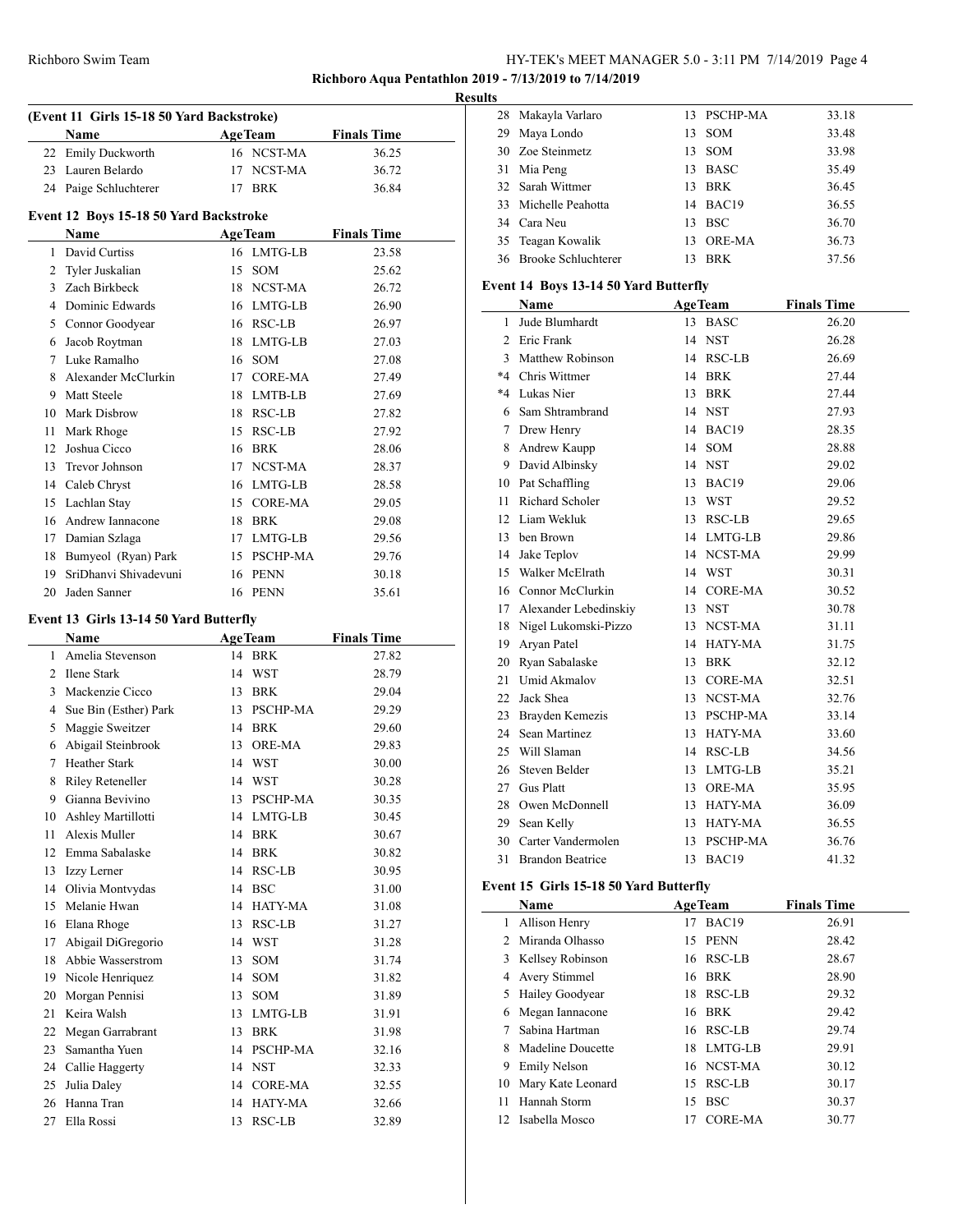## **Richboro Aqua Pentathlon 2019 - 7/13/2019 to 7/14/2019**

**Results**

| (Event 15 Girls 15-18 50 Yard Butterfly) |                         |    |                |                    |  |  |
|------------------------------------------|-------------------------|----|----------------|--------------------|--|--|
|                                          | Name                    |    | <b>AgeTeam</b> | <b>Finals Time</b> |  |  |
|                                          | 13 Valerie Lawton       |    | 15 LMTG-LB     | 30.85              |  |  |
| 14                                       | Arianna Petrovia        | 17 | BAC19          | 31.13              |  |  |
| 15                                       | Emily Albert            | 15 | <b>SOM</b>     | 31.42              |  |  |
| 16                                       | Paige Schluchterer      | 17 | <b>BRK</b>     | 31.72              |  |  |
| 17                                       | <b>Ouincey Kilbride</b> | 15 | <b>SOM</b>     | 32.10              |  |  |
| 18                                       | Grace Dudek             |    | 16 HATY-MA     | 32.61              |  |  |
| 19                                       | Abby Hwan               |    | 17 HATY-MA     | 32.68              |  |  |
| 20                                       | Gianna Short            | 15 | <b>SOM</b>     | 33.06              |  |  |
| 21                                       | Emily Duckworth         |    | 16 NCST-MA     | 33.49              |  |  |
| 22                                       | Grace Yaegel            | 15 | RSC-LB         | 33.87              |  |  |
| 23                                       | Alexis Kelerchian       |    | 15 RSC-LB      | 35.58              |  |  |
|                                          | 24 Lauren Belardo       | 17 | NCST-MA        | 37.70              |  |  |
|                                          |                         |    |                |                    |  |  |

# **Event 16 Boys 15-18 50 Yard Butterfly**

 $\overline{a}$ 

|    | Name                  | <b>AgeTeam</b> |                | <b>Finals Time</b> |  |
|----|-----------------------|----------------|----------------|--------------------|--|
| 1  | David Curtiss         |                | 16 LMTG-LB     | 23.21              |  |
| 2  | Luke Ramalho          | 16             | <b>SOM</b>     | 24.46              |  |
| 3  | Connor Goodyear       | 16             | RSC-LB         | 24.79              |  |
| 4  | Tyler Juskalian       | 15             | <b>SOM</b>     | 25.00              |  |
| 5  | Dominic Edwards       | 16             | LMTG-LB        | 25.15              |  |
| 6  | Alexander McClurkin   | 17             | <b>CORE-MA</b> | 25.57              |  |
| 7  | Caleb Chryst          | 16             | LMTG-LB        | 25.82              |  |
| 8  | Jacob Roytman         | 18             | LMTG-LB        | 25.87              |  |
| 9  | Matt Steele           | 18             | LMTB-LB        | 25.97              |  |
| 10 | Zach Birkbeck         | 18             | NCST-MA        | 26.12              |  |
| 11 | Mark Disbrow          | 18             | RSC-LB         | 26.19              |  |
| 12 | Mark Rhoge            | 15             | RSC-LB         | 26.31              |  |
| 13 | Damian Szlaga         | 17             | LMTG-LB        | 26.41              |  |
| 14 | Andrew Iannacone      | 18             | <b>BRK</b>     | 26.46              |  |
| 15 | Lachlan Stay          | 15             | <b>CORE-MA</b> | 26.71              |  |
| 16 | Bumyeol (Ryan) Park   | 15             | PSCHP-MA       | 27.09              |  |
| 17 | SriDhanvi Shivadevuni | 16             | <b>PENN</b>    | 27.16              |  |
| 18 | Trevor Johnson        | 17             | NCST-MA        | 27.20              |  |
| 19 | Joshua Cicco          | 16             | BRK            | 28.37              |  |
| 20 | Jaden Sanner          | 16             | <b>PENN</b>    | 30.93              |  |

#### **Event 17 Girls 13-14 100 Yard IM**

|       | Name                  |    | <b>AgeTeam</b>  | <b>Finals Time</b> |  |
|-------|-----------------------|----|-----------------|--------------------|--|
| 1     | Ilene Stark           | 14 | WST             | 1:03.95            |  |
| 2     | Sue Bin (Esther) Park | 13 | <b>PSCHP-MA</b> | 1:04.86            |  |
| 3     | Amelia Stevenson      | 14 | <b>BRK</b>      | 1:05.78            |  |
| 4     | Mackenzie Cicco       | 13 | <b>BRK</b>      | 1:06.16            |  |
| 5     | Ashley Martillotti    |    | 14 LMTG-LB      | 1:07.64            |  |
| 6     | <b>Heather Stark</b>  |    | 14 WST          | 1:07.65            |  |
| 7     | Riley Reteneller      | 14 | WST             | 1:07.67            |  |
| 8     | Emma Sabalaske        | 14 | <b>BRK</b>      | 1:08.08            |  |
| 9     | Maggie Sweitzer       | 14 | <b>BRK</b>      | 1:08.10            |  |
| 10    | Elana Rhoge           | 13 | RSC-LB          | 1:08.28            |  |
| 11    | Melanie Hwan          |    | 14 HATY-MA      | 1:08.85            |  |
| 12    | Alexis Muller         | 14 | <b>BRK</b>      | 1:08.86            |  |
| 13    | Abigail DiGregorio    |    | 14 WST          | 1:08.96            |  |
| 14    | Gianna Bevivino       | 13 | <b>PSCHP-MA</b> | 1:09.26            |  |
| 15    | Keira Walsh           |    | 13 LMTG-LB      | 1:10.46            |  |
| 16    | Callie Haggerty       |    | 14 NST          | 1:10.83            |  |
| 17    | Zoe Steinmetz         | 13 | <b>SOM</b>      | 1:11.01            |  |
| $*18$ | Ella Rossi            | 13 | <b>RSC-LB</b>   | 1:11.42            |  |

| w     |                            |    |                 |         |
|-------|----------------------------|----|-----------------|---------|
| $*18$ | Nicole Henriquez           |    | 14 SOM          | 1:11.42 |
| 20    | Maya Londo                 | 13 | <b>SOM</b>      | 1:11.62 |
| 21    | Samantha Yuen              | 14 | <b>PSCHP-MA</b> | 1:12.52 |
| 22    | Abbie Wasserstrom          | 13 | <b>SOM</b>      | 1:12.61 |
| 23    | Morgan Pennisi             | 13 | <b>SOM</b>      | 1:13.26 |
| 24    | Izzy Lerner                | 14 | RSC-LB          | 1:13.31 |
| 25    | Abigail Steinbrook         | 13 | <b>ORE-MA</b>   | 1:13.61 |
| 26    | Makayla Varlaro            | 13 | PSCHP-MA        | 1:13.67 |
| 27    | Olivia Montvydas           | 14 | <b>BSC</b>      | 1:14.17 |
| 28    | Hanna Tran                 | 14 | <b>HATY-MA</b>  | 1:14.84 |
| 29    | Mia Peng                   | 13 | <b>BASC</b>     | 1:15.82 |
| 30    | Megan Garrabrant           | 13 | <b>BRK</b>      | 1:15.83 |
| 31    | Julia Daley                | 14 | CORE-MA         | 1:16.91 |
| 32    | Sarah Wittmer              | 13 | <b>BRK</b>      | 1:16.97 |
| 33    | Cara Neu                   | 13 | <b>BSC</b>      | 1:17.86 |
| 34    | <b>Brooke Schluchterer</b> | 13 | <b>BRK</b>      | 1:20.69 |
| 35    | Teagan Kowalik             | 13 | <b>ORE-MA</b>   | 1:21.45 |
| 36    | Michelle Peahotta          |    | 14 BAC19        | 1:24.25 |

# **Event 18 Boys 13-14 100 Yard IM**

|       | Name                    |                 | <b>AgeTeam</b> | <b>Finals Time</b> |
|-------|-------------------------|-----------------|----------------|--------------------|
| 1     | Jude Blumhardt          | 13              | <b>BASC</b>    | 59.35              |
| 2     | Drew Henry              | 14              | BAC19          | 1:01.25            |
| 3     | Eric Frank              | 14              | <b>NST</b>     | 1:01.58            |
| 4     | Chris Wittmer           | 14              | <b>BRK</b>     | 1:01.96            |
| 5     | Andrew Kaupp            | 14              | SOM            | 1:02.16            |
| 6     | Lukas Nier              | 13              | <b>BRK</b>     | 1:02.47            |
| 7     | Matthew Robinson        |                 | 14 RSC-LB      | 1:02.68            |
| 8     | Pat Schaffling          | 13              | BAC19          | 1:04.46            |
| 9     | David Albinsky          |                 | 14 NST         | 1:04.79            |
| 10    | <b>Richard Scholer</b>  | 13              | WST            | 1:05.39            |
| 11    | ben Brown               | 14              | LMTG-LB        | 1:05.69            |
| 12    | Liam Wekluk             |                 | 13 RSC-LB      | 1:05.78            |
| 13    | Sam Shtrambrand         |                 | 14 NST         | 1:06.63            |
| 14    | Jake Teplov             |                 | 14 NCST-MA     | 1:08.22            |
| 15    | Connor McClurkin        |                 | 14 CORE-MA     | 1:08.58            |
| 16    | Alexander Lebedinskiy   | 13              | <b>NST</b>     | 1:09.34            |
| 17    | Nigel Lukomski-Pizzo    | 13              | NCST-MA        | 1:09.78            |
| 18    | Jack Shea               |                 | 13 NCST-MA     | 1:09.93            |
| 19    | Ryan Sabalaske          | 13              | <b>BRK</b>     | 1:11.23            |
| 20    | Will Slaman             | 14              | RSC-LB         | 1:12.40            |
| 21    | Walker McElrath         |                 | 14 WST         | 1:12.95            |
| 22    | <b>Umid Akmalov</b>     | 13              | <b>CORE-MA</b> | 1:13.90            |
| 23    | Brayden Kemezis         | 13              | PSCHP-MA       | 1:15.23            |
| 24    | Aryan Patel             |                 | 14 HATY-MA     | 1:15.70            |
| $*25$ | Steven Belder           |                 | 13 LMTG-LB     | 1:15.92            |
| $*25$ | Sean Martinez           | 13 <sup>7</sup> | <b>HATY-MA</b> | 1:15.92            |
| 27    | Sean Kelly              | 13              | HATY-MA        | 1:16.39            |
| 28    | <b>Gus Platt</b>        | 13              | ORE-MA         | 1:17.81            |
| 29    | Carter Vandermolen      | 13              | PSCHP-MA       | 1:18.53            |
| 30    | Owen McDonnell          | 13              | HATY-MA        | 1:20.04            |
| 31    | <b>Brandon Beatrice</b> | 13              | BAC19          | 1:28.17            |
|       |                         |                 |                |                    |

### **Event 19 Girls 15-18 100 Yard IM**

| <b>Name</b>        | <b>AgeTeam</b> | <b>Finals Time</b> |  |
|--------------------|----------------|--------------------|--|
| 1 Allison Henry    | 17 BAC19       | 59.45              |  |
| 2 Sabina Hartman   | 16 RSC-LB      | 1:03.08            |  |
| 3 Kellsey Robinson | 16 RSC-LB      | 1:03.82            |  |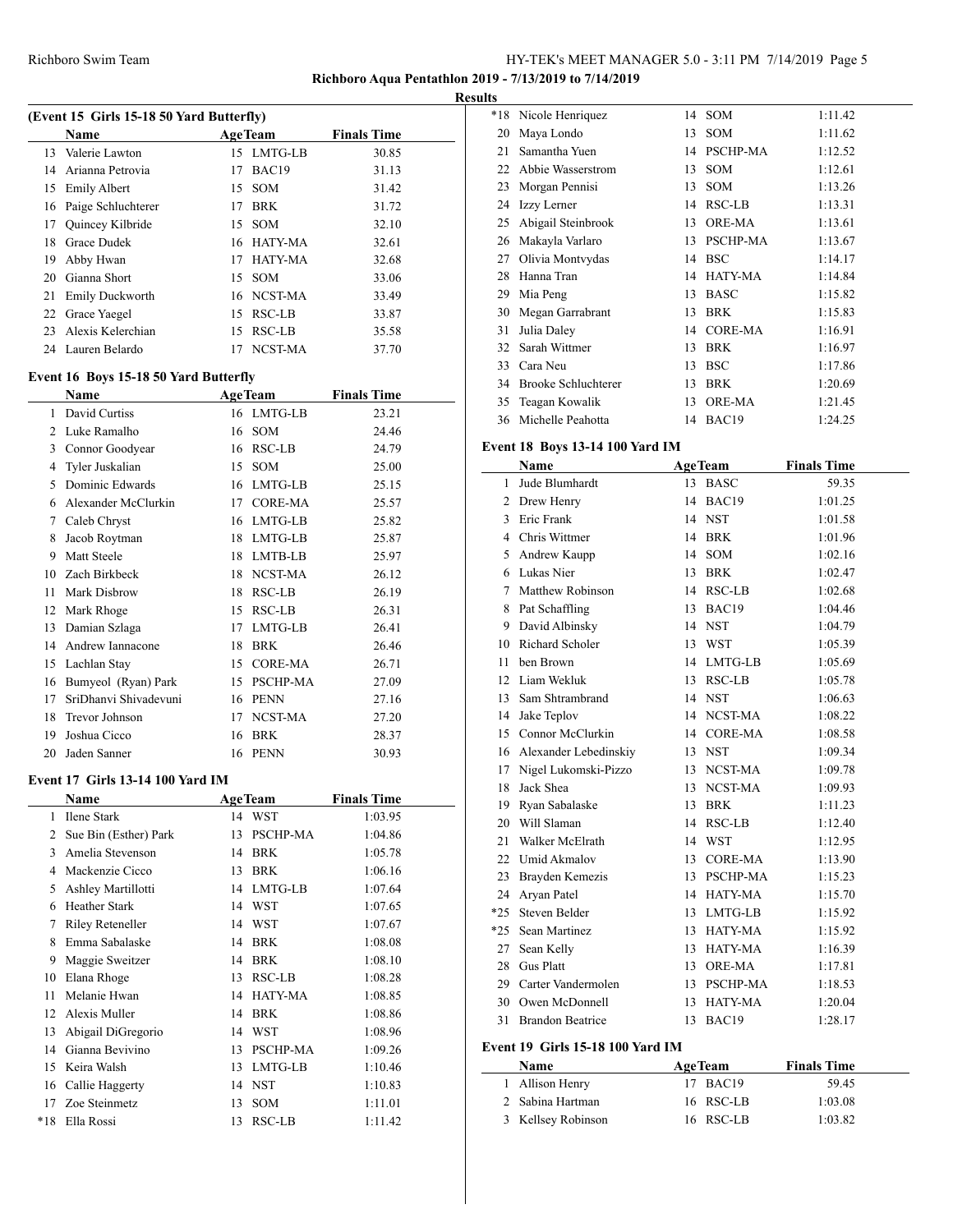## **Richboro Aqua Pentathlon 2019 - 7/13/2019 to 7/14/2019**

## **Results**

| (Event 19 Girls 15-18 100 Yard IM) |                                        |                |                         |                    |  |  |  |
|------------------------------------|----------------------------------------|----------------|-------------------------|--------------------|--|--|--|
|                                    | <b>Name</b>                            |                | <b>AgeTeam</b>          | <b>Finals Time</b> |  |  |  |
|                                    | 4 Mary Kate Leonard                    |                | 15 RSC-LB               | 1:04.08            |  |  |  |
|                                    | 5 Avery Stimmel                        |                | 16 BRK                  | 1:05.10            |  |  |  |
|                                    | 6 Madeline Doucette                    |                | 18 LMTG-LB              | 1:05.93            |  |  |  |
| $\tau$                             | Miranda Olhasso                        |                | 15 PENN                 | 1:07.13            |  |  |  |
| 8                                  | Valerie Lawton                         |                | 15 LMTG-LB              | 1:07.55            |  |  |  |
| 9                                  | Hannah Storm                           |                | 15 BSC                  | 1:07.74            |  |  |  |
| 10                                 | Isabella Mosco                         |                | 17 CORE-MA              | 1:08.15            |  |  |  |
| 11                                 | Megan Iannacone                        |                | 16 BRK                  | 1:08.35            |  |  |  |
| 12                                 | Hailey Goodyear                        |                | 18 RSC-LB               | 1:08.70            |  |  |  |
| 13                                 | Arianna Petrovia                       |                | 17 BAC19                | 1:09.92            |  |  |  |
| 14                                 | <b>Emily Nelson</b>                    |                | 16 NCST-MA              | 1:10.36            |  |  |  |
| 15                                 | Abby Hwan                              |                | 17 HATY-MA              | 1:12.36            |  |  |  |
| 16                                 | <b>Emily Albert</b>                    |                | 15 SOM                  | 1:12.72            |  |  |  |
| 17                                 | Grace Yaegel                           |                | 15 RSC-LB               | 1:12.86            |  |  |  |
| 18                                 | Quincey Kilbride                       |                | 15 SOM                  | 1:13.04            |  |  |  |
| 19                                 | Grace Dudek                            |                | 16 HATY-MA              | 1:13.09            |  |  |  |
| 20                                 | Paige Schluchterer                     |                | 17 BRK                  | 1:14.06            |  |  |  |
| 21                                 | Gianna Short                           |                | 15 SOM                  | 1:14.95            |  |  |  |
|                                    | 22 Emily Duckworth                     |                | 16 NCST-MA              | 1:16.16            |  |  |  |
| 23                                 | Alexis Kelerchian                      |                | 15 RSC-LB               | 1:20.41            |  |  |  |
| 24                                 | Lauren Belardo                         |                | 17 NCST-MA              | 1:23.77            |  |  |  |
|                                    | <b>Event 20 Boys 15-18 100 Yard IM</b> |                |                         |                    |  |  |  |
|                                    |                                        |                |                         |                    |  |  |  |
|                                    |                                        |                |                         |                    |  |  |  |
|                                    | Name                                   | <b>AgeTeam</b> |                         | <b>Finals Time</b> |  |  |  |
| 1                                  | David Curtiss                          |                | 16 LMTG-LB              | 52.89              |  |  |  |
|                                    | 2 Connor Goodyear                      |                | 16 RSC-LB               | 55.90              |  |  |  |
| 3                                  | Tyler Juskalian                        |                | 15 SOM                  | 56.59              |  |  |  |
|                                    | 4 Dominic Edwards                      |                | 16 LMTG-LB              | 56.62              |  |  |  |
| 5                                  | Luke Ramalho                           |                | 16 SOM                  | 56.72              |  |  |  |
|                                    | 6 Alexander McClurkin                  |                | 17 CORE-MA              | 57.73              |  |  |  |
|                                    | 7 Caleb Chryst                         |                | 16 LMTG-LB              | 58.53              |  |  |  |
| 8                                  | Zach Birkbeck                          |                | 18 NCST-MA              | 59.24              |  |  |  |
| 9.                                 | Andrew Iannacone                       |                | 18 BRK                  | 59.49              |  |  |  |
| 10                                 | <b>Trevor Johnson</b>                  |                | 17 NCST-MA              | 1:00.42            |  |  |  |
| 11                                 | Jacob Roytman                          |                | 18 LMTG-LB              | 1:00.63            |  |  |  |
| 12                                 | Damian Szlaga                          |                | 17 LMTG-LB              | 1:01.03            |  |  |  |
| 13                                 | Bumyeol (Ryan) Park                    |                | 15 PSCHP-MA             | 1:01.05            |  |  |  |
| 14                                 | Lachlan Stay                           |                | 15 CORE-MA              | 1:01.19            |  |  |  |
| 15                                 | Matt Steele                            |                | 18 LMTB-LB              | 1:01.54            |  |  |  |
| 16                                 | Mark Disbrow                           |                | 18 RSC-LB               | 1:01.55            |  |  |  |
| 17<br>18                           | SriDhanvi Shivadevuni                  |                | 16 PENN                 | 1:01.87            |  |  |  |
| 19                                 | Mark Rhoge<br>Joshua Cicco             | 16             | 15 RSC-LB<br><b>BRK</b> | 1:02.00<br>1:02.47 |  |  |  |

# **Event 21 Girls 8 & Under 25 Yard Freestyle**

 $\overline{a}$ 

|   | <b>Name</b>         | <b>AgeTeam</b> |               | <b>Finals Time</b> |
|---|---------------------|----------------|---------------|--------------------|
|   | Veronica Fleck      | 7              | <b>BRK</b>    | 16.77              |
|   | 2 Helen Karasinski  | 8              | <b>BRK</b>    | 16.80              |
| 3 | Colleen Moore       | 8              | PSCHP-MA      | 16.86              |
|   | Vivian Toth         | 8              | <b>ORE-MA</b> | 17.29              |
|   | Julianna Bochnowicz | 8              | NCST-MA       | 17.47              |
| 6 | Aubrey Laible       | 8              | LMTG-LB       | 17.72              |
|   | Abbie Ellis         | 8              | LMTG-LB       | 18.27              |
|   | Carys Jucewicz      | 8              | <b>WST</b>    | 18.45              |
| 9 | Lily Wekluk         | 8              | RSC-LB        | 18.54              |

|     | 10 Velina Bochnowicz | 8 | NCST-MA         | 19.55 |
|-----|----------------------|---|-----------------|-------|
| 11. | Samantha Boyer       | 8 | <b>SOM</b>      | 20.02 |
| 12  | Seojin Jung          | 7 | <b>PSCHP-MA</b> | 20.10 |
| 13  | Brianna Glebe        | 8 | <b>BASC</b>     | 20.42 |
|     | 14 Emma Goddard      | 8 | <b>RSC-LB</b>   | 20.49 |
| 15  | Ellie Slaman         | 8 | <b>RSC-LB</b>   | 20.63 |
|     | 16 Piper Blumhardt   | 7 | <b>BASC</b>     | 21.39 |
| 17  | Dara Thierolf        | 8 | WST             | 21.93 |
| 18  | Evangeline Poehlmann | 7 | <b>HATY-MA</b>  | 22.17 |
| 19. | Sadie Ellis          | 7 | LMTG-LB         | 22.37 |
| 20  | Gillian Holland      | 8 | HATY-MA         | 22.68 |
| 21  | Avarie Iaccio        | 7 | <b>CORE-MA</b>  | 23.37 |
| 22  | Ella Saguil          | 8 | LMTG-LB         | 27.75 |
| 23  | Natalie Gaunt        |   | NCST-MA         | 27.82 |

# **Event 22 Boys 8 & Under 25 Yard Freestyle**

|                | Name                  |   | <b>AgeTeam</b>  | <b>Finals Time</b> |
|----------------|-----------------------|---|-----------------|--------------------|
| 1              | Feliks Filimonov      | 7 | <b>NST</b>      | 14.75              |
| $\mathfrak{D}$ | Max Gitman            | 8 | <b>NST</b>      | 15.64              |
| 3              | Lesnid Bowen          | 7 | <b>SOM</b>      | 15.65              |
| 4              | August Lukomski-Pizzo | 8 | NCST-MA         | 15.73              |
| 5              | Miguel Henriquez      | 8 | <b>SOM</b>      | 16.37              |
| 6              | Kyle Fleming          | 8 | <b>BSC</b>      | 16.79              |
| 7              | JD Maxwell            | 8 | HATY-MA         | 17.03              |
| 8              | Justin Dobson         | 8 | <b>PENN</b>     | 17.74              |
| 9              | Arthur Albinsky       | 7 | <b>NST</b>      | 17.93              |
| 10             | Tiago Kawaguchi       | 7 | <b>SOM</b>      | 18.35              |
| 11             | Enoch Jang            | 7 | PSCHP-MA        | 18.42              |
| 12             | Ethan Wang            | 8 | RSC-LB          | 18.70              |
| 13             | Brandon Stavchanskiy  | 7 | <b>WST</b>      | 18.74              |
| 14             | Henry Sokolis         | 8 | <b>PSCHP-MA</b> | 19.01              |
| 15             | Alex Maltby           | 8 | LMTG-LB         | 19.40              |
| 16             | <b>Ryder Ensig</b>    | 6 | LMTG-LB         | 19.50              |
| 17             | Jake Steinmetz        | 8 | <b>SOM</b>      | 19.66              |
| 18             | Joseph Montvydas      | 8 | <b>BSC</b>      | 21.08              |
| 19             | Jared Luddecke        | 7 | HATY-MA         | 22.12              |
| 20             | Michael Mueller       | 8 | BAC19           | 22.58              |
| 21             | Camillo Durfee        | 8 | <b>PSCHP-MA</b> | 22.73              |
| 22             | Avi Patel             | 8 | <b>HATY-MA</b>  | 23.48              |
| 23             | Adler Wang            | 7 | <b>RSC-LB</b>   | 24.99              |
| 24             | Riley Johnson         | 6 | <b>PENN</b>     | 25.67              |
| 25             | <b>Everett Cooper</b> | 8 | <b>BASC</b>     | 27.07              |
|                |                       |   |                 |                    |

## **Event 23 Girls 9-10 50 Yard Freestyle**

|     | Name                 |     | <b>AgeTeam</b>  | <b>Finals Time</b> |
|-----|----------------------|-----|-----------------|--------------------|
|     | Gabriella Karasinski |     | 10 BRK          | 29.51              |
| 2   | Marika Bowen         | 9   | <b>SOM</b>      | 30.07              |
|     | Anna Majewski        | 10  | <b>PSCHP-MA</b> | 30.08              |
| 4   | Chelsea Lebedinskiy  |     | 10 NST          | 31.50              |
| 5.  | Meghan Landers       | 9   | <b>BRK</b>      | 32.47              |
| 6   | Gabriella Clark      | 10. | <b>SOM</b>      | 32.59              |
|     | Allison Moore        | 10  | <b>PSCHP-MA</b> | 32.68              |
| 8   | <b>Taylor Jiras</b>  | 10. | RSC-LB          | 32.77              |
| 9   | Chloe Shackelford    | 10  | <b>PSCHP-MA</b> | 32.82              |
| 10. | Zoe Martin           | 10  | <b>BASC</b>     | 33.09              |
| 11  | Lily Jerardi         | 10. | HATY-MA         | 33.12              |
| 12. | Addisyn White        | 10  | <b>BSC</b>      | 33.89              |
| 13  | Grace Lotta          | 10. | LMTG-LB         | 34.10              |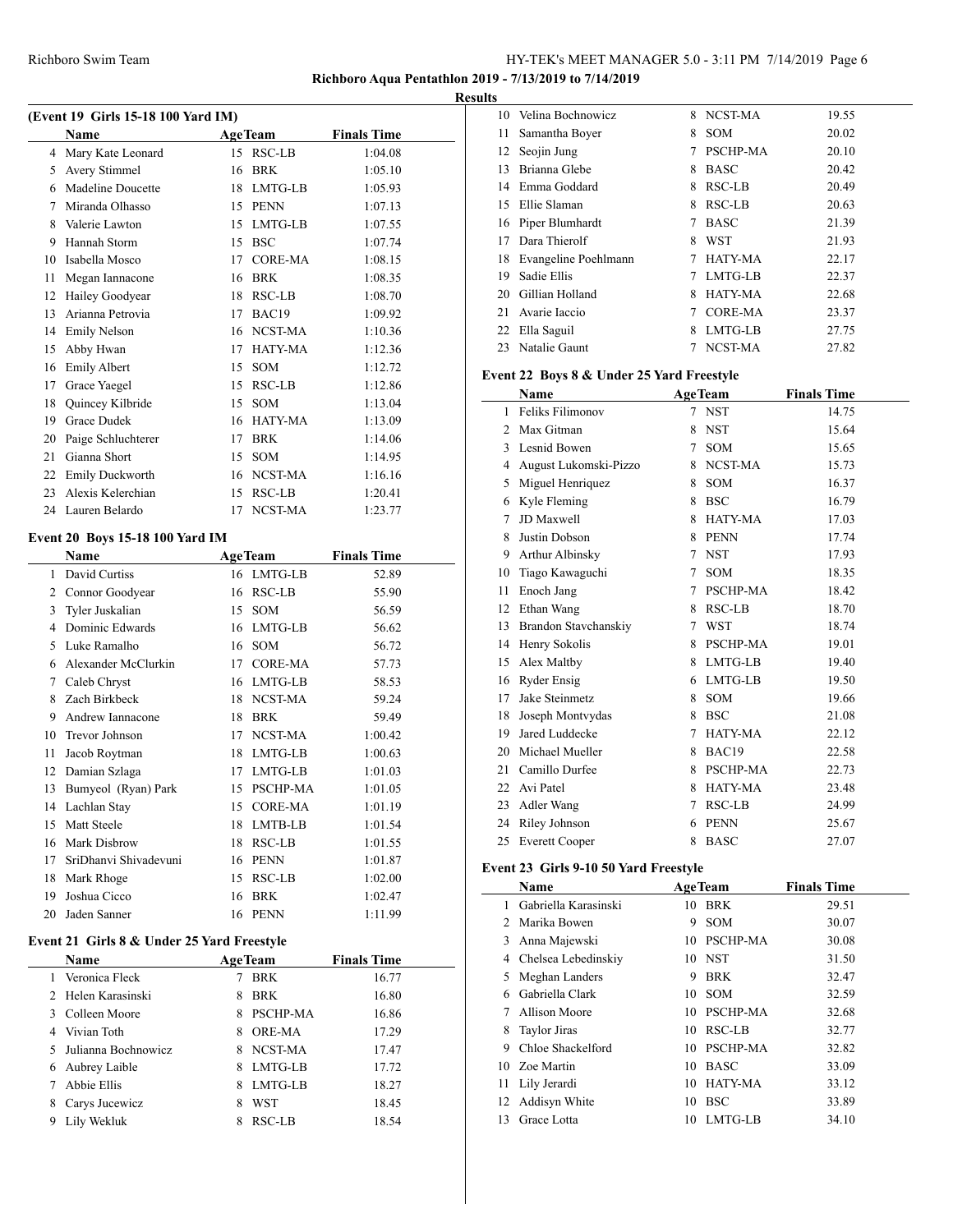## **Richboro Aqua Pentathlon 2019 - 7/13/2019 to 7/14/2019**

**Results**

| (Event 23 Girls 9-10 50 Yard Freestyle) |                        |    |                 |                    |  |  |
|-----------------------------------------|------------------------|----|-----------------|--------------------|--|--|
|                                         | Name                   |    | <b>AgeTeam</b>  | <b>Finals Time</b> |  |  |
| 14                                      | Rosie Kennedy          |    | 10 NST          | 34.53              |  |  |
| 15                                      | Sophia Montvydas       | 10 | <b>BSC</b>      | 34.75              |  |  |
| 16                                      | Grace Meehan           | 10 | WIN-PC          | 35.04              |  |  |
| 17                                      | Gracie Maxwell         | 10 | HATY-MA         | 35.08              |  |  |
| 18                                      | Casey Braun            | 9  | <b>ORE-MA</b>   | 35.10              |  |  |
| 19                                      | Aryana Patel           | 10 | HATY-MA         | 35.11              |  |  |
| $*20$                                   | Sara Gujare            | 9  | <b>HATY-MA</b>  | 36.32              |  |  |
| $*20$                                   | Alexandra Jarantow     | 9  | LMTG-LB         | 36.32              |  |  |
| 22                                      | Becca Geberth          | 10 | LMTG-LB         | 36.66              |  |  |
| 23                                      | Luca Bevivino          | 10 | <b>PSCHP-MA</b> | 36.75              |  |  |
| 24                                      | <b>Brooke Sweitzer</b> | 10 | <b>BRK</b>      | 37.45              |  |  |
| 25                                      | Emelie Korn            | 9  | RSC-LB          | 37.86              |  |  |
| 26                                      | Hayden Frank           | 10 | <b>RSC-LB</b>   | 38.16              |  |  |
| 27                                      | Erin Showaker          | 10 | WST             | 43.07              |  |  |
| 28                                      | Abby Daniel            | 9  | WST             | 43.51              |  |  |

## **Event 24 Boys 9-10 50 Yard Freestyle**

|                | Name                  |    | <b>AgeTeam</b>  | <b>Finals Time</b> |
|----------------|-----------------------|----|-----------------|--------------------|
| 1              | <b>Thatcher Brown</b> | 10 | <b>SOM</b>      | 28.37              |
| $\overline{c}$ | Andrew Kovtounenko    | 9  | <b>NST</b>      | 28.76              |
| 3              | Colin Underwood       | 10 | <b>NST</b>      | 29.81              |
| 4              | Dylan Nier            | 10 | <b>BRK</b>      | 30.36              |
| 5              | Nate Gonzalez         | 10 | <b>PENN</b>     | 31.25              |
| 6              | D'One Thomas          | 10 | <b>PENN</b>     | 31.71              |
| 7              | Reece Holt            | 10 | <b>NST</b>      | 31.72              |
| $*8$           | Chase Fleming         | 9  | <b>BSC</b>      | 32.35              |
| $*8$           | Jude Slowik           | 9  | <b>ORE-MA</b>   | 32.35              |
| 10             | Brady Johnson         | 10 | LMTG-LB         | 32.64              |
| 11             | Lucas Kawaguchi       | 10 | <b>SOM</b>      | 32.73              |
| 12             | Dylan Johnson         | 10 | PENN            | 32.84              |
| 13             | Teddy Linden          | 10 | <b>BRK</b>      | 33.43              |
| 14             | Luke McCool           | 9  | LMTG-LB         | 33.46              |
| 15             | Nathan Jang           | 10 | <b>PSCHP-MA</b> | 33.59              |
| 16             | Ethan Stavchanskiy    | 9  | WST             | 33.76              |
| 17             | <b>Tyler Kemezis</b>  | 10 | <b>PSCHP-MA</b> | 33.89              |
| 18             | Cooper Williams       | 10 | <b>BRK</b>      | 34.46              |
| 19             | Liam Boyd             | 10 | <b>PSCHP-MA</b> | 34.86              |
| $*20$          | Alex Gonzalez         | 10 | LMTG-LB         | 35.43              |
| $*20$          | Thomas Mueller        | 10 | BAC19           | 35.43              |
| 22             | Silas Hargis          | 10 | HATY-MA         | 35.74              |
| 23             | Daniel Ivanov         | 9  | <b>NST</b>      | 36.30              |
| 24             | Michael Varlaro       | 9  | <b>PSCHP-MA</b> | 36.35              |
| 25             | William Michalski     | 10 | <b>HATY-MA</b>  | 38.96              |
| 26             | Dennis Moore          | 10 | <b>PSCHP-MA</b> | 39.13              |
| 27             | Kyle Baker            | 10 | <b>BRK</b>      | 39.78              |
| 28             | Evan Kane             | 10 | <b>PENN</b>     | 41.67              |
| 29             | Andrew Brush          | 9  | NCST-MA         | 48.95              |
|                |                       |    |                 |                    |

## **Event 25 Girls 11-12 50 Yard Freestyle**

|   | <b>Name</b>           | <b>AgeTeam</b>  | <b>Finals Time</b> |
|---|-----------------------|-----------------|--------------------|
| 1 | <b>Emily Cicco</b>    | 12 BRK          | 26.60              |
|   | 2 Kennedi Dobson      | 12 PENN         | 26.86              |
|   | 3 Kaitlyn Landers     | 12 BRK          | 27.34              |
|   | 4 Abigail Stevenson   | 12 BRK          | 27.67              |
|   | 5 Madeline Majewski   | 12 PSCHP-MA     | 27.87              |
|   | 6 Madison Shackelford | <b>PSCHP-MA</b> | 28.06              |

| 7  | Clara Ciamaichelo    | 12                                                                                                                                                  | <b>BSC</b>      | 28.13                                                                                                                                     |
|----|----------------------|-----------------------------------------------------------------------------------------------------------------------------------------------------|-----------------|-------------------------------------------------------------------------------------------------------------------------------------------|
|    | Sara Bing            | 12                                                                                                                                                  |                 | 28.15                                                                                                                                     |
| 9. | Grace Toland         | 11                                                                                                                                                  | ORE-MA          | 28.41                                                                                                                                     |
|    | Katie Martin         | 12                                                                                                                                                  | <b>BASC</b>     | 29.24                                                                                                                                     |
| 11 | Ellie Beck           |                                                                                                                                                     |                 | 29.45                                                                                                                                     |
| 12 | Zoe Truitt           | 12                                                                                                                                                  | <b>SOM</b>      | 29.51                                                                                                                                     |
| 13 | Macayla McIntyre     |                                                                                                                                                     | SOM             | 29.71                                                                                                                                     |
|    |                      | 11                                                                                                                                                  | <b>PENN</b>     | 29.83                                                                                                                                     |
| 15 | Ella Messmer         | 11                                                                                                                                                  | <b>NST</b>      | 29.93                                                                                                                                     |
|    |                      |                                                                                                                                                     |                 | 30.02                                                                                                                                     |
|    | Amelia Sutherland    | 12                                                                                                                                                  |                 | 30.16                                                                                                                                     |
|    |                      | 11                                                                                                                                                  |                 | 30.32                                                                                                                                     |
| 19 | <b>Emily Kennedy</b> | 12                                                                                                                                                  |                 | 30.33                                                                                                                                     |
| 20 | Cheyenne Donahoe     | 11                                                                                                                                                  | <b>BSC</b>      | 30.51                                                                                                                                     |
| 21 | Chloe Jung           | 11                                                                                                                                                  | <b>PSCHP-MA</b> | 30.54                                                                                                                                     |
| 22 | Sara Savkur          | 11                                                                                                                                                  |                 | 31.54                                                                                                                                     |
| 23 | Kayla Shaffer        |                                                                                                                                                     |                 | 31.63                                                                                                                                     |
| 24 | Emily White          |                                                                                                                                                     |                 | 31.67                                                                                                                                     |
| 25 |                      | 11                                                                                                                                                  | NCST-MA         | 31.94                                                                                                                                     |
|    | Brianna Kolodij      | 11                                                                                                                                                  | SOM             | 32.01                                                                                                                                     |
| 27 | Elizabeth Maltby     | 11                                                                                                                                                  | LMTG-LB         | 32.10                                                                                                                                     |
| 28 | Megan Luddecke       | 11                                                                                                                                                  | HATY-MA         | 32.41                                                                                                                                     |
|    | Gina Paczewski       | 11                                                                                                                                                  | <b>SOM</b>      | 32.55                                                                                                                                     |
|    | Genevieve Holland    |                                                                                                                                                     | HATY-MA         | 32.62                                                                                                                                     |
| 31 | Allison Buczko       | 11                                                                                                                                                  | HATY-MA         | 32.67                                                                                                                                     |
|    |                      | 11                                                                                                                                                  | SOM             | 32.74                                                                                                                                     |
| 33 | Michelle McNeely     |                                                                                                                                                     | SOM             | 32.84                                                                                                                                     |
| 34 | Lillian Yeomans      | 11                                                                                                                                                  | <b>BRK</b>      | 34.66                                                                                                                                     |
| 35 | Mary McCool          | 11                                                                                                                                                  | LMTG-LB         | 35.43                                                                                                                                     |
|    |                      | 11                                                                                                                                                  |                 | 35.96                                                                                                                                     |
| 37 | Jacqueline Finlaw    | 11                                                                                                                                                  | <b>WST</b>      | 37.61                                                                                                                                     |
| 38 | Samantha Flynn       | 12                                                                                                                                                  | BAC19           | 37.70                                                                                                                                     |
| 39 | <b>Riley Cassidy</b> | 11                                                                                                                                                  | <b>WST</b>      | 38.80                                                                                                                                     |
|    |                      | 8<br>10<br>14 Emma Thoennes<br>16 Lila Fiander<br>17<br>18 Whitney Fields<br>Ella Mortensen<br>26<br>29<br>30<br>32 Ally Truitt<br>36 Amber Leonard |                 | <b>NST</b><br>12 PSCHP-MA<br>12<br>12 WST<br>PENN<br><b>HATY-MA</b><br>PENN<br>LMTG-LB<br>12 LMTG-LB<br>12 BSC<br>12<br>12<br><b>PENN</b> |

## **Event 26 Boys 11-12 50 Yard Freestyle**

|    | Name                   | <b>AgeTeam</b> |               | <b>Finals Time</b> |
|----|------------------------|----------------|---------------|--------------------|
| 1  | Marcus Papanikolaou    | 12             | <b>NST</b>    | 24.91              |
| 2  | Tommy Muller           | 12             | <b>BRK</b>    | 25.17              |
| 3  | <b>Brandon Fleck</b>   | 12             | <b>BRK</b>    | 25.30              |
| 4  | Ryan Lee               | 12             | <b>BSC</b>    | 26.52              |
| 5  | Josh Ferker            | 12             | <b>NST</b>    | 26.90              |
| 6  | Macek Vandermolen      | 12             | PSCHP-MA      | 27.86              |
| 7  | Connor Williams        | 12             | <b>BRK</b>    | 28.00              |
| 8  | Nikita Jenza           | 11             | <b>NST</b>    | 28.22              |
| 9  | Gavin Lake             | 12             | <b>ORE-MA</b> | 28.40              |
| 10 | Andrew Thau            | 12             | <b>BRK</b>    | 28.64              |
| 11 | Sean Brush             | 12             | NCST-MA       | 28.85              |
| 12 | Jake Birnbaum          | 12             | <b>BRK</b>    | 28.88              |
| 13 | Joey DeFinis           | 12             | <b>BRK</b>    | 29.19              |
| 14 | Jimin Chung            | 11             | PSCHP-MA      | 29.46              |
| 15 | Gavin Egan             | 11             | <b>BSC</b>    | 29.90              |
| 16 | Colby Yeomans          | 12             | <b>BRK</b>    | 30.74              |
| 17 | Ethan Steinmetz        | 11             | <b>SOM</b>    | 30.76              |
| 18 | Luke Linden            | 12             | <b>BRK</b>    | 31.12              |
| 19 | <b>Brandon Escobar</b> | 12             | <b>SOM</b>    | 31.15              |
| 20 | Anthony Ciamaichelo    | 11             | <b>BSC</b>    | 31.20              |
| 21 | Gavin Blumhardt        | 11             | <b>BASC</b>   | 31.45              |
| 22 | Charlie Laible         | 12             | LMTG-LB       | 32.04              |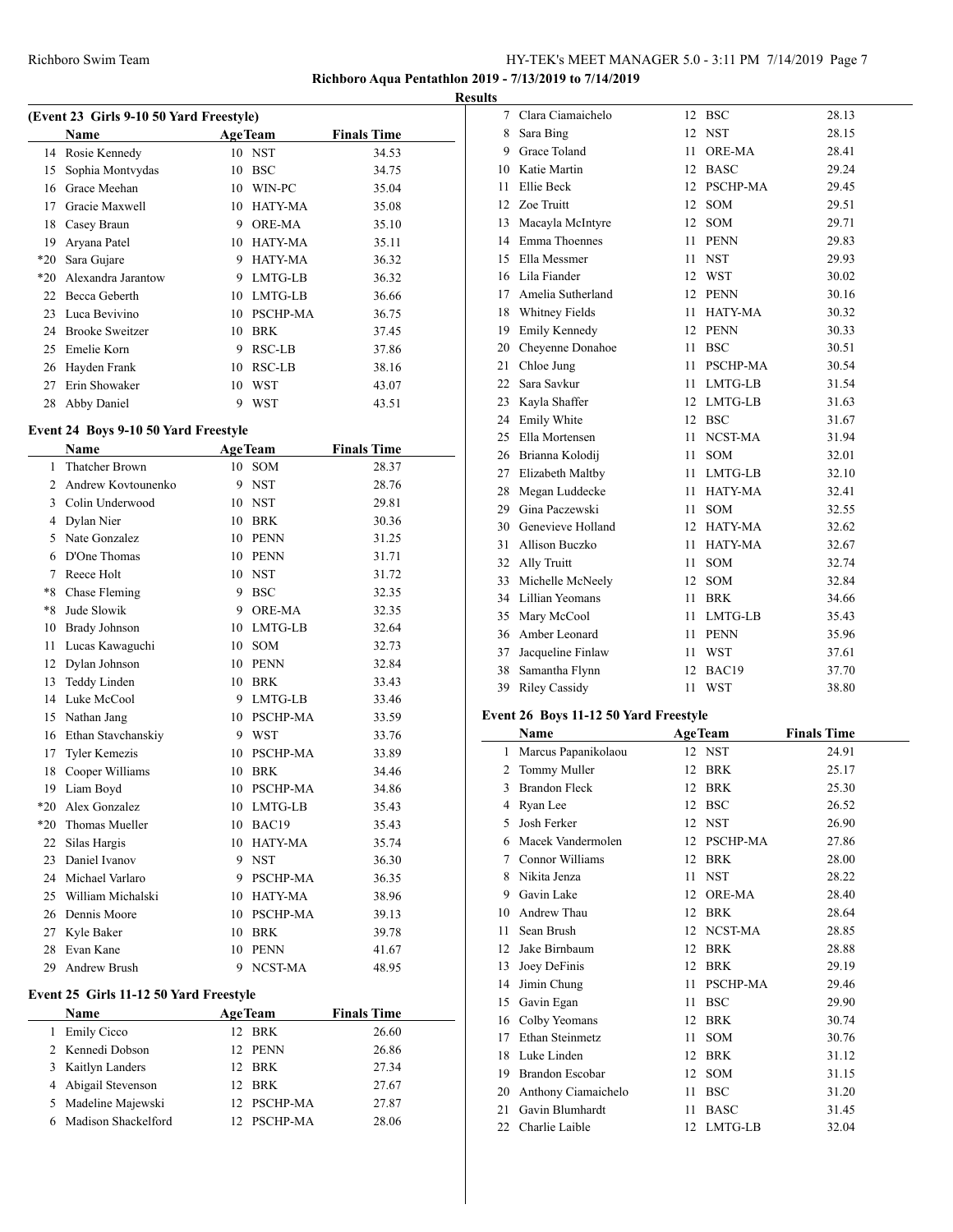## **Richboro Aqua Pentathlon 2019 - 7/13/2019 to 7/14/2019**

#### **Results**

|               | (Event 26 Boys 11-12 50 Yard Freestyle)       |         |                 |                    |  |  |  |
|---------------|-----------------------------------------------|---------|-----------------|--------------------|--|--|--|
|               | <b>Name</b>                                   |         | <b>AgeTeam</b>  | <b>Finals Time</b> |  |  |  |
|               | 23 Daveed Zamkov                              |         | 12 NST          | 32.12              |  |  |  |
|               | 24 Edward Roytman                             |         | 11 LMTG-LB      | 33.01              |  |  |  |
|               | 25 Griffin Henshaw                            | 11      | HATY-MA         | 35.41              |  |  |  |
|               | 26 Jacob Stinson                              | 11      | <b>PENN</b>     | 37.68              |  |  |  |
| 27            | Ryan Brabazon                                 | 11      | <b>CORE-MA</b>  | 41.08              |  |  |  |
|               | Event 27 Girls 8 & Under 25 Yard Breaststroke |         |                 |                    |  |  |  |
|               | <b>Name</b>                                   |         | <b>AgeTeam</b>  | <b>Finals Time</b> |  |  |  |
|               | Colleen Moore                                 | 8       | <b>PSCHP-MA</b> | 22.32              |  |  |  |
| $\mathcal{D}$ | Abbie Ellis                                   | 8       | LMTG-LB         | 22.59              |  |  |  |
| 3             | Helen Karasinski                              | 8       | <b>BRK</b>      | 23.30              |  |  |  |
|               | $\Lambda$ Vivion Toth                         | $\circ$ | ODE MA          | 24.52              |  |  |  |

| $\mathbf{3}$ | Helen Karasinski     | 8 | <b>BRK</b>      | 23.30 |
|--------------|----------------------|---|-----------------|-------|
| 4            | Vivian Toth          | 8 | ORE-MA          | 24.52 |
| 5            | Veronica Fleck       | 7 | <b>BRK</b>      | 25.06 |
| 6            | Lily Wekluk          | 8 | RSC-LB          | 25.16 |
| 7            | Ellie Slaman         | 8 | RSC-LB          | 25.20 |
| 8            | Aubrey Laible        | 8 | LMTG-LB         | 25.64 |
| 9            | Julianna Bochnowicz  | 8 | NCST-MA         | 26.60 |
| 10           | Brianna Glebe        | 8 | <b>BASC</b>     | 27.92 |
| 11           | Sadie Ellis          | 7 | LMTG-LB         | 28.13 |
| 12           | Seojin Jung          | 7 | <b>PSCHP-MA</b> | 28.37 |
| 13           | Samantha Boyer       | 8 | <b>SOM</b>      | 28.74 |
| 14           | Carys Jucewicz       | 8 | <b>WST</b>      | 29.60 |
| 15           | Piper Blumhardt      | 7 | <b>BASC</b>     | 31.53 |
| 16           | Gillian Holland      | 8 | HATY-MA         | 32.08 |
| 17           | Velina Bochnowicz    | 8 | NCST-MA         | 32.85 |
| 18           | Emma Goddard         | 8 | RSC-LB          | 35.83 |
| 19           | Ella Saguil          | 8 | LMTG-LB         | 35.87 |
| 20           | Evangeline Poehlmann | 7 | <b>HATY-MA</b>  | 37.63 |
| 21           | Dara Thierolf        | 8 | <b>WST</b>      | 40.18 |
| 22           | Natalie Gaunt        | 7 | NCST-MA         | 42.62 |
| ---          | Avarie Iaccio        | 7 | <b>CORE-MA</b>  | DO    |

## **Event 28 Boys 8 & Under 25 Yard Breaststroke**

 $\overline{a}$ 

|              | Name                   |   | <b>AgeTeam</b>  | <b>Finals Time</b> |
|--------------|------------------------|---|-----------------|--------------------|
| $\mathbf{1}$ | Feliks Filimonov       | 7 | <b>NST</b>      | 19.67              |
| 2            | Lesnid Bowen           | 7 | <b>SOM</b>      | 19.98              |
| $*3$         | August Lukomski-Pizzo  | 8 | NCST-MA         | 23.05              |
| $*3$         | Max Gitman             | 8 | <b>NST</b>      | 23.05              |
| 5            | Kyle Fleming           | 8 | <b>BSC</b>      | 23.32              |
| 6            | Brandon Stavchanskiy   | 7 | <b>WST</b>      | 24.46              |
| 7            | Miguel Henriquez       | 8 | <b>SOM</b>      | 24.49              |
| 8            | Jake Steinmetz         | 8 | <b>SOM</b>      | 24.92              |
| *9           | Alex Maltby            | 8 | LMTG-LB         | 25.26              |
| *9           | <b>Arthur Albinsky</b> | 7 | <b>NST</b>      | 25.26              |
| 11           | JD Maxwell             | 8 | HATY-MA         | 25.65              |
| 12           | Jared Luddecke         | 7 | HATY-MA         | 26.14              |
| 13           | Camillo Durfee         | 8 | <b>PSCHP-MA</b> | 26.59              |
| 14           | Justin Dobson          | 8 | <b>PENN</b>     | 27.19              |
| 15           | Henry Sokolis          | 8 | <b>PSCHP-MA</b> | 27.41              |
| 16           | <b>Everett Cooper</b>  | 8 | <b>BASC</b>     | 27.91              |
| 17           | Michael Mueller        | 8 | BAC19           | 28.37              |
| 18           | Enoch Jang             | 7 | <b>PSCHP-MA</b> | 28.93              |
| 19           | Joseph Montvydas       | 8 | <b>BSC</b>      | 29.17              |
| 20           | Ethan Wang             | 8 | RSC-LB          | 29.22              |
| 21           | <b>Ryder Ensig</b>     | 6 | LMTG-LB         | 29.72              |
| 22           | Riley Johnson          | 6 | <b>PENN</b>     | 33.91              |

| 23    | Tiago Kawaguchi                          | 7  | SOM            | 34.17              |  |
|-------|------------------------------------------|----|----------------|--------------------|--|
| 24    | Adler Wang                               | 7  | <b>RSC-LB</b>  | 41.60              |  |
| $---$ | Avi Patel                                | 8  | <b>HATY-MA</b> | D <sub>O</sub>     |  |
|       | Event 29 Girls 9-10 25 Yard Breaststroke |    |                |                    |  |
|       | Name                                     |    | <b>AgeTeam</b> | <b>Finals Time</b> |  |
| 1     | Anna Majewski                            |    | 10 PSCHP-MA    | 16.85              |  |
| 2     | Marika Bowen                             | 9  | <b>SOM</b>     | 17.37              |  |
| 3     | Gabriella Clark                          | 10 | SOM            | 19.24              |  |
|       | 4 Gabriella Karasinski                   | 10 | BRK            | 19.66              |  |
|       | 5 Chloe Shackelford                      |    | 10 PSCHP-MA    | 19.83              |  |
| 6     | Rosie Kennedy                            |    | 10 NST         | 20.09              |  |
| 7     | Gracie Maxwell                           | 10 | HATY-MA        | 20.17              |  |
| 8     | Chelsea Lebedinskiy                      |    | 10 NST         | 20.28              |  |
| 9     | Sophia Montvydas                         |    | 10 BSC         | 20.99              |  |
| 10    | Becca Geberth                            | 10 | LMTG-LB        | 21.11              |  |
| 11    | Addisyn White                            | 10 | <b>BSC</b>     | 21.38              |  |
| 12    | Lily Jerardi                             | 10 | HATY-MA        | 21.44              |  |
| 13    | Alexandra Jarantow                       | 9  | LMTG-LB        | 21.62              |  |
|       | 14 Taylor Jiras                          |    | 10 RSC-LB      | 21.67              |  |
| 15    | Sara Gujare                              | 9  | HATY-MA        | 21.94              |  |
| 16    | Grace Meehan                             |    | 10 WIN-PC      | 22.23              |  |
| 17    | Allison Moore                            |    | 10 PSCHP-MA    | 22.47              |  |
| 18    | Meghan Landers                           | 9  | <b>BRK</b>     | 22.53              |  |
| 19    | Emelie Korn                              | 9  | RSC-LB         | 22.74              |  |
| 20    | Casey Braun                              | 9  | ORE-MA         | 23.42              |  |
| 21    | <b>Brooke Sweitzer</b>                   | 10 | <b>BRK</b>     | 23.55              |  |
| 22    | Zoe Martin                               | 10 | <b>BASC</b>    | 23.60              |  |
| 23    | Hayden Frank                             | 10 | RSC-LB         | 23.71              |  |
| 24    | Aryana Patel                             | 10 | HATY-MA        | 23.93              |  |
| 25    | Grace Lotta                              |    | 10 LMTG-LB     | 23.94              |  |
| 26    | Luca Bevivino                            |    | 10 PSCHP-MA    | 24.19              |  |
| 27    | Abby Daniel                              | 9  | WST            | 24.79              |  |
| 28    | Erin Showaker                            | 10 | <b>WST</b>     | 27.25              |  |

## **Event 30 Boys 9-10 25 Yard Breaststroke**

 $\overline{a}$ 

|    | Name               |    | <b>AgeTeam</b> | <b>Finals Time</b> |
|----|--------------------|----|----------------|--------------------|
| 1  | Thatcher Brown     |    | 10 SOM         | 16.82              |
| 2  | Andrew Kovtounenko | 9  | <b>NST</b>     | 18.24              |
| 3  | Lucas Kawaguchi    | 10 | <b>SOM</b>     | 18.76              |
| 4  | Nathan Jang        | 10 | PSCHP-MA       | 18.88              |
| 5  | Reece Holt         | 10 | <b>NST</b>     | 19.35              |
| 6  | Teddy Linden       | 10 | <b>BRK</b>     | 19.71              |
| 7  | Dylan Nier         | 10 | <b>BRK</b>     | 19.72              |
| 8  | Nate Gonzalez      | 10 | <b>PENN</b>    | 19.83              |
| 9  | D'One Thomas       | 10 | <b>PENN</b>    | 19.97              |
| 10 | Chase Fleming      | 9  | <b>BSC</b>     | 20.14              |
| 11 | Kyle Baker         | 10 | <b>BRK</b>     | 20.17              |
| 12 | Ethan Stavchanskiy | 9  | <b>WST</b>     | 20.40              |
| 13 | Brady Johnson      | 10 | LMTG-LB        | 20.50              |
| 14 | Luke McCool        | 9  | LMTG-LB        | 20.55              |
| 15 | Colin Underwood    | 10 | <b>NST</b>     | 21.04              |
| 16 | Liam Boyd          | 10 | PSCHP-MA       | 21.43              |
| 17 | Jude Slowik        | 9  | <b>ORE-MA</b>  | 22.42              |
| 18 | Thomas Mueller     | 10 | BAC19          | 22.63              |
| 19 | Michael Varlaro    | 9  | PSCHP-MA       | 23.18              |
| 20 | Evan Kane          | 10 | <b>PENN</b>    | 23.37              |
| 21 | Dylan Johnson      | 10 | <b>PENN</b>    | 23.40              |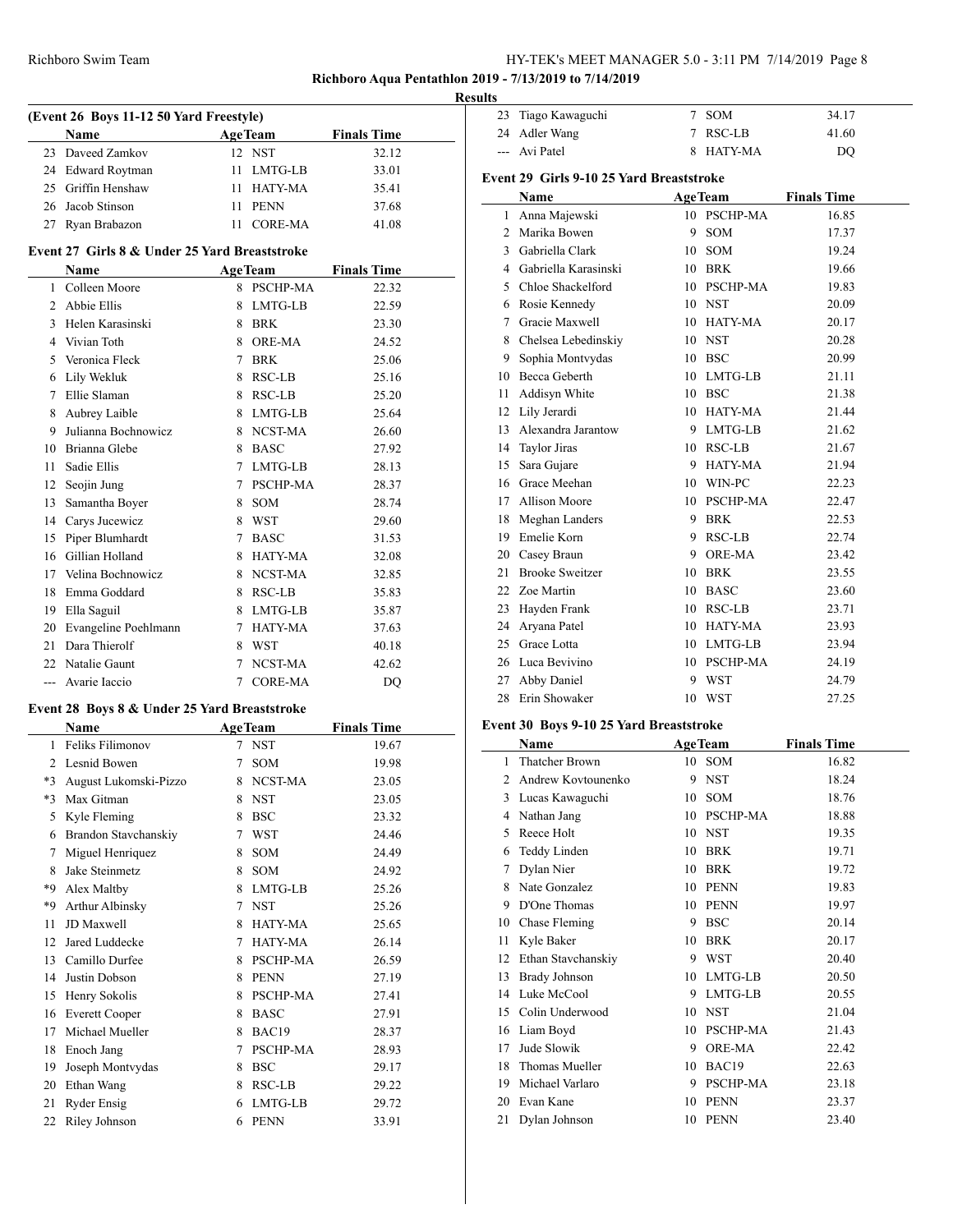## **Richboro Aqua Pentathlon 2019 - 7/13/2019 to 7/14/2019**

| (Event 30 Boys 9-10 25 Yard Breaststroke) |                                           |      |                |                    |  |
|-------------------------------------------|-------------------------------------------|------|----------------|--------------------|--|
|                                           | Name                                      |      | <b>AgeTeam</b> | <b>Finals Time</b> |  |
| 22                                        | William Michalski                         |      | 10 HATY-MA     | 23.80              |  |
| 23                                        | <b>Tyler Kemezis</b>                      |      | 10 PSCHP-MA    | 23.91              |  |
|                                           | 24 Daniel Ivanov                          |      | 9 NST          | 24.02              |  |
| 25                                        | Silas Hargis                              |      | 10 HATY-MA     | 24.36              |  |
| 26                                        | Dennis Moore                              |      | 10 PSCHP-MA    | 24.46              |  |
| 27                                        | Alex Gonzalez                             |      | 10 LMTG-LB     | 24.71              |  |
|                                           | 28 Cooper Williams                        |      | 10 BRK         | 25.02              |  |
| $\frac{1}{2}$                             | Andrew Brush                              | 9    | NCST-MA        | DQ                 |  |
|                                           | Event 31 Girls 11-12 50 Yard Breaststroke |      |                |                    |  |
|                                           | Name                                      |      | <b>AgeTeam</b> | <b>Finals Time</b> |  |
| 1                                         | Emma Thoennes                             | 11.  | <b>PENN</b>    | 35.23              |  |
|                                           | 2 Emily Cicco                             | 12   | <b>BRK</b>     | 35.42              |  |
|                                           | 3 Clara Ciamaichelo                       |      | 12 BSC         |                    |  |
|                                           | 4 Kennedi Dobson                          |      |                | 35.63              |  |
|                                           |                                           |      | 12 PENN        | 36.00              |  |
| 5                                         | Abigail Stevenson                         |      | 12 BRK         | 37.05              |  |
| 6                                         | Sara Bing                                 |      | 12 NST         | 37.10              |  |
|                                           | 7 Whitney Fields                          | 11   | HATY-MA        | 37.50              |  |
| 8                                         | Madeline Majewski                         |      | 12 PSCHP-MA    | 37.69              |  |
| 9                                         | Kaitlyn Landers                           |      | 12 BRK         | 37.73              |  |
| 10                                        | Amelia Sutherland                         |      | 12 PENN        | 38.15              |  |
| 11                                        | Zoe Truitt                                |      | 12 SOM         | 38.43              |  |
| 12                                        | Ellie Beck                                |      | 12 PSCHP-MA    | 39.82              |  |
|                                           | 13 Grace Toland                           | 11 - | <b>ORE-MA</b>  | 40.09              |  |
| 14                                        | Ally Truitt                               | 11   | <b>SOM</b>     | 40.43              |  |
|                                           | 15 Cheyenne Donahoe                       | 11   | <b>BSC</b>     | 40.47              |  |
| 16                                        | Madison Shackelford                       |      | 12 PSCHP-MA    | 40.77              |  |
| 17                                        | Macayla McIntyre                          | 12   | <b>SOM</b>     | 40.90              |  |
| 18                                        | Emily Kennedy                             |      | 12 PENN        | 41.10              |  |
| 19                                        | Emily White                               | 12   | BSC            | 41.33              |  |
| 20                                        | Brianna Kolodij                           | 11   | <b>SOM</b>     | 41.51              |  |
| 21                                        | Elizabeth Maltby                          | 11   | LMTG-LB        | 42.27              |  |
| 22                                        | Megan Luddecke                            | 11   | HATY-MA        | 42.64              |  |
|                                           | 23 Chloe Jung                             | 11   | PSCHP-MA       | 42.73              |  |
| 24                                        | Allison Buczko                            | 11   | <b>HATY-MA</b> | 43.77              |  |
| 25                                        | Katie Martin                              |      | 12 BASC        | 43.91              |  |
| 26                                        | Kayla Shaffer                             |      | 12 LMTG-LB     | 44.39              |  |
|                                           | 27 Lila Fiander                           |      | 12 WST         | 44.56              |  |
|                                           | 28 Gina Paczewski                         | 11   | SOM            | 45.60              |  |
| 29                                        | Sara Savkur                               | 11   | LMTG-LB        | 45.73              |  |
| 30                                        | Genevieve Holland                         | 12   | HATY-MA        | 46.83              |  |
| 31                                        | Ella Messmer                              | 11   | <b>NST</b>     | 46.92              |  |
| 32                                        | Lillian Yeomans                           | 11   | <b>BRK</b>     | 47.52              |  |
| 33                                        | Michelle McNeely                          | 12   | SOM            | 48.10              |  |
| 34                                        | <b>Riley Cassidy</b>                      | 11   | WST            | 49.70              |  |
| 35                                        | Mary McCool                               | 11   | LMTG-LB        | 49.85              |  |
| 36                                        | Samantha Flynn                            | 12   | BAC19          | 51.58              |  |
| 37                                        | Amber Leonard                             | 11   | <b>PENN</b>    | 52.60              |  |
| 38                                        | Jacqueline Finlaw                         | 11   | WST            | 52.75              |  |
| $\overline{a}$                            | Ella Mortensen                            | 11   | NCST-MA        | DQ                 |  |

## **Event 32 Boys 11-12 50 Yard Breaststroke**

| Name           | <b>AgeTeam</b> | <b>Finals Time</b> |
|----------------|----------------|--------------------|
| 1 Josh Ferker  | 12 NST         | 31.96              |
| 2 Tommy Muller | 12 BRK         | 32.14              |
| 3 Ryan Lee     | 12 BSC         | 33.58              |

| <b>Results</b> |                        |                   |                 |       |
|----------------|------------------------|-------------------|-----------------|-------|
|                | 4 Brandon Fleck        |                   | 12 BRK          | 34.33 |
| 5              | Marcus Papanikolaou    |                   | 12 NST          | 34.51 |
| 6              | Nikita Jenza           | 11                | <b>NST</b>      | 36.82 |
| 7              | Andrew Thau            | 12                | <b>BRK</b>      | 37.16 |
| 8              | Gavin Lake             | 12 <sup>2</sup>   | <b>ORE-MA</b>   | 37.90 |
| 9              | Luke Linden            |                   | 12 BRK          | 38.25 |
| 10             | Gavin Egan             | 11                | <b>BSC</b>      | 38.70 |
| 11             | Gavin Blumhardt        | 11                | <b>BASC</b>     | 39.50 |
| 12             | Connor Williams        | $12^{\circ}$      | <b>BRK</b>      | 39.66 |
| 13             | Ethan Steinmetz        | 11                | <b>SOM</b>      | 39.85 |
| 14             | Jake Birnbaum          | 12 <sup>2</sup>   | <b>BRK</b>      | 39.87 |
| 15             | Anthony Ciamaichelo    | 11                | <b>BSC</b>      | 40.44 |
| 16             | Joey DeFinis           | 12 <sup>2</sup>   | <b>BRK</b>      | 40.45 |
| 17             | Daveed Zamkov          |                   | 12 NST          | 41.15 |
| 18             | Colby Yeomans          | $12 \overline{ }$ | <b>BRK</b>      | 41.41 |
| 19             | Macek Vandermolen      | 12                | <b>PSCHP-MA</b> | 41.45 |
| 20             | Jimin Chung            | 11                | PSCHP-MA        | 42.37 |
| 21             | <b>Edward Roytman</b>  | 11                | LMTG-LB         | 42.59 |
| 22             | Sean Brush             |                   | 12 NCST-MA      | 43.20 |
| 23             | Charlie Laible         | 12                | LMTG-LB         | 43.62 |
| 24             | <b>Brandon Escobar</b> | 12                | <b>SOM</b>      | 44.88 |
| 25             | Ryan Brabazon          | 11                | CORE-MA         | 47.49 |
| 26             | Griffin Henshaw        | 11                | <b>HATY-MA</b>  | 55.84 |
| $---$          | Jacob Stinson          | 11                | <b>PENN</b>     | DO    |

#### **Event 33 Girls 8 & Under 25 Yard Backstroke**

|       | Name                 | <b>AgeTeam</b> |                 | <b>Finals Time</b> |
|-------|----------------------|----------------|-----------------|--------------------|
| 1     | Vivian Toth          | 8              | ORE-MA          | 20.80              |
| 2     | Abbie Ellis          | 8              | LMTG-LB         | 21.29              |
| 3     | Helen Karasinski     | 8              | <b>BRK</b>      | 21.40              |
| 4     | Carys Jucewicz       | 8              | <b>WST</b>      | 21.83              |
| 5     | Veronica Fleck       | 7              | <b>BRK</b>      | 21.96              |
| 6     | Colleen Moore        | 8              | <b>PSCHP-MA</b> | 22.63              |
| 7     | Velina Bochnowicz    | 8              | NCST-MA         | 23.94              |
| 8     | Samantha Boyer       | 8              | <b>SOM</b>      | 24.38              |
| 9     | Piper Blumhardt      | 7              | <b>BASC</b>     | 24.77              |
| 10    | Sadie Ellis          | 7              | LMTG-LB         | 25.05              |
| 11    | Dara Thierolf        | 8              | <b>WST</b>      | 25.62              |
| $*12$ | Seojin Jung          | 7              | <b>PSCHP-MA</b> | 25.79              |
| $*12$ | Lily Wekluk          | 8              | <b>RSC-LB</b>   | 25.79              |
| 14    | Avarie Iaccio        | 7              | CORE-MA         | 26.10              |
| 15    | Aubrey Laible        | 8              | LMTG-LB         | 26.23              |
| 16    | Julianna Bochnowicz  | 8              | NCST-MA         | 26.26              |
| 17    | Evangeline Poehlmann | 7              | <b>HATY-MA</b>  | 26.90              |
| 18    | Ellie Slaman         | 8              | RSC-LB          | 27.00              |
| 19    | Gillian Holland      | 8              | HATY-MA         | 27.30              |
| 20    | Ella Saguil          | 8              | LMTG-LB         | 27.72              |
| 21    | Brianna Glebe        | 8              | <b>BASC</b>     | 28.49              |
| 22    | Natalie Gaunt        | 7              | NCST-MA         | 30.88              |
| 23    | Emma Goddard         | 8              | <b>RSC-LB</b>   | 35.99              |

## **Event 34 Boys 8 & Under 25 Yard Backstroke**

 $\overline{\phantom{0}}$ 

| <b>Name</b>             | <b>AgeTeam</b> |            | <b>Finals Time</b> |  |
|-------------------------|----------------|------------|--------------------|--|
| Feliks Filimonov        | 7 NST          |            | 17.75              |  |
| 2 August Lukomski-Pizzo |                | 8 NCST-MA  | 19.40              |  |
| 3 Kyle Fleming          | 8 BSC          |            | 19.61              |  |
| 4 Lesnid Bowen          | 7 SOM          |            | 19.91              |  |
| 5 Arthur Albinsky       |                | <b>NST</b> | 20.31              |  |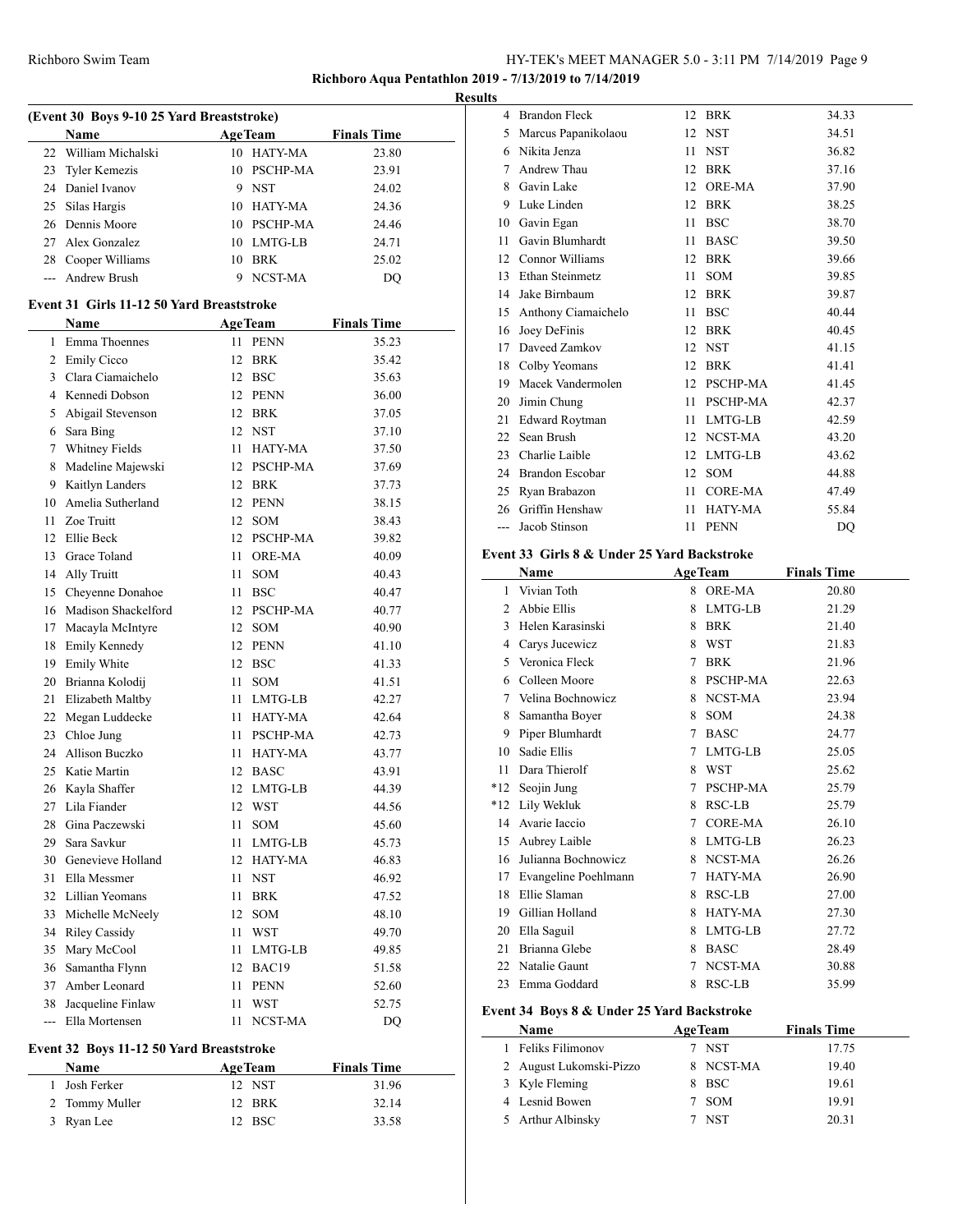# **Richboro Aqua Pentathlon 2019 - 7/13/2019 to 7/14/2019**

| (Event 34 Boys 8 & Under 25 Yard Backstroke) |                       |                |                 |                    |  |  |
|----------------------------------------------|-----------------------|----------------|-----------------|--------------------|--|--|
|                                              | <b>Name</b>           | <b>AgeTeam</b> |                 | <b>Finals Time</b> |  |  |
| 6                                            | Max Gitman            | 8              | <b>NST</b>      | 20.68              |  |  |
| 7                                            | Alex Maltby           | 8              | LMTG-LB         | 21.36              |  |  |
| 8                                            | JD Maxwell            | 8              | <b>HATY-MA</b>  | 21.53              |  |  |
| 9                                            | Miguel Henriquez      | 8              | <b>SOM</b>      | 21.75              |  |  |
| 10                                           | Justin Dobson         | 8              | <b>PENN</b>     | 22.03              |  |  |
| 11                                           | Jared Luddecke        | 7              | HATY-MA         | 23.25              |  |  |
| 12                                           | Ethan Wang            | 8              | RSC-LB          | 23.61              |  |  |
| 13                                           | Brandon Stavchanskiy  | 7              | <b>WST</b>      | 24.45              |  |  |
| 14                                           | Tiago Kawaguchi       | 7              | <b>SOM</b>      | 25.20              |  |  |
| 15                                           | Enoch Jang            | 7              | <b>PSCHP-MA</b> | 26.51              |  |  |
| 16                                           | Michael Mueller       | 8              | BAC19           | 26.62              |  |  |
| 17                                           | <b>Ryder Ensig</b>    | 6              | LMTG-LB         | 27.11              |  |  |
| 18                                           | Riley Johnson         | 6              | <b>PENN</b>     | 27.42              |  |  |
| 19                                           | Joseph Montvydas      | 8              | <b>BSC</b>      | 27.51              |  |  |
| 20                                           | Jake Steinmetz        | 8              | <b>SOM</b>      | 27.93              |  |  |
| 21                                           | Camillo Durfee        | 8              | <b>PSCHP-MA</b> | 29.26              |  |  |
| 22                                           | Henry Sokolis         | 8              | <b>PSCHP-MA</b> | 29.41              |  |  |
| 23                                           | <b>Everett Cooper</b> | 8              | <b>BASC</b>     | 30.68              |  |  |
| 24                                           | Avi Patel             | 8              | HATY-MA         | 32.61              |  |  |
| 25                                           | Adler Wang            | 7              | RSC-LB          | 32.95              |  |  |

## **Event 35 Girls 9-10 25 Yard Backstroke**

 $\overline{a}$ 

|                | <b>Name</b>          |    | <b>AgeTeam</b>  | <b>Finals Time</b> |
|----------------|----------------------|----|-----------------|--------------------|
| 1              | Gabriella Karasinski | 10 | <b>BRK</b>      | 16.89              |
| $\overline{c}$ | Marika Bowen         | 9  | <b>SOM</b>      | 17.46              |
| 3              | Anna Majewski        | 10 | PSCHP-MA        | 17.57              |
| 4              | Chelsea Lebedinskiy  | 10 | <b>NST</b>      | 17.96              |
| 5              | Rosie Kennedy        | 10 | <b>NST</b>      | 18.22              |
| 6              | <b>Taylor Jiras</b>  | 10 | RSC-LB          | 18.35              |
| 7              | Addisyn White        | 10 | <b>BSC</b>      | 18.60              |
| 8              | Gabriella Clark      | 10 | <b>SOM</b>      | 18.77              |
| 9              | Aryana Patel         | 10 | <b>HATY-MA</b>  | 19.23              |
| 10             | Chloe Shackelford    | 10 | <b>PSCHP-MA</b> | 19.25              |
| 11             | Gracie Maxwell       | 10 | <b>HATY-MA</b>  | 19.43              |
| 12             | Lily Jerardi         | 10 | <b>HATY-MA</b>  | 19.70              |
| 13             | Meghan Landers       | 9  | <b>BRK</b>      | 19.80              |
| 14             | Sophia Montvydas     | 10 | <b>BSC</b>      | 19.95              |
| 15             | Casey Braun          | 9  | ORE-MA          | 20.02              |
| 16             | Grace Meehan         | 10 | WIN-PC          | 20.71              |
| 17             | Sara Gujare          | 9  | HATY-MA         | 20.76              |
| 18             | Zoe Martin           | 10 | <b>BASC</b>     | 20.80              |
| *19            | Alexandra Jarantow   | 9  | LMTG-LB         | 20.88              |
| *19            | Becca Geberth        | 10 | LMTG-LB         | 20.88              |
| 21             | Luca Bevivino        | 10 | <b>PSCHP-MA</b> | 21.33              |
|                | *22 Brooke Sweitzer  | 10 | <b>BRK</b>      | 21.63              |
| $*22$          | Emelie Korn          | 9  | RSC-LB          | 21.63              |
| 24             | Allison Moore        | 10 | <b>PSCHP-MA</b> | 22.23              |
| 25             | Grace Lotta          | 10 | LMTG-LB         | 22.34              |
| 26             | Hayden Frank         | 10 | <b>RSC-LB</b>   | 23.09              |
| 27             | Abby Daniel          | 9  | <b>WST</b>      | 23.59              |
| 28             | Erin Showaker        | 10 | <b>WST</b>      | 25.42              |

## **Event 36 Boys 9-10 25 Yard Backstroke**

| Name             | <b>AgeTeam</b> | <b>Finals Time</b> |
|------------------|----------------|--------------------|
| 1 Thatcher Brown | 10 SOM         | 16.07              |
| 2 Nate Gonzalez  | 10 PENN        | 16.97              |

| <b>Results</b> |                       |    |                 |       |
|----------------|-----------------------|----|-----------------|-------|
| 3              | Andrew Kovtounenko    |    | 9 NST           | 17.10 |
| 4              | Dylan Johnson         | 10 | <b>PENN</b>     | 17.17 |
| 5              | Dylan Nier            |    | 10 BRK          | 17.25 |
|                | 6 Colin Underwood     | 10 | <b>NST</b>      | 17.50 |
| 7              | Chase Fleming         | 9  | <b>BSC</b>      | 17.63 |
| 8              | Reece Holt            |    | 10 NST          | 18.26 |
| 9              | D'One Thomas          | 10 | <b>PENN</b>     | 18.53 |
| 10             | Silas Hargis          | 10 | HATY-MA         | 18.84 |
| 11             | Alex Gonzalez         |    | 10 LMTG-LB      | 19.02 |
| 12             | Nathan Jang           | 10 | <b>PSCHP-MA</b> | 19.30 |
| 13             | Luke McCool           | 9  | LMTG-LB         | 19.39 |
| 14             | Cooper Williams       | 10 | <b>BRK</b>      | 19.56 |
| 15             | Jude Slowik           | 9  | ORE-MA          | 19.60 |
| 16             | Teddy Linden          | 10 | <b>BRK</b>      | 19.82 |
| 17             | Lucas Kawaguchi       | 10 | <b>SOM</b>      | 20.84 |
| 18             | Ethan Stavchanskiy    | 9  | WST             | 20.95 |
| 19             | William Michalski     | 10 | HATY-MA         | 21.08 |
| 20             | <b>Brady Johnson</b>  | 10 | LMTG-LB         | 21.16 |
| 21             | Michael Varlaro       | 9  | <b>PSCHP-MA</b> | 21.25 |
| 22             | Daniel Ivanov         |    | 9 NST           | 21.81 |
| 23             | Kyle Baker            | 10 | <b>BRK</b>      | 22.01 |
| 24             | <b>Tyler Kemezis</b>  | 10 | <b>PSCHP-MA</b> | 22.78 |
| 25             | <b>Thomas Mueller</b> | 10 | BAC19           | 22.94 |
| 26             | Liam Boyd             | 10 | <b>PSCHP-MA</b> | 22.96 |
| 27             | Dennis Moore          | 10 | <b>PSCHP-MA</b> | 24.17 |
| 28             | Evan Kane             | 10 | <b>PENN</b>     | 24.19 |
| 29             | <b>Andrew Brush</b>   | 9  | NCST-MA         | 25.70 |

#### **Event 37 Girls 11-12 50 Yard Backstroke**

|    | Name                 |    | <b>AgeTeam</b>  | <b>Finals Time</b> |
|----|----------------------|----|-----------------|--------------------|
| 1  | Madeline Majewski    |    | 12 PSCHP-MA     | 30.81              |
| 2  | <b>Emily Cicco</b>   | 12 | <b>BRK</b>      | 30.89              |
| 3  | Grace Toland         | 11 | ORE-MA          | 31.38              |
| 4  | Kennedi Dobson       | 12 | <b>PENN</b>     | 31.87              |
| 5  | Sara Bing            | 12 | <b>NST</b>      | 32.02              |
| 6  | Clara Ciamaichelo    | 12 | <b>BSC</b>      | 32.90              |
| 7  | Abigail Stevenson    | 12 | <b>BRK</b>      | 33.62              |
| 8  | Madison Shackelford  | 12 | <b>PSCHP-MA</b> | 34.07              |
| 9  | Chloe Jung           | 11 | PSCHP-MA        | 34.10              |
| 10 | Kaitlyn Landers      | 12 | <b>BRK</b>      | 34.17              |
| 11 | Emma Thoennes        | 11 | <b>PENN</b>     | 34.42              |
| 12 | Zoe Truitt           | 12 | <b>SOM</b>      | 34.59              |
| 13 | Ellie Beck           | 12 | PSCHP-MA        | 35.04              |
| 14 | Amelia Sutherland    | 12 | <b>PENN</b>     | 36.33              |
| 15 | Michelle McNeely     | 12 | <b>SOM</b>      | 36.35              |
| 16 | <b>Emily Kennedy</b> | 12 | <b>PENN</b>     | 36.64              |
| 17 | Ella Messmer         | 11 | <b>NST</b>      | 36.83              |
| 18 | Emily White          | 12 | <b>BSC</b>      | 36.85              |
| 19 | Macayla McIntyre     | 12 | <b>SOM</b>      | 36.97              |
| 20 | Megan Luddecke       | 11 | <b>HATY-MA</b>  | 37.43              |
| 21 | Ally Truitt          | 11 | <b>SOM</b>      | 37.64              |
| 22 | Kayla Shaffer        | 12 | LMTG-LB         | 37.68              |
| 23 | Allison Buczko       | 11 | <b>HATY-MA</b>  | 37.70              |
| 24 | Genevieve Holland    |    | 12 HATY-MA      | 38.05              |
| 25 | Whitney Fields       | 11 | HATY-MA         | 38.15              |
| 26 | Ella Mortensen       | 11 | NCST-MA         | 38.28              |
| 27 | Lila Fiander         | 12 | <b>WST</b>      | 38.80              |
| 28 | Cheyenne Donahoe     | 11 | <b>BSC</b>      | 38.89              |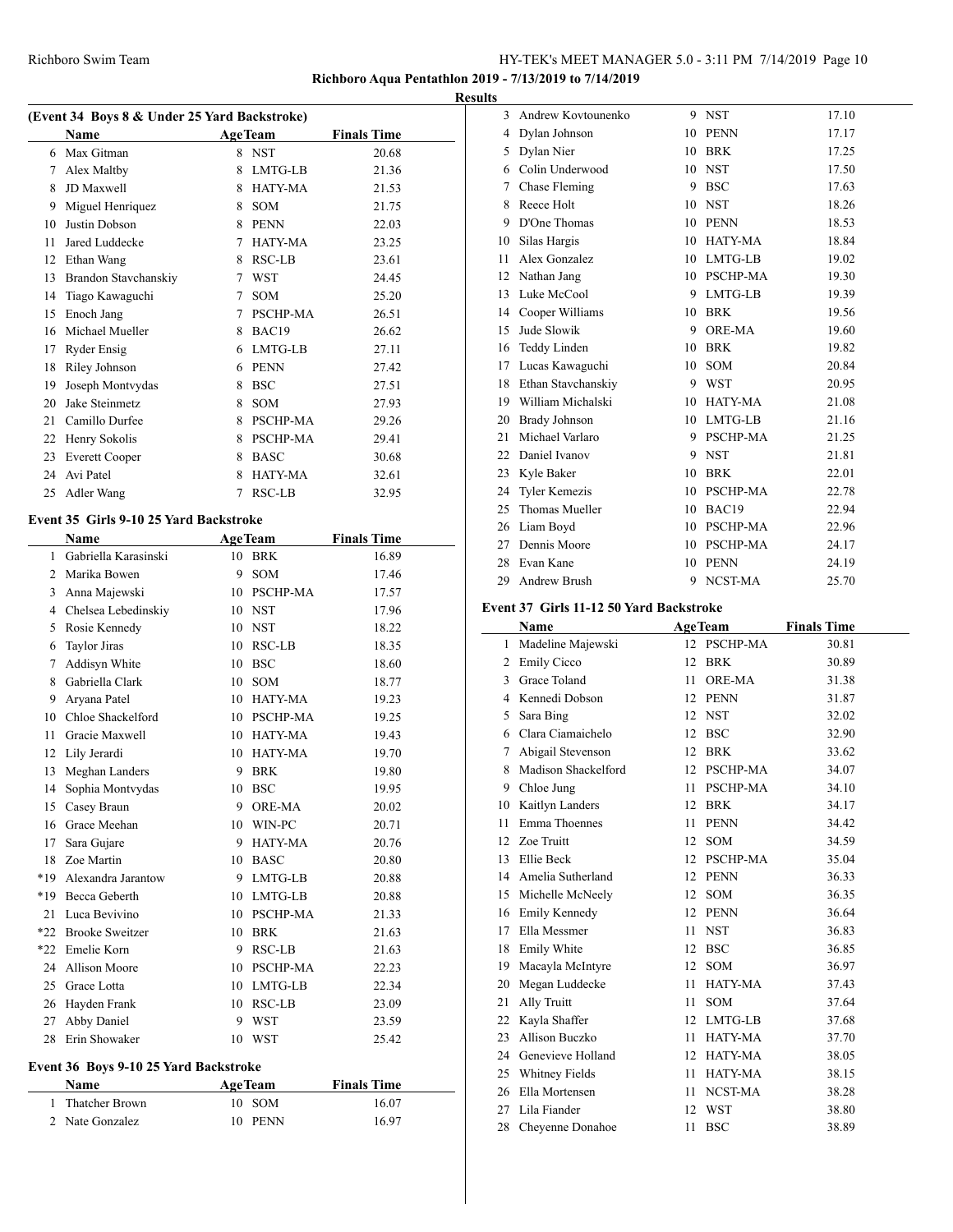## **Richboro Aqua Pentathlon 2019 - 7/13/2019 to 7/14/2019**

#### **Results**

l,

 $\overline{\phantom{a}}$ 

| (Event 37 Girls 11-12 50 Yard Backstroke) |                                        |      |                 |                    |  |  |
|-------------------------------------------|----------------------------------------|------|-----------------|--------------------|--|--|
|                                           | Name                                   |      | <b>AgeTeam</b>  | <b>Finals Time</b> |  |  |
| 29                                        | Sara Savkur                            | 11   | LMTG-LB         | 39.31              |  |  |
|                                           | 30 Katie Martin                        | 12   | BASC            | 39.70              |  |  |
| 31                                        | Elizabeth Maltby                       | 11   | LMTG-LB         | 40.75              |  |  |
| 32                                        | Amber Leonard                          | 11.  | <b>PENN</b>     | 41.55              |  |  |
| 33                                        | Gina Paczewski                         | 11   | <b>SOM</b>      | 42.30              |  |  |
|                                           | 34 Mary McCool                         |      | 11 LMTG-LB      | 43.38              |  |  |
| 35                                        | Lillian Yeomans                        | 11   | <b>BRK</b>      | 44.71              |  |  |
| 36                                        | Samantha Flynn                         |      | 12 BAC19        | 45.10              |  |  |
| 37                                        | Jacqueline Finlaw                      | 11   | <b>WST</b>      | 45.63              |  |  |
|                                           | 38 Riley Cassidy                       | 11 - | WST             | 46.50              |  |  |
|                                           | --- Brianna Kolodij                    | 11   | <b>SOM</b>      | DQ                 |  |  |
|                                           | Event 38 Boys 11-12 50 Yard Backstroke |      |                 |                    |  |  |
|                                           | Name                                   |      | <b>AgeTeam</b>  | <b>Finals Time</b> |  |  |
| 1                                         | <b>Brandon Fleck</b>                   |      | 12 BRK          | 29.62              |  |  |
| $\overline{2}$                            | Marcus Papanikolaou                    |      | 12 NST          | 30.29              |  |  |
| 3                                         | Ryan Lee                               |      | 12 BSC          | 31.18              |  |  |
| $\overline{4}$                            | Nikita Jenza                           | 11   | <b>NST</b>      | 31.90              |  |  |
| 5                                         | Tommy Muller                           |      | 12 BRK          | 32.03              |  |  |
| 6                                         | Josh Ferker                            |      | 12 NST          | 32.88              |  |  |
| $\overline{7}$                            | Macek Vandermolen                      |      | 12 PSCHP-MA     | 33.13              |  |  |
| $*8$                                      | Joey DeFinis                           |      | 12 BRK          | 35.08              |  |  |
| $*8$                                      | Sean Brush                             |      | 12 NCST-MA      | 35.08              |  |  |
| 10                                        | Jake Birnbaum                          |      | 12 BRK          | 35.10              |  |  |
| 11                                        | Connor Williams                        |      | 12 BRK          | 35.58              |  |  |
| 12                                        | Jimin Chung                            | 11   | <b>PSCHP-MA</b> | 36.59              |  |  |
| 13                                        | Daveed Zamkov                          |      | 12 NST          | 36.65              |  |  |
| 14                                        | Anthony Ciamaichelo                    | 11   | <b>BSC</b>      | 37.03              |  |  |
| 15                                        | <b>Brandon Escobar</b>                 |      | 12 SOM          | 37.14              |  |  |
| 16                                        | Gavin Lake                             |      | 12 ORE-MA       | 37.23              |  |  |
| 17                                        | Gavin Egan                             | 11   | <b>BSC</b>      | 37.73              |  |  |
| 18                                        | Andrew Thau                            |      | 12 BRK          | 37.92              |  |  |
| 19                                        | Luke Linden                            |      | 12 BRK          | 39.34              |  |  |
| 20                                        | Charlie Laible                         |      | 12 LMTG-LB      | 39.40              |  |  |
| 21                                        | <b>Ethan Steinmetz</b>                 | 11   | <b>SOM</b>      | 39.65              |  |  |
| 22                                        | Colby Yeomans                          |      | 12 BRK          | 39.84              |  |  |
| 23                                        | Gavin Blumhardt                        |      | 11 BASC         | 40.54              |  |  |
| 24                                        | <b>Edward Roytman</b>                  |      | 11 LMTG-LB      | 41.94              |  |  |
| 25                                        | Griffin Henshaw                        | 11 - | HATY-MA         | 44.82              |  |  |
| 26                                        | Jacob Stinson                          | 11   | <b>PENN</b>     | 45.30              |  |  |
| 27                                        | Ryan Brabazon                          | 11   | <b>CORE-MA</b>  | 52.08              |  |  |

## **Event 39 Girls 8 & Under 25 Yard Butterfly**

|             | <b>Name</b>         |   | <b>AgeTeam</b>  | <b>Finals Time</b> |
|-------------|---------------------|---|-----------------|--------------------|
|             | Abbie Ellis         | 8 | LMTG-LB         | 18.41              |
| $2^{\circ}$ | Helen Karasinski    | 8 | <b>BRK</b>      | 18.57              |
| 3           | Aubrey Laible       | 8 | LMTG-LB         | 18.87              |
| 4           | Vivian Toth         | 8 | <b>ORE-MA</b>   | 20.91              |
| 5.          | Veronica Fleck      | 7 | <b>BRK</b>      | 22.19              |
| 6           | Carys Jucewicz      | 8 | WST             | 23.54              |
|             | Julianna Bochnowicz | 8 | NCST-MA         | 24.05              |
| 8           | Emma Goddard        | 8 | RSC-LB          | 24.35              |
| 9           | Seojin Jung         | 7 | <b>PSCHP-MA</b> | 24.54              |
| 10          | Sadie Ellis         | 7 | LMTG-LB         | 24.85              |
| 11          | Ellie Slaman        | 8 | RSC-LB          | 25.91              |
| 12          | Colleen Moore       | 8 | <b>PSCHP-MA</b> | 26.35              |

|    | 13 Velina Bochnowicz    |    | 8 NCST-MA   | 27.28 |
|----|-------------------------|----|-------------|-------|
|    | 14 Piper Blumhardt      |    | <b>BASC</b> | 27.29 |
| 15 | Brianna Glebe           | 8  | <b>BASC</b> | 27.81 |
|    | 16 Samantha Boyer       | 8  | <b>SOM</b>  | 28.59 |
|    | 17 Evangeline Poehlmann |    | HATY-MA     | 28.85 |
|    | 18 Lily Wekluk          | 8  | RSC-LB      | 29.30 |
| 19 | Ella Saguil             | 8. | LMTG-LB     | 29.75 |
|    | 20 Dara Thierolf        | 8  | WST         | 32.81 |
| 21 | Gillian Holland         | x  | HATY-MA     | 33.45 |
|    | 22 Natalie Gaunt        |    | NCST-MA     | 35.52 |
| 23 | Avarie Iaccio           |    | CORE-MA     | 40.14 |

## **Event 40 Boys 8 & Under 25 Yard Butterfly**

|       | Name                  |   | <b>AgeTeam</b>  | <b>Finals Time</b> |
|-------|-----------------------|---|-----------------|--------------------|
| 1     | Feliks Filimonov      | 7 | <b>NST</b>      | 16.75              |
| 2     | Lesnid Bowen          | 7 | <b>SOM</b>      | 18.69              |
| 3     | Max Gitman            | 8 | <b>NST</b>      | 18.99              |
| 4     | Alex Maltby           | 8 | LMTG-LB         | 20.02              |
| 5     | Justin Dobson         | 8 | <b>PENN</b>     | 20.51              |
| 6     | Arthur Albinsky       | 7 | <b>NST</b>      | 20.72              |
| 7     | Kyle Fleming          | 8 | <b>BSC</b>      | 20.78              |
| 8     | Ethan Wang            | 8 | RSC-LB          | 20.96              |
| 9     | August Lukomski-Pizzo | 8 | NCST-MA         | 21.08              |
| 10    | JD Maxwell            | 8 | <b>HATY-MA</b>  | 22.40              |
| 11    | Miguel Henriquez      | 8 | <b>SOM</b>      | 22.70              |
| 12    | Tiago Kawaguchi       | 7 | <b>SOM</b>      | 22.78              |
| 13    | Jake Steinmetz        | 8 | <b>SOM</b>      | 24.69              |
| 14    | Joseph Montvydas      | 8 | <b>BSC</b>      | 25.47              |
| 15    | Enoch Jang            | 7 | <b>PSCHP-MA</b> | 25.55              |
| 16    | Brandon Stavchanskiy  | 7 | <b>WST</b>      | 26.06              |
| 17    | <b>Everett Cooper</b> | 8 | <b>BASC</b>     | 27.13              |
| 18    | Jared Luddecke        | 7 | HATY-MA         | 27.57              |
| 19    | Avi Patel             | 8 | HATY-MA         | 29.51              |
| 20    | Camillo Durfee        | 8 | <b>PSCHP-MA</b> | 31.02              |
| 21    | Michael Mueller       | 8 | BAC19           | 32.49              |
| 22    | Henry Sokolis         | 8 | <b>PSCHP-MA</b> | 34.99              |
| 23    | Riley Johnson         | 6 | <b>PENN</b>     | 38.77              |
|       | <b>Ryder Ensig</b>    | 6 | LMTG-LB         | DO                 |
| $---$ | Adler Wang            | 7 | <b>RSC-LB</b>   | DQ                 |

# **Event 41 Girls 9-10 25 Yard Butterfly**

|    | Name                   |    | <b>AgeTeam</b>  | <b>Finals Time</b> |  |
|----|------------------------|----|-----------------|--------------------|--|
| 1  | Gabriella Karasinski   | 10 | BRK             | 14.79              |  |
| 2  | Anna Majewski          | 10 | <b>PSCHP-MA</b> | 15.03              |  |
| 3  | Lily Jerardi           | 10 | <b>HATY-MA</b>  | 15.93              |  |
| 4  | Marika Bowen           | 9  | <b>SOM</b>      | 16.13              |  |
| 5  | Gabriella Clark        | 10 | <b>SOM</b>      | 16.19              |  |
| 6  | Rosie Kennedy          | 10 | <b>NST</b>      | 16.30              |  |
| 7  | Chelsea Lebedinskiy    |    | 10 NST          | 16.36              |  |
| 8  | Zoe Martin             | 10 | <b>BASC</b>     | 17.13              |  |
| 9  | Aryana Patel           | 10 | HATY-MA         | 17.39              |  |
| 10 | Addisyn White          | 10 | <b>BSC</b>      | 17.46              |  |
| 11 | <b>Brooke Sweitzer</b> | 10 | <b>BRK</b>      | 17.87              |  |
|    | 12 Taylor Jiras        | 10 | RSC-LB          | 18.01              |  |
| 13 | Sophia Montvydas       | 10 | <b>BSC</b>      | 18.24              |  |
| 14 | Grace Meehan           | 10 | WIN-PC          | 18.36              |  |
| 15 | Grace Lotta            | 10 | LMTG-LB         | 18.54              |  |
|    | 16 Chloe Shackelford   | 10 | PSCHP-MA        | 18.62              |  |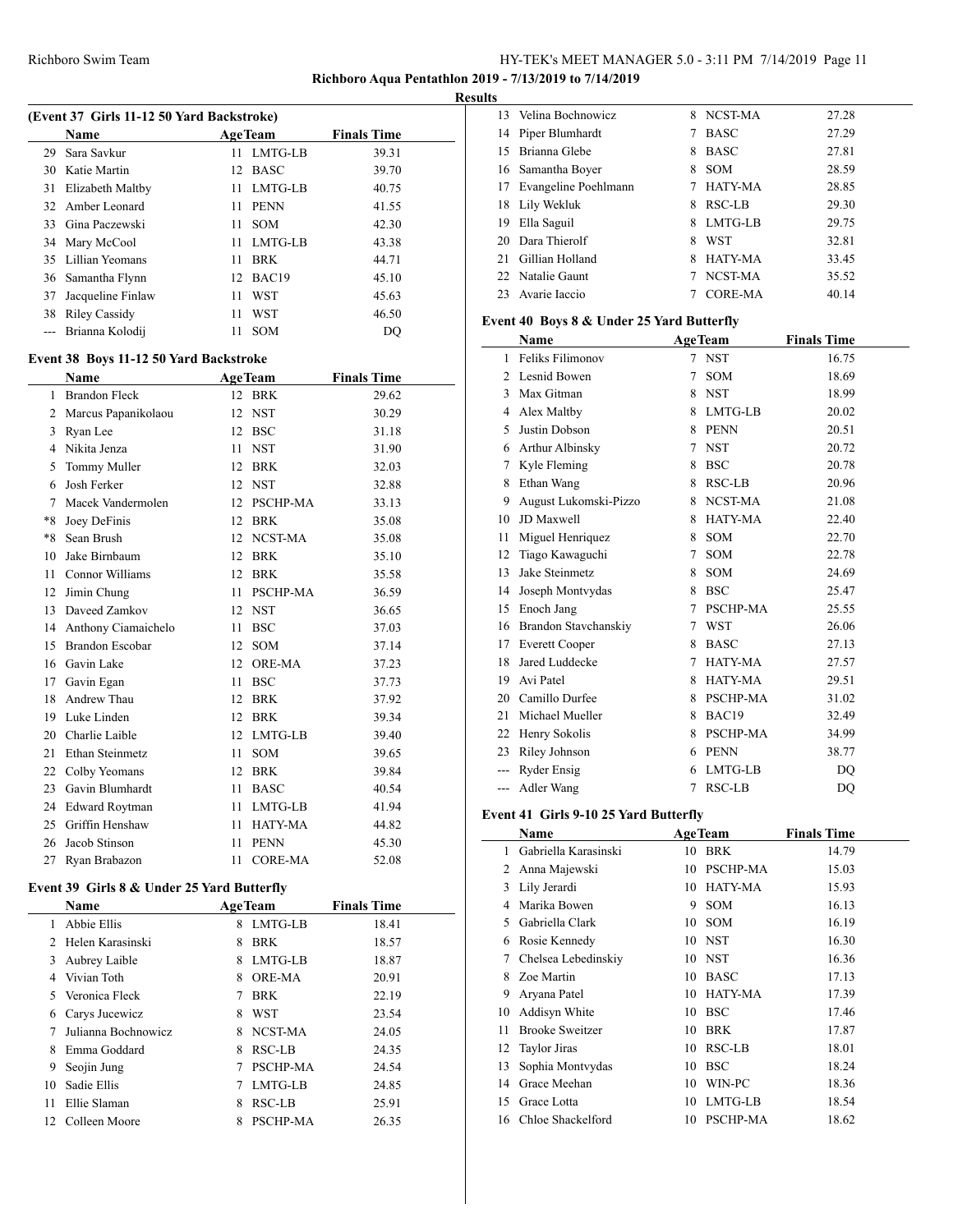## **Richboro Aqua Pentathlon 2019 - 7/13/2019 to 7/14/2019**

|                                         |                    |     |                 |                    | <b>Results</b> |  |  |  |  |
|-----------------------------------------|--------------------|-----|-----------------|--------------------|----------------|--|--|--|--|
| (Event 41 Girls 9-10 25 Yard Butterfly) |                    |     |                 |                    |                |  |  |  |  |
|                                         | Name               |     | <b>AgeTeam</b>  | <b>Finals Time</b> |                |  |  |  |  |
| 17                                      | Casey Braun        | 9   | <b>ORE-MA</b>   | 18.86              |                |  |  |  |  |
| 18                                      | Sara Gujare        | 9   | HATY-MA         | 19.04              |                |  |  |  |  |
| 19                                      | Hayden Frank       |     | 10 RSC-LB       | 19.43              |                |  |  |  |  |
| 20                                      | Gracie Maxwell     |     | 10 HATY-MA      | 19.48              |                |  |  |  |  |
| 21                                      | Becca Geberth      |     | 10 LMTG-LB      | 19.54              |                |  |  |  |  |
|                                         | 22 Allison Moore   |     | 10 PSCHP-MA     | 19.56              |                |  |  |  |  |
| 23                                      | Meghan Landers     | 9   | <b>BRK</b>      | 19.77              |                |  |  |  |  |
| 24                                      | Emelie Korn        | 9   | RSC-LB          | 20.09              |                |  |  |  |  |
| 25                                      | Alexandra Jarantow | 9   | LMTG-LB         | 20.37              |                |  |  |  |  |
|                                         | 26 Luca Bevivino   | 10. | <b>PSCHP-MA</b> | 21.34              |                |  |  |  |  |
| 27                                      | Erin Showaker      | 10  | <b>WST</b>      | 25.55              |                |  |  |  |  |
| 28                                      | Abby Daniel        |     | WST             | 27.28              |                |  |  |  |  |

# **Event 42 Boys 9-10 25 Yard Butterfly**

|       | <b>Name</b>           |    | <b>AgeTeam</b>  | <b>Finals Time</b> |
|-------|-----------------------|----|-----------------|--------------------|
| 1     | <b>Thatcher Brown</b> | 10 | <b>SOM</b>      | 14.86              |
| 2     | Reece Holt            | 10 | <b>NST</b>      | 15.14              |
| 3     | Colin Underwood       | 10 | <b>NST</b>      | 15.50              |
| 4     | Andrew Kovtounenko    | 9  | <b>NST</b>      | 15.56              |
| 5     | Nate Gonzalez         | 10 | <b>PENN</b>     | 15.72              |
| 6     | Dylan Nier            | 10 | <b>BRK</b>      | 16.01              |
| 7     | Chase Fleming         | 9  | <b>BSC</b>      | 16.68              |
| 8     | <b>Brady Johnson</b>  | 10 | LMTG-LB         | 17.12              |
| 9     | Dylan Johnson         | 10 | <b>PENN</b>     | 17.13              |
| 10    | D'One Thomas          | 10 | <b>PENN</b>     | 17.92              |
| 11    | <b>Tyler Kemezis</b>  | 10 | <b>PSCHP-MA</b> | 18.11              |
| 12    | Ethan Stavchanskiy    | 9  | WST             | 18.13              |
| 13    | Jude Slowik           | 9  | <b>ORE-MA</b>   | 18.30              |
| 14    | Alex Gonzalez         | 10 | LMTG-LB         | 18.31              |
| 15    | Nathan Jang           | 10 | PSCHP-MA        | 18.44              |
| 16    | Lucas Kawaguchi       | 10 | <b>SOM</b>      | 18.50              |
| 17    | Dennis Moore          | 10 | <b>PSCHP-MA</b> | 19.33              |
| 18    | Cooper Williams       | 10 | <b>BRK</b>      | 19.67              |
| 19    | Thomas Mueller        | 10 | BAC19           | 19.69              |
| 20    | Luke McCool           | 9  | LMTG-LB         | 19.70              |
| $*21$ | Michael Varlaro       | 9  | PSCHP-MA        | 19.72              |
| *21   | Teddy Linden          | 10 | <b>BRK</b>      | 19.72              |
| 23    | Silas Hargis          | 10 | HATY-MA         | 19.89              |
| 24    | William Michalski     | 10 | <b>HATY-MA</b>  | 21.22              |
| 25    | Daniel Ivanov         | 9  | <b>NST</b>      | 22.46              |
| 26    | Evan Kane             | 10 | <b>PENN</b>     | 22.70              |
| 27    | Liam Boyd             | 10 | PSCHP-MA        | 23.55              |
| 28    | Kyle Baker            | 10 | <b>BRK</b>      | 29.48              |
| 29    | <b>Andrew Brush</b>   | 9  | <b>NCST-MA</b>  | 32.90              |

# **Event 43 Girls 11-12 50 Yard Butterfly**

 $\overline{a}$ 

|   | <b>Name</b>         | <b>AgeTeam</b> | <b>Finals Time</b> |
|---|---------------------|----------------|--------------------|
|   | Madeline Majewski   | 12 PSCHP-MA    | 29.76              |
|   | *2 Kaitlyn Landers  | 12 BRK         | 30.42              |
|   | *2 Sara Bing        | 12 NST         | 30.42              |
|   | 4 Kennedi Dobson    | 12 PENN        | 30.75              |
|   | 5 Emily Cicco       | 12 BRK         | 30.99              |
|   | 6 Katie Martin      | 12 BASC        | 31.30              |
|   | Abigail Stevenson   | 12 BRK         | 31.49              |
|   | Clara Ciamaichelo   | 12 BSC         | 32.03              |
| 9 | Madison Shackelford | 12 PSCHP-MA    | 32.44              |

| 10 | Zoe Truitt           | 12 | <b>SOM</b>  | 32.48 |
|----|----------------------|----|-------------|-------|
| 11 | Emma Thoennes        | 11 | <b>PENN</b> | 32.69 |
| 12 | Grace Toland         | 11 | ORE-MA      | 32.94 |
| 13 | Macayla McIntyre     | 12 | SOM         | 33.23 |
| 14 | <b>Emily Kennedy</b> | 12 | <b>PENN</b> | 33.75 |
|    | 15 Amelia Sutherland | 12 | PENN        | 34.41 |
| 16 | Ella Messmer         | 11 | <b>NST</b>  | 34.77 |
| 17 | Cheyenne Donahoe     | 11 | <b>BSC</b>  | 35.14 |
| 18 | Ella Mortensen       | 11 | NCST-MA     | 35.16 |
|    | 19 Whitney Fields    | 11 | HATY-MA     | 35.36 |
| 20 | Lila Fiander         | 12 | <b>WST</b>  | 35.93 |
| 21 | Brianna Kolodij      | 11 | <b>SOM</b>  | 36.33 |
| 22 | Ellie Beck           |    | 12 PSCHP-MA | 36.36 |
| 23 | Sara Savkur          | 11 | LMTG-LB     | 36.52 |
| 24 | Megan Luddecke       | 11 | HATY-MA     | 36.61 |
| 25 | Emily White          |    | 12 BSC      | 36.68 |
| 26 | Kayla Shaffer        |    | 12 LMTG-LB  | 38.68 |
| 27 | Allison Buczko       | 11 | HATY-MA     | 38.75 |
| 28 | Ally Truitt          | 11 | SOM         | 39.21 |
| 29 | Michelle McNeely     |    | 12 SOM      | 39.34 |
| 30 | Chloe Jung           | 11 | PSCHP-MA    | 39.53 |
| 31 | Genevieve Holland    | 12 | HATY-MA     | 40.02 |
| 32 | Gina Paczewski       | 11 | <b>SOM</b>  | 40.06 |
|    | 33 Elizabeth Maltby  | 11 | LMTG-LB     | 42.08 |
| 34 | Mary McCool          | 11 | LMTG-LB     | 43.63 |
| 35 | Amber Leonard        | 11 | <b>PENN</b> | 43.85 |
| 36 | Jacqueline Finlaw    | 11 | <b>WST</b>  | 44.51 |
|    | 37 Lillian Yeomans   | 11 | <b>BRK</b>  | 45.38 |
| 38 | <b>Riley Cassidy</b> | 11 | <b>WST</b>  | 49.29 |
| 39 | Samantha Flynn       | 12 | BAC19       | 50.80 |

## **Event 44 Boys 11-12 50 Yard Butterfly**

|    | Name                   | <b>AgeTeam</b> |                 | <b>Finals Time</b> |
|----|------------------------|----------------|-----------------|--------------------|
| 1  | Marcus Papanikolaou    | 12             | <b>NST</b>      | 27.30              |
| 2  | Tommy Muller           | 12             | <b>BRK</b>      | 28.38              |
| 3  | Ryan Lee               | 12             | <b>BSC</b>      | 28.61              |
| 4  | <b>Brandon Fleck</b>   | 12             | <b>BRK</b>      | 28.62              |
| 5  | Nikita Jenza           | 11             | <b>NST</b>      | 30.79              |
| 6  | Josh Ferker            | 12             | <b>NST</b>      | 31.75              |
| 7  | Jake Birnbaum          | 12             | <b>BRK</b>      | 32.45              |
| 8  | Gavin Lake             | 12             | <b>ORE-MA</b>   | 33.09              |
| 9  | Gavin Egan             | 11             | <b>BSC</b>      | 33.43              |
| 10 | Joey DeFinis           | 12             | <b>BRK</b>      | 33.59              |
| 11 | Jimin Chung            | 11             | <b>PSCHP-MA</b> | 33.71              |
| 12 | Sean Brush             | 12             | NCST-MA         | 34.11              |
| 13 | Colby Yeomans          | 12             | <b>BRK</b>      | 34.13              |
| 14 | Connor Williams        | 12             | <b>BRK</b>      | 34.39              |
| 15 | Andrew Thau            | 12             | <b>BRK</b>      | 34.68              |
| 16 | Macek Vandermolen      | 12             | <b>PSCHP-MA</b> | 35.11              |
| 17 | Luke Linden            | 12             | <b>BRK</b>      | 35.35              |
| 18 | Ethan Steinmetz        | 11             | <b>SOM</b>      | 37.86              |
| 19 | Charlie Laible         | 12             | LMTG-LB         | 37.98              |
| 20 | Daveed Zamkov          | 12             | <b>NST</b>      | 38.23              |
| 21 | Edward Roytman         | 11             | LMTG-LB         | 39.63              |
| 22 | <b>Brandon Escobar</b> | 12             | <b>SOM</b>      | 40.75              |
| 23 | Anthony Ciamaichelo    | 11             | <b>BSC</b>      | 42.62              |
| 24 | Gavin Blumhardt        | 11             | <b>BASC</b>     | 44.28              |
| 25 | Griffin Henshaw        | 11             | HATY-MA         | 49.80              |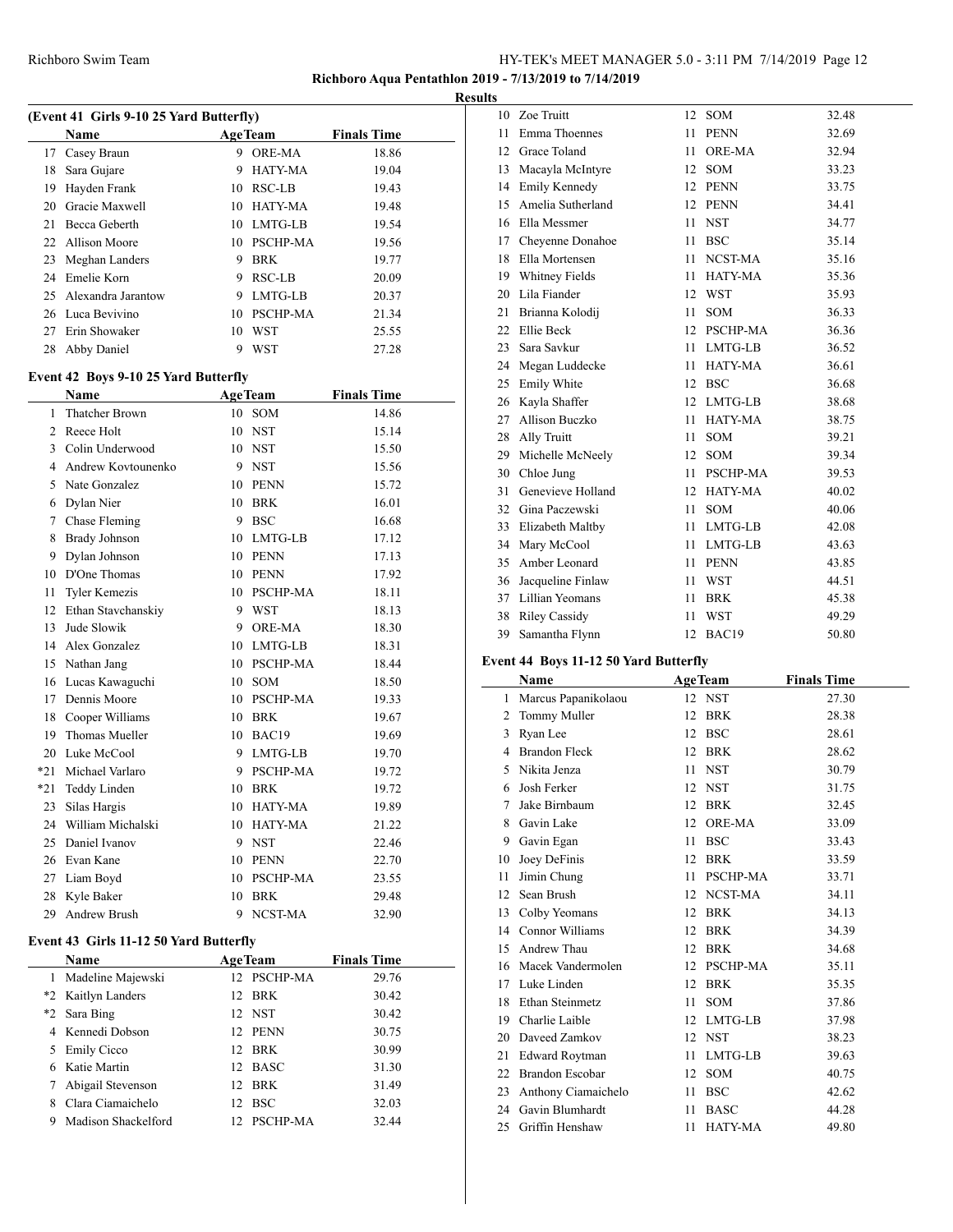**Richboro Aqua Pentathlon 2019 - 7/13/2019 to 7/14/2019**

|                |                                         |    |                |                    | <b>Results</b> |
|----------------|-----------------------------------------|----|----------------|--------------------|----------------|
|                | (Event 44 Boys 11-12 50 Yard Butterfly) |    |                |                    | E <sub>v</sub> |
|                | <b>Name</b>                             |    | <b>AgeTeam</b> | <b>Finals Time</b> |                |
|                | 26 Jacob Stinson                        |    | 11 PENN        | 53.08              |                |
|                | --- Ryan Brabazon                       | 11 | CORE-MA        | DO                 |                |
|                | Event 45 Girls 8 & Under 100 Yard IM    |    |                |                    |                |
|                | Name                                    |    | <b>AgeTeam</b> | <b>Finals Time</b> |                |
| 1              | Helen Karasinski                        |    | 8 BRK          | 1:32.33            |                |
| $\mathfrak{D}$ | Vivian Toth                             | 8  | ORE-MA         | 1:32.67            |                |
| 3              | Abbie Ellis                             |    | 8 LMTG-LB      | 1:40.18            |                |
| 4              | Veronica Fleck                          | 7  | <b>BRK</b>     | 1:40.20            |                |
| 5              | Aubrey Laible                           | 8  | LMTG-LB        | 1:46.45            |                |
| 6              | Colleen Moore                           |    | 8 PSCHP-MA     | 1:50.58            |                |
| 7              | Carys Jucewicz                          |    | 8 WST          | 1:55.14            |                |
| 8              | Lily Wekluk                             | 8  | RSC-LB         | 1:55.86            |                |
| 9              | Ellie Slaman                            | 8  | RSC-LB         | 1:56.61            |                |
| 10             | Sadie Ellis                             | 7  | LMTG-LB        | 1:57.76            |                |
| 11             | Piper Blumhardt                         | 7  | <b>BASC</b>    | 2:02.98            |                |
| 12             | Julianna Bochnowicz                     | 8  | NCST-MA        | 2:03.03            |                |
| 13             | Seojin Jung                             | 7  | PSCHP-MA       | 2:06.90            |                |
| 14             | Evangeline Poehlmann                    | 7  | <b>HATY-MA</b> | 2:08.94            |                |
| 15             | Samantha Boyer                          | 8  | <b>SOM</b>     | 2:11.22            |                |
| 16             | Gillian Holland                         |    | 8 HATY-MA      | 2:14.83            |                |
| 17             | Velina Bochnowicz                       |    | 8 NCST-MA      | 2:21.90            |                |
| 18             | Dara Thierolf                           | 8  | <b>WST</b>     | 2:29.46            |                |
| 19             | Ella Saguil                             | 8  | LMTG-LB        | 2:30.00            |                |
| 20             | Emma Goddard                            | 8  | RSC-LB         | 2:39.08            |                |
| 21             | Natalie Gaunt                           | 7  | NCST-MA        | 2:42.96            |                |
|                | Brianna Glebe                           | 8  | <b>BASC</b>    | D <sub>O</sub>     |                |

# **Event 46 Boys 8 & Under 100 Yard IM**

|                | Name                  | <b>AgeTeam</b> |                 | <b>Finals Time</b> |
|----------------|-----------------------|----------------|-----------------|--------------------|
| 1              | Feliks Filimonov      | 7              | <b>NST</b>      | 1:21.59            |
| $\mathfrak{D}$ | Lesnid Bowen          | 7              | <b>SOM</b>      | 1:24.39            |
| 3              | Max Gitman            | 8              | <b>NST</b>      | 1:34.18            |
| 4              | August Lukomski-Pizzo | 8              | NCST-MA         | 1:34.29            |
| 5              | Arthur Albinsky       | 7              | <b>NST</b>      | 1:37.18            |
| 6              | JD Maxwell            | 8              | <b>HATY-MA</b>  | 1:43.20            |
| 7              | Kyle Fleming          | 8              | <b>BSC</b>      | 1:43.47            |
| 8              | Alex Maltby           | 8              | LMTG-LB         | 1:43.77            |
| 9              | Justin Dobson         | 8              | <b>PENN</b>     | 1:47.57            |
| 10             | Miguel Henriquez      | 8              | <b>SOM</b>      | 1:50.01            |
| 11             | Brandon Stavchanskiy  | 7              | <b>WST</b>      | 1:52.45            |
| 12             | Ethan Wang            | 8              | RSC-LB          | 1:53.88            |
| 13             | Jake Steinmetz        | 8              | <b>SOM</b>      | 1:54.31            |
| 14             | <b>Ryder Ensig</b>    | 6              | LMTG-LB         | 1:56.18            |
| 15             | Jared Luddecke        | 7              | HATY-MA         | 1:58.56            |
| 16             | Enoch Jang            | 7              | <b>PSCHP-MA</b> | 1:59.86            |
| 17             | Joseph Montvydas      | 8              | <b>BSC</b>      | 2:01.79            |
| 18             | Michael Mueller       | 8              | BAC19           | 2:07.60            |
| 19             | <b>Everett Cooper</b> | 8              | <b>BASC</b>     | 2:10.21            |
| 20             | Tiago Kawaguchi       | 7              | <b>SOM</b>      | 2:11.10            |
| 21             | Henry Sokolis         | 8              | <b>PSCHP-MA</b> | 2:16.81            |
| 22             | Avi Patel             | 8              | HATY-MA         | 2:19.92            |
| 23             | Riley Johnson         | 6              | <b>PENN</b>     | 2:42.54            |
|                | Camillo Durfee        | 8              | <b>PSCHP-MA</b> | DO                 |
| ---            | Adler Wang            | 7              | RSC-LB          | DQ                 |

| <b>Event 47 Girls 9-10 100 Yard IM</b> |                        |         |                 |                    |  |  |
|----------------------------------------|------------------------|---------|-----------------|--------------------|--|--|
|                                        | Name                   |         | <b>AgeTeam</b>  | <b>Finals Time</b> |  |  |
| 1                                      | Anna Majewski          | $10-10$ | <b>PSCHP-MA</b> | 1:13.86            |  |  |
| 2                                      | Gabriella Karasinski   | 10      | <b>BRK</b>      | 1:16.57            |  |  |
| 3                                      | Marika Bowen           | 9       | <b>SOM</b>      | 1:17.42            |  |  |
| 4                                      | Gabriella Clark        | 10      | <b>SOM</b>      | 1:21.66            |  |  |
| 5                                      | Rosie Kennedy          | 10      | <b>NST</b>      | 1:24.66            |  |  |
| 6                                      | Chelsea Lebedinskiy    | 10      | <b>NST</b>      | 1:25.44            |  |  |
| 7                                      | Sophia Montvydas       | 10      | <b>BSC</b>      | 1:26.67            |  |  |
| 8                                      | Taylor Jiras           | 10      | RSC-LB          | 1:27.35            |  |  |
| 9                                      | Addisyn White          | 10      | <b>BSC</b>      | 1:27.55            |  |  |
| 10                                     | Chloe Shackelford      | 10      | <b>PSCHP-MA</b> | 1:28.80            |  |  |
| 11                                     | Arvana Patel           | 10      | HATY-MA         | 1:29.42            |  |  |
| 12                                     | Lily Jerardi           | 10      | HATY-MA         | 1:29.60            |  |  |
| 13                                     | Meghan Landers         | 9       | <b>BRK</b>      | 1:30.27            |  |  |
| 14                                     | Casey Braun            | 9       | ORE-MA          | 1:30.98            |  |  |
| 15                                     | Zoe Martin             |         | 10 BASC         | 1:31.34            |  |  |
| 16                                     | Alexandra Jarantow     | 9       | LMTG-LB         | 1:31.61            |  |  |
| 17                                     | Grace Meehan           |         | 10 WIN-PC       | 1:32.71            |  |  |
| 18                                     | Gracie Maxwell         | 10      | <b>HATY-MA</b>  | 1:32.97            |  |  |
| 19                                     | Becca Geberth          |         | 10 LMTG-LB      | 1:33.55            |  |  |
| 20                                     | Sara Gujare            | 9       | HATY-MA         | 1:34.93            |  |  |
| 21                                     | Grace Lotta            | 10      | LMTG-LB         | 1:37.84            |  |  |
| 22                                     | <b>Allison Moore</b>   | 10      | PSCHP-MA        | 1:38.83            |  |  |
| 23                                     | Hayden Frank           | 10      | RSC-LB          | 1:39.74            |  |  |
| 24                                     | Emelie Korn            | 9       | RSC-LB          | 1:44.67            |  |  |
| 25                                     | <b>Brooke Sweitzer</b> | 10      | <b>BRK</b>      | 1:45.22            |  |  |
| 26                                     | Luca Bevivino          | 10      | PSCHP-MA        | 1:46.21            |  |  |
| 27                                     | Abby Daniel            | 9       | WST             | 1:48.64            |  |  |
| 28                                     | Erin Showaker          | 10      | <b>WST</b>      | 2:03.79            |  |  |

## **Event 48 Boys 9-10 100 Yard IM**

|                | Name                  |         | <b>AgeTeam</b>    | <b>Finals Time</b> |
|----------------|-----------------------|---------|-------------------|--------------------|
| 1              | <b>Thatcher Brown</b> | $10-10$ | <b>SOM</b>        | 1:11.43            |
| $\overline{c}$ | Andrew Kovtounenko    | 9       | <b>NST</b>        | 1:17.16            |
| 3              | Nate Gonzalez         | 10      | <b>PENN</b>       | 1:17.50            |
| 4              | Dylan Nier            | 10      | <b>BRK</b>        | 1:19.62            |
| 5              | Colin Underwood       | 10      | <b>NST</b>        | 1:20.74            |
| 6              | Reece Holt            | 10      | <b>NST</b>        | 1:22.20            |
| 7              | Chase Fleming         | 9       | <b>BSC</b>        | 1:23.47            |
| 8              | Nathan Jang           | 10      | PSCHP-MA          | 1:25.89            |
| 9              | Teddy Linden          | 10      | <b>BRK</b>        | 1:26.00            |
| 10             | D'One Thomas          | 10      | <b>PENN</b>       | 1:26.28            |
| 11             | Ethan Stavchanskiy    | 9       | <b>WST</b>        | 1:26.33            |
| 12             | Lucas Kawaguchi       | 10      | <b>SOM</b>        | 1:27.00            |
| 13             | Jude Slowik           | 9       | <b>ORE-MA</b>     | 1:27.36            |
| 14             | Dylan Johnson         | 10      | <b>PENN</b>       | 1:28.20            |
| 15             | <b>Brady Johnson</b>  | 10      | LMTG-LB           | 1:29.87            |
| 16             | Alex Gonzalez         | 10      | LMTG-LB           | 1:30.56            |
| 17             | Luke McCool           | 9       | LMTG-LB           | 1:31.60            |
| 18             | Silas Hargis          | 10      | <b>HATY-MA</b>    | 1:32.32            |
| 19             | Michael Varlaro       | 9       | PSCHP-MA          | 1:33.58            |
| 20             | <b>Tyler Kemezis</b>  | 10      | PSCHP-MA          | 1:35.04            |
| 21             | Cooper Williams       | 10      | <b>BRK</b>        | 1:35.47            |
| 22             | Thomas Mueller        | 10      | BAC <sub>19</sub> | 1:37.84            |
| 23             | William Michalski     | 10      | <b>HATY-MA</b>    | 1:38.45            |
| 24             | Liam Boyd             | 10      | <b>PSCHP-MA</b>   | 1:39.22            |